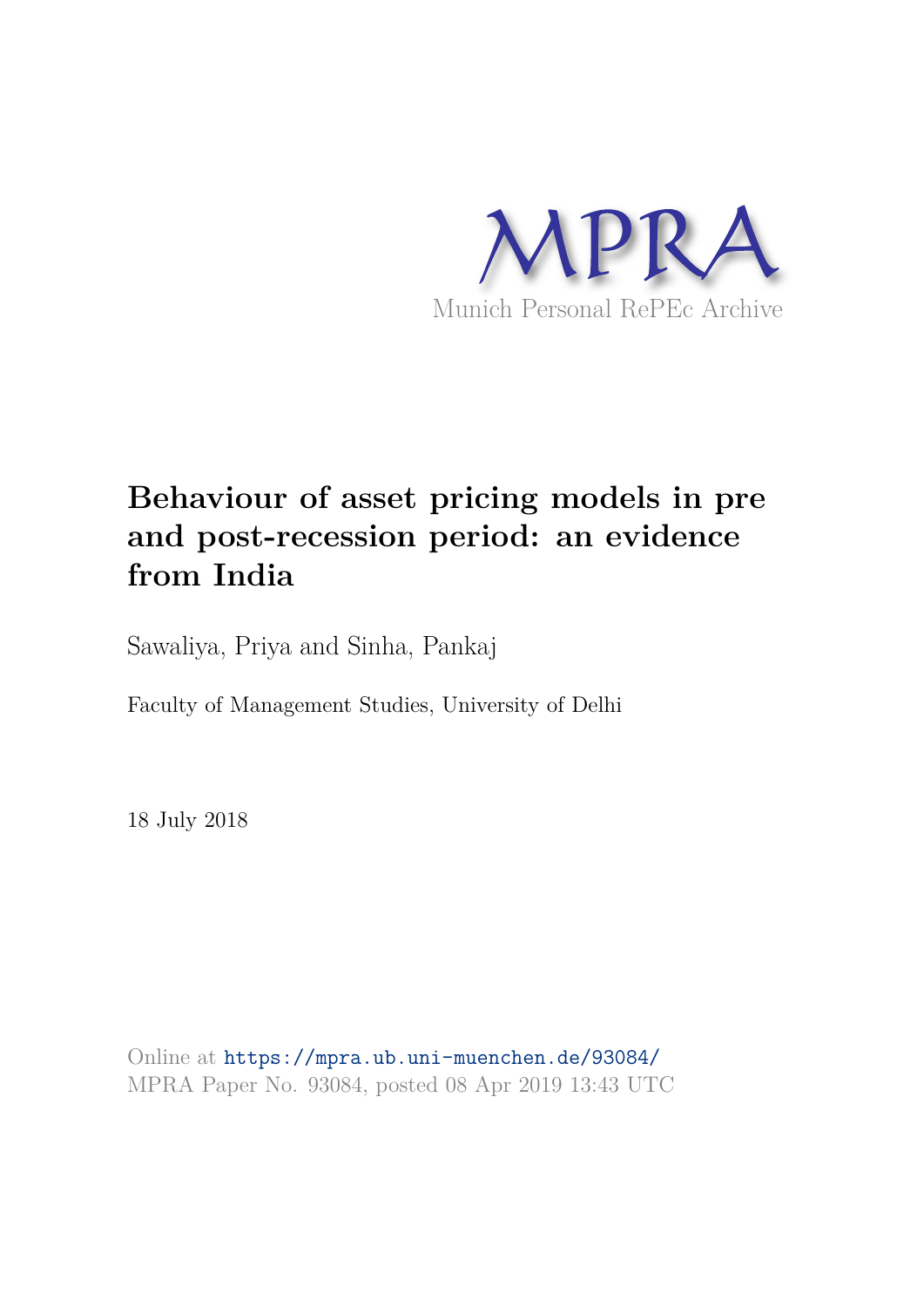# **BEHAVIOUR OF ASSET PRICING MODELS IN PRE AND POST RECESSION PERIOD: AN EVIDENCE FROM INDIA**

 $Priya<sup>1</sup>$  and Pankaj Sinha<sup>2</sup>

#### **ABSTRACT**

*The study endeavours to assess empirically the performance of various models of asset pricing employing risk factors such as market premium, book to market equity, size, investment, momentum and profitability and attempts to unearth the effects of value, size, investment, momentum and profitability. It also compares the behaviour of five different asset pricing models: standard capital asset pricing model, three and five-factor model of Fama French, four-factor model of Carhart and six-factor model during the periods of pre-recession, recession and post-recession in the Indian equity market. The study uses constituents of S&P BSE 500 as a sample, traded over the period 1st July 2005 to 31st September 2017. The results exhibit that three-factor model is an effective model which brings a lot of improvements over CAPM and suggests that market premium and size factors are the most effective and strong factors explaining the variation in returns, throughout the study period. Four-factor model performs a little better for few portfolios created based on size-momentum during 2009-17 and 2005-17. Five and six-factor model do not make any further improvement if compare with the three-factor asset pricing model. Size effect is present in all the above models and across all the time periods, however, factors such as the premium for profitability, investment and momentum are found redundant during the study period in the Indian equity market.* 

**Keywords:** Asset pricing, momentum factor, profitability factor, investment factor, recession, Indian equity market.

 $\overline{a}$ 

<sup>&</sup>lt;sup>1</sup> Assistant Professor at Mata Sundri College for Women, University of Delhi

<sup>&</sup>lt;sup>2</sup> Professor at Faculty of Management Studies, University of Delhi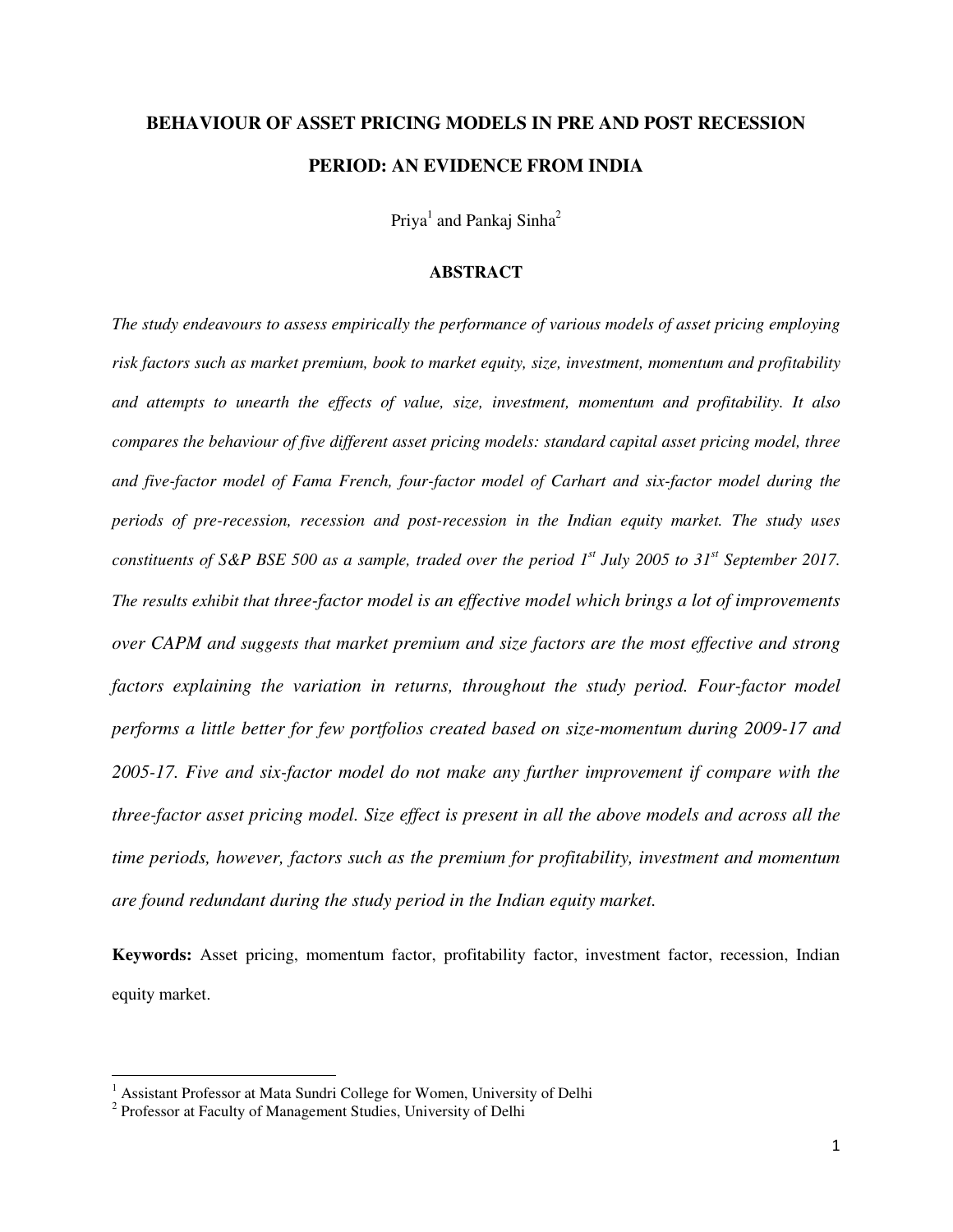### **1. INTRODUCTION**

How the assets are priced in capital markets is always a core issue in finance that makes Capital Asset Pricing Model (CAPM) one of the pillars of finance theory. CAPM was first in answering the central question of finance how the expected return of an investment can be affected by its risk. The model says that not all kinds of risk affect the asset price. It is only the systematic risk for which investors are compensated. In the early 1960s, CAPM was developed independently and simultaneously by four economists: Jack Treynor (1962), William Sharpe (1964), John Lintner (1965a, b) and Jan Mossin (1966). It was an extension of initial work of [Harry](https://en.wikipedia.org/wiki/Harry_Markowitz)  [Markowitz](https://en.wikipedia.org/wiki/Harry_Markowitz) to establish market equilibrium. If we trace the origin of CAPM, two seminal papers seemed to have the primary inspirations (Sullivan 2006). Hary Markowitz in 1952 gave the first rigorous justification for diversifying and selecting a portfolio in his paper 'Portfolio Selection'. In 1959, he expanded his mean-variance model or Modern Portfolio Theory in a book-length study which states that investors prefer that portfolio which offers the highest expected return at given risk or lowest risk at given expected return. However, his original work faced difficulties in its implementation as one needs to compute the variance-covariance matrix for  $N(N-1)/2$ times. Markowitz gave a possible solution for this problem by developing a 'single index model'. Indeed, this gave an idea to William Sharpe do research that culminates at his CAPM version. Another paper, which motivated to Jack Treynor is Franco Modigliani and Merton Miller's seminal paper of 1958, 'The cost of capital, corporation finance and the theory of investment'. They explored the relationship between the capital structure of a firm and its cost of capital. This gave impetus to Jack Treynor to develop a theoretical analysis of determining the correct discount rate.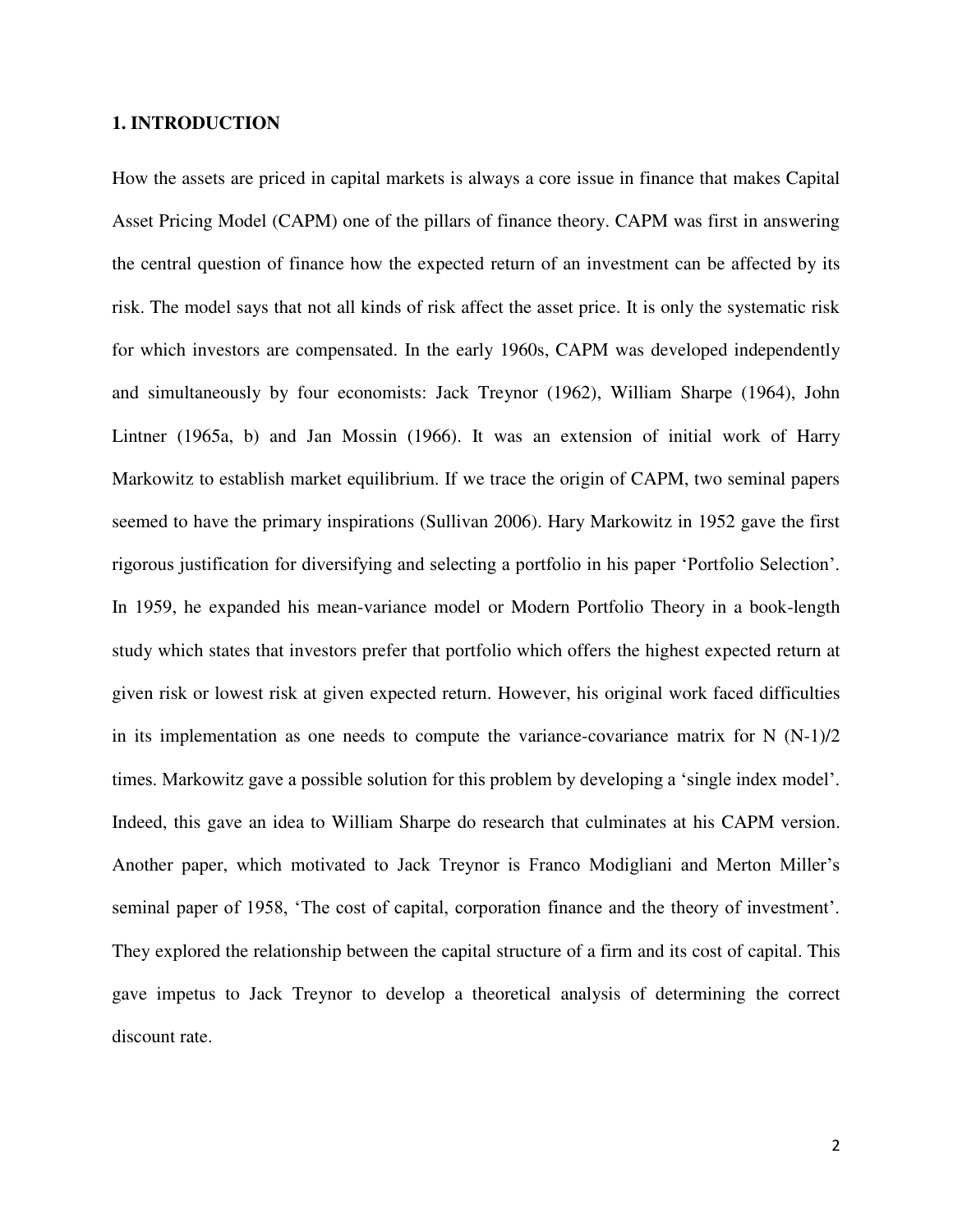A substantial body of empirical researches criticized this single-factor model and said that CAPM left a lot of variations in the average return that is unexplained. This gives motivation to researchers to do their research in finding out the additional risk factors that can explain variation better in returns across stocks. In addition to this, numerous studies explored many relevant additional risk factors these are book to market (b/m) ratio, leverage, size, price to earnings, etc. As these all are not explained by CAPM, hence called anomalies.

The present study proceeds as follows: section 2 reviews the existing published literature on pricing factors and asset pricing models. Section 3 provides the research methodology adopted in this study that encompasses data used in the analysis, explains the factors and the process of creating the portfolios. Section 4 deals with analysis and findings and section 5 concludes the study and gives the scope for future work.

### **2. REVIEW OF LITERATURE**

Developing an asset pricing model that explains security returns correctly always be a toughest challenge in the area of Finance. There is a huge number of empirical evidence that documented that CAPM fails to explain the past return of securities as many anomalies exist in the security market. This section provides a review of empirical researches related to asset pricing models based on the company's fundamentals, conducted by international and domestic researchers, to identify research gaps and form the hypothesis.

Standard CAPM is a one-factor model that is based on market risk and not enough to explain cross-sectional variation in securities; therefore, researchers motivated to develop and test many multifactor models of asset pricing. Ross (1976) gave Arbitrage pricing theory, which states that asset return depends upon various macroeconomic, security-specific and market factors. Basu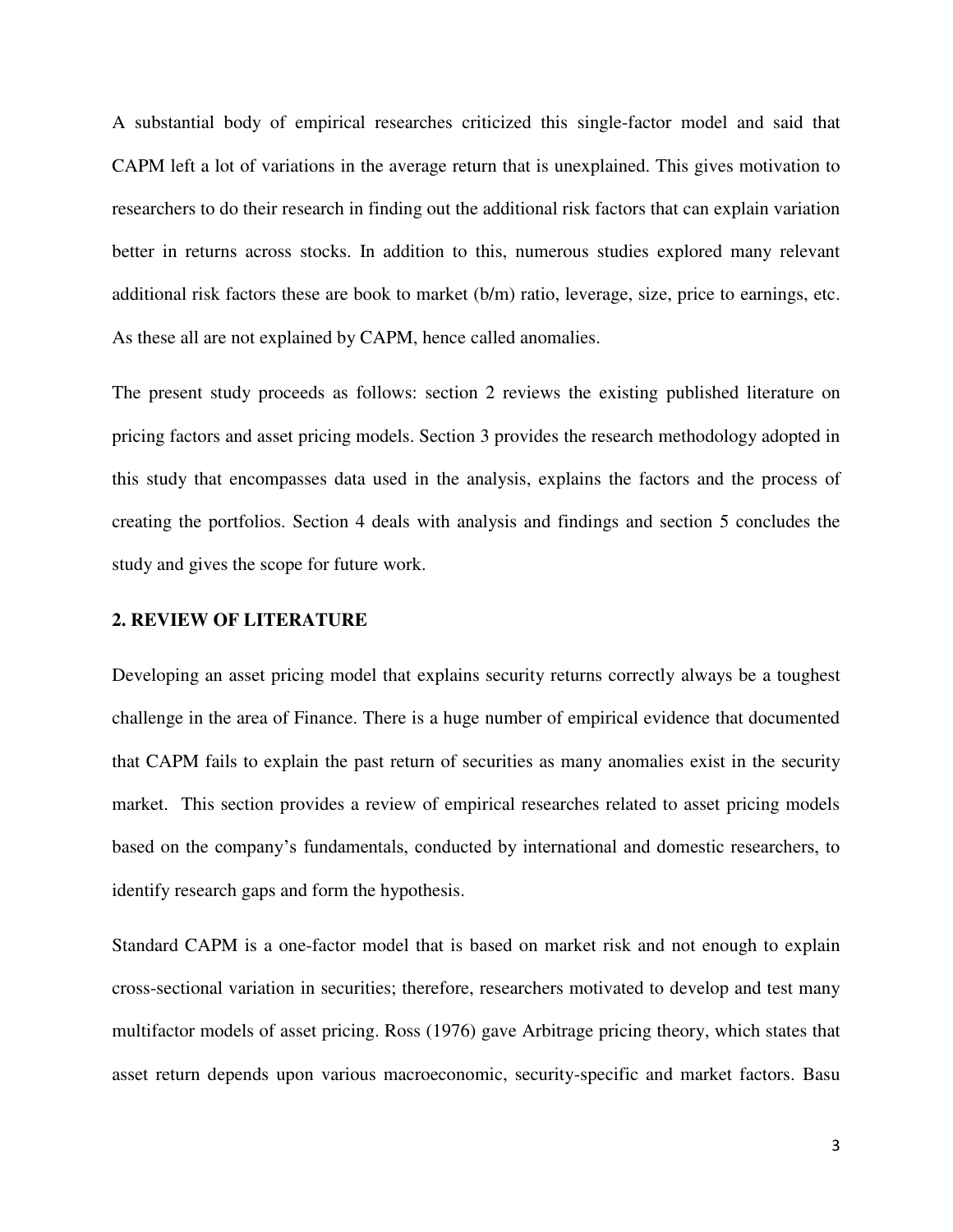(1977) unearthed that portfolio which has low price earning ratio yields higher return than a portfolio which has a high-price earning ratio. Stattman (1980) discerns that book to market equity has a positive relation with security returns. Banz (1981) discovered that small stocks offers higher returns than big stocks, which is called size effect. Keim (1983) argued about this negative relationship between the size of the firm and return instead he found that big size firm gives more return than what is given by a small firm. Rosenberg et al (1985) reported abnormal performance of two strategies which are statistically significant in the U.S market for the period 1973-1980. The first strategy is about 'book to price' which suggested that buy the high book to market equity stocks. The second strategy is 'specific return reversal' in which they computed security's return for the previous month and showed how it is related to factors of the stock market. They found that both strategies are profitable for investors. Bhandari (1988) explained the leverage effect that security return and leverage are positively related.

Chan et al (1991) came up with the fact that b/m ratio, cash flow yields are positively related with expected securities return in Japanese stock market for the period 1971-1988. Chui and Wei (1998) investigated the relationship between expected security return, size, market beta and book to market equity of five Pacific Basin security markets. They discovered a weak relation between market beta and security return while b/m and size are strongly related to returns. Fama French (1993) developed a three-factor asset pricing model that added SMB (small minus big) and HML (high minus low) factors in original capital asset pricing model and observed that their model can explain variation in stock return in the U.S. market better than CAPM. Lakonishoket et al (1994) discovered investment strategies, which were based on glamour stocks and value (out of favour) stocks. They showed that value stocks perform better than glamour stocks as glamour stock has low cash flow and earnings. Jagadeesh and Titman (1993) uncovered the momentum effect,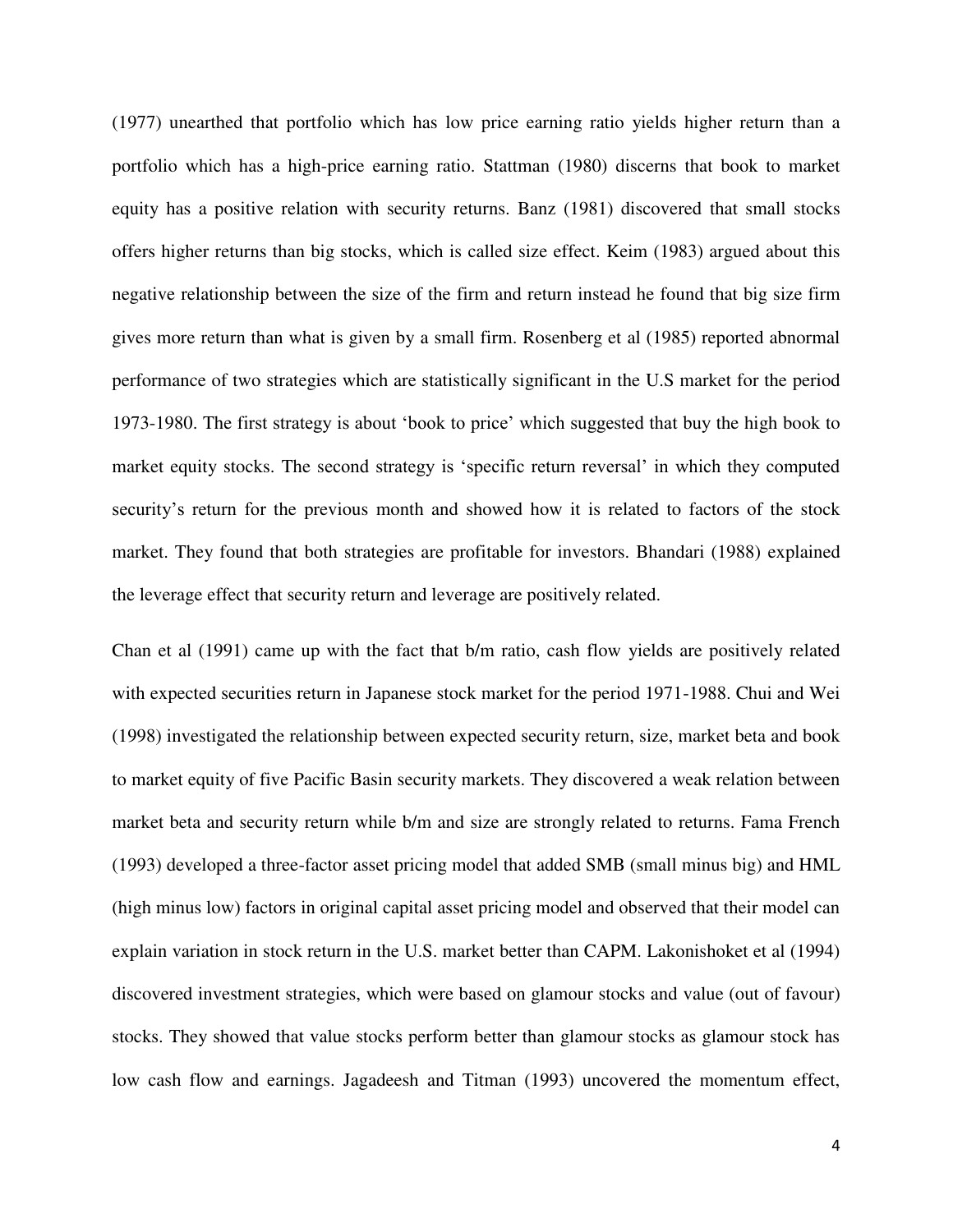under this trading strategy one can generate positive significant return if buy past winner stock and sell past loser stock. They create a portfolio based on the average return of 3-12 months and holding portfolio for the same period. Fama French (1996) showed that their multifactor model that included size, market premium, value and momentum factors explained long term but not short term momentum return.

In 1997, Carhart examined the momentum effect of one year in mutual funds. He uses the fourfactor model, including size, market, value and momentum factor. The model well captures cross-sectional variation in returns. They also suggested that one could buy mutual funds performing good in the previous year and sell those who perform badly. Fama French (2008) explored that return of all size of securities are related to momentum, accruals and stock issues. They also show up that profitability and asset growth anomalies are less robust. Novy Marks (2013) uncovered the positive relation between expected return and profitable firm. Hou, Xue and Zhang (2014) proposed a model that also includes four factors, these are the market factor, size, investment and return on equity. In many cases, its performance is better than three and four-factor model of Fama French and Carhart respectively which captures remaining important anomaly. In 2015, Fama French gave a five-factor model including market, size, value, profitability and investment pattern. It better describes the average expected returns than Fama French three-factor model, although it is unable to explain the return of small stocks. Jiao and Lilti (2017) investigated the performance of Fama French five-factor model in Chinese stock market and observed that this model did not make any significant contribution to Fama French three-factor model except for the portfolio formed on size and profitability.

In the Indian context, Sehgal and Balakrishan (2013) examine value and size effects for the time period 1996-2010 and found that the Fama French three-factor model did a better job in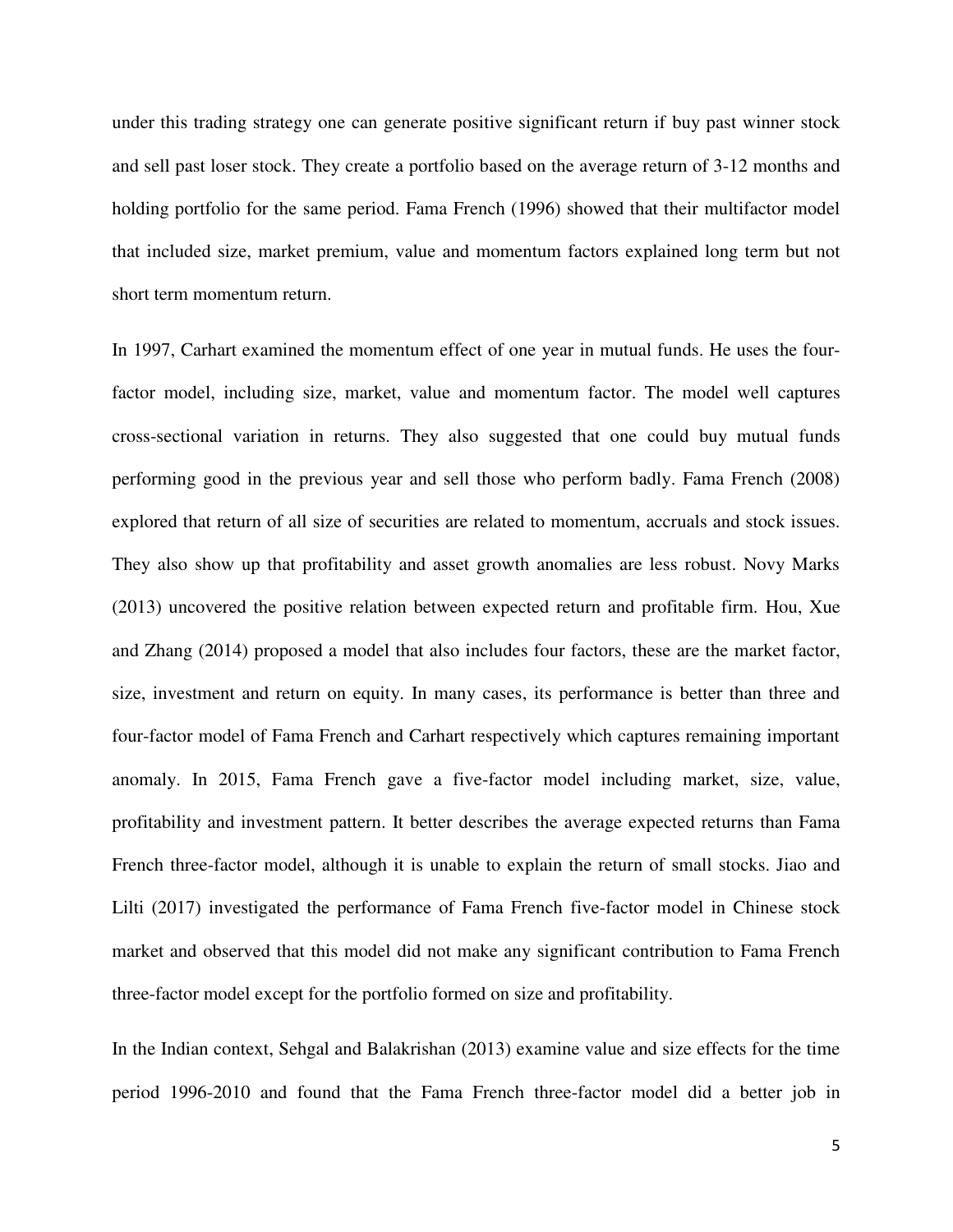explaining return than CAPM. Balakrishan (2014) observed the Fama French three-factor model is better than CAPM but it does not explain momentum returns. Even the four-factor model of Carhart did not make any improvement in explaining security return. Yadav (2015) compared the performance of different multifactor models in India and found that the five-factor model of Fama Franch outperforms the three-factor model.

In view of important findings discussed above, most persistent asset pricing factors are market premium, size and value. The present study extends this by including three additional pricing factors, which are profitability, investment and momentum and thus contribute to the existing research by developing different multifactor asset pricing models and assess their performance during different phases of time and attempt to unearth the value, size, investment, momentum and profitability effects in the Indian equity market. Hence, overall present study attempts to unearth and compare the behaviour of five different asset pricing models these are standard capital asset pricing models, three and five-factor model of Fama French, four-factor model of Carhart and six-factor model during the pre-recession (July 2005-June 2007), recession (July 2007-June 2009), post-recession (July 2009-September 2017) and overall time period (July 2005-September 2017) in the Indian equity market. The study formulates the following hypothesis:

1. Ho: market premium, size premium, book to market premium, profitability premium and investment premium factors do not affect portfolios' excess return.

2. Ho: Multifactor models do not have better explanatory power over standard CAPM.

This study contributes to the existing literature on performance of extended forms of asset pricing models under various risk factors. It is a comprehensive study in itself which provides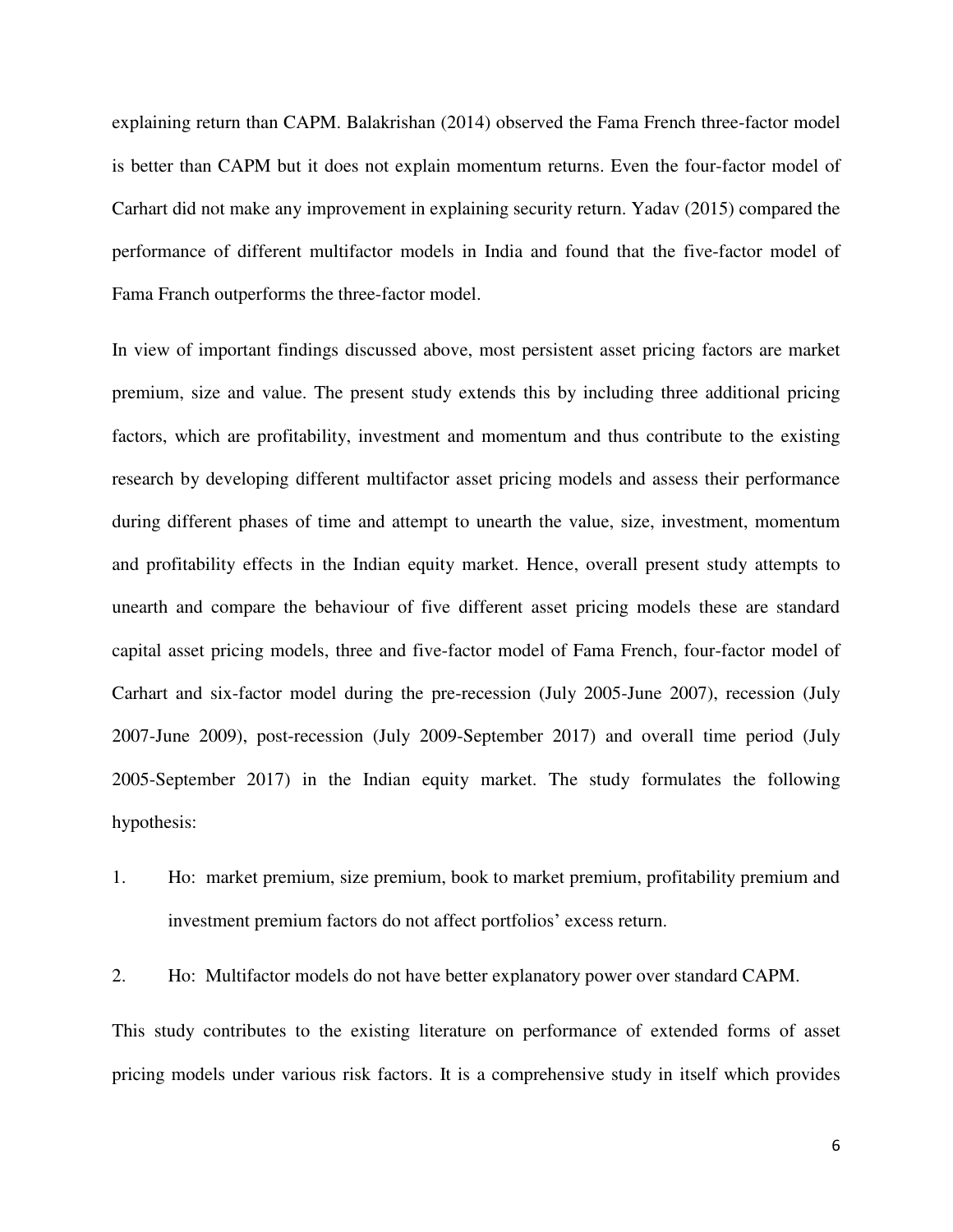insights into the behaviour of various asset pricing models during the different phases of time in the Indian equity market.

# **3. RESEARCH METHODOLOGY**

### **Data source**

The study uses constituents of S&P BSE 500 as a sample, traded over the period  $1<sup>st</sup>$  July 2005 to  $31<sup>st</sup>$  September 2017. The data was extracted from Bloomberg. We have used S&P BSE 500 index as a proxy for the market portfolio, and 91-day Treasury bill yields are used as the proxy for the risk-free rate. The monthly closing prices of stock are converted into log return, as well as the closing value of index into market log return.

# **Sorting process for creating portfolios**

For creating portfolios and factors, we followed the same methodology as used by Fama French (2015) and Carhart (1997). Every year in June ends each company have been allocated to the different portfolios by using four variables. These are:

- Size: is the market capitalization at every  $30<sup>th</sup>$  June.
- Operating Profitability: defined as the ratio of pre-tax profit to total book equity on the 31<sup>st</sup> March of each year.
- Book to market equity ratio (b/m ratio) at each  $31<sup>st</sup>$  March.
- **I**nvestment: define as change in total asset, i.e.  $(A_t A_{t-1}) / A_{t-1}$ . Where  $A_t$  is the total asset at 31<sup>st</sup> March of year t and  $A_{t-1}$  is the total asset at 31<sup>st</sup> March of year t-1.
- **11 months momentum return: It has been calculated at the end of June each year.**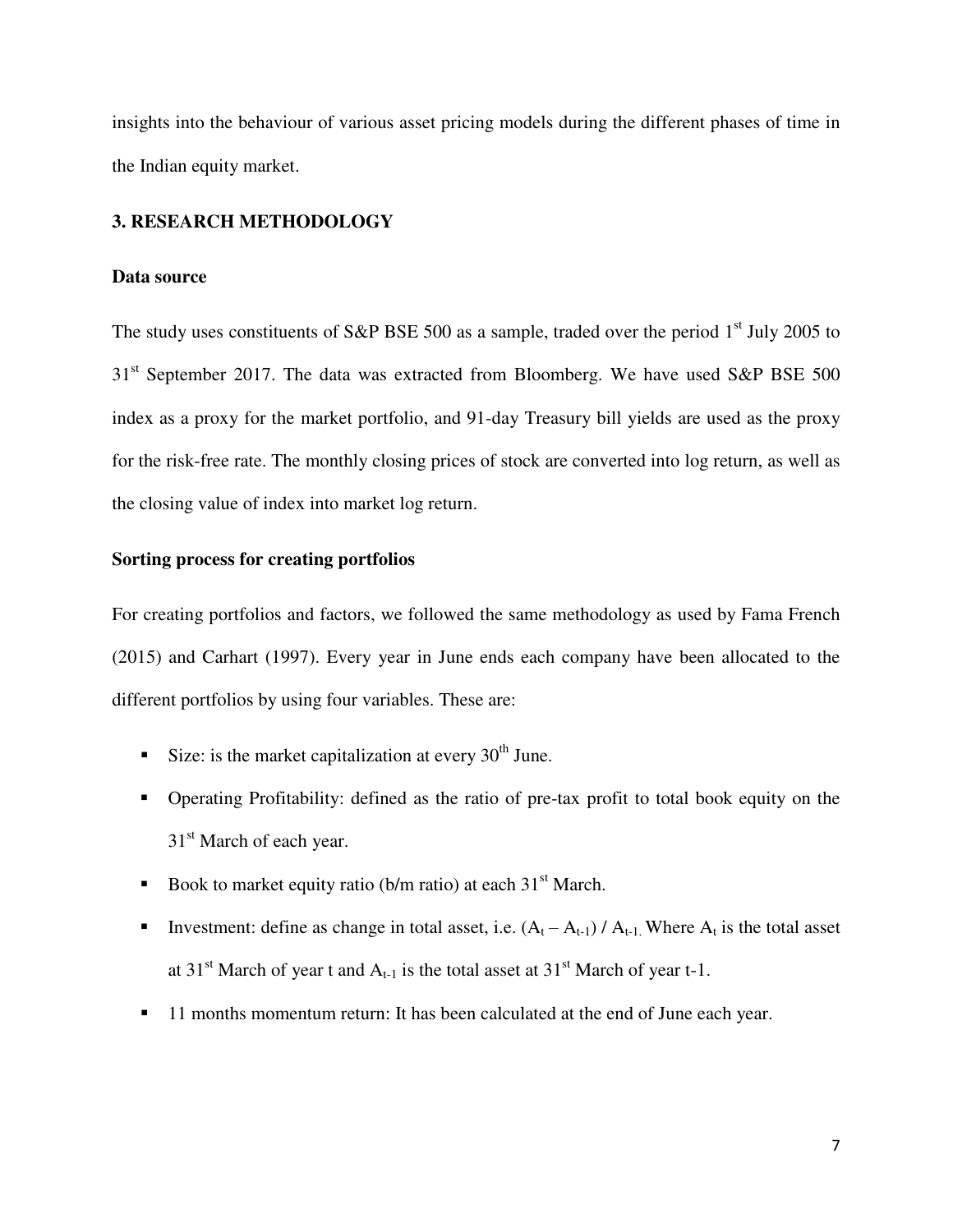At every  $30<sup>th</sup>$  June, we independently split all companies in small (S) and big (B) size of groups by taking market capitalization as a base and for which breakpoint we have used median. Further, we have divided each group (small and big) into three subgroups: low (L), neutral (N) and high (H) by using 30<sup>th</sup> and 70<sup>th</sup> percentile value of the b/m ratio for breakpoints. By doing 2\*3 bivariate sorting on variables the size and the b/m ratio, we get six portfolios these are SL, SN, SH, BL, BN and BH. After this every year from July-June, we calculate the monthly value weighted return for all these six portfolios. For weights, we have used market capitalization on  $30<sup>th</sup>$  June of every year, i.e. portfolio creation date. The same process we have repeated each year. Hence, we get the series of value-weighted monthly returns for these six portfolios by employing bivariate sorting. In this way, we can see the impact of second sorting variables on stock returns while keeping the first sorting variable conditional. The same above process has been followed to construct the portfolios based on size-profitability, size-investment and sizemomentum return except second variable sort has been done either on operating profitability or investment or momentum return. Portfolios based on size and profitability are SW, SN, SR, BW, BN and BR where W stands for the week, N for neutral and R for robust. Portfolios based on size and investment are SC, SN, SA, BC, BN and BA where C is conservative, N is neutral and A is aggressive. Similarly, portfolios based on size and momentum are SL, SN, SW, BL, BN and BW where L stands for the loser, N for neutral and W for the winner. Further, we compute the value-weighted monthly return for all categories of portfolios.

# *Explanatory variables*

- **Market premium (Rm-Rf): is the monthly excess return of the market portfolio.**
- High minus Low (HML): is the monthly premium of book to market factor that is a difference of average return of SH and BH and average return of SL and BL.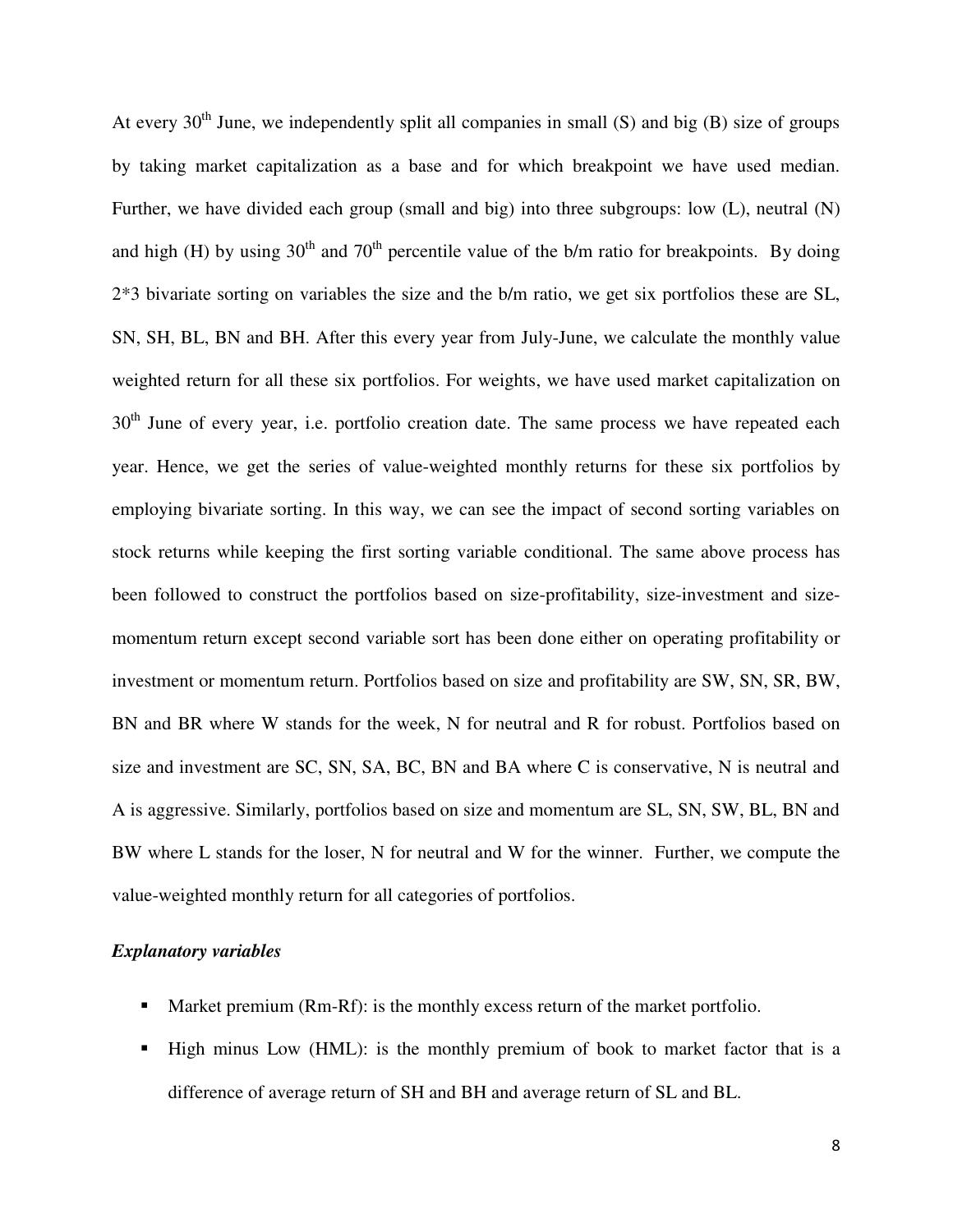- Robust minus Weak (RMW): is a monthly premium of the profitability factor which is the difference of average return of SR and BR and average return of SW and BW.
- Conservative minus Aggressive (CMA): is the monthly premium of the investment factor that is the difference of average return of SC and BC and average return of SA and BA.
- Winner minus loser (WML): is the monthly premium of the momentum factor which is the difference of average return of SW and BW and average return of SA and BA.
- Small minus Big (SMB): is the average of  $SMB_B$ ,  $SMB_P$  and  $SMB_I$ .  $SMB_B$  is the difference between average return of SL, SN and SH and average return of BL, BN and BH. SMB<sub>P</sub> is the difference of average return of SR, SN and SW and average return of BR, BN and BW. Similarly,  $SMB<sub>I</sub>$  is the difference between average return of SC, SN and SA and average return of BC, BN and BA.

SMB, HML, WML, CMA and RMW factors are returns of zero investment or we can say mimicking portfolios of size, book to market, momentum returns, investment and operating profitability.

# *Dependent variables*

Following Fama French (2015), we use 5<sup>\*</sup>5 bivariate sorting to form our dependent variables. First, we divide whole sample companies into five size groups, and then these are further split into five subgroups based on the book to market equity, profitability, investment and momentum return. Then we have calculated weighted monthly returns of these portfolios and then computed their excess return. We construct four panels: A, B, C and D. Each panel consists of weighted monthly excess returns of 25 portfolios constructed on the basis of book to market equity, profitability, investment and momentum return. We have given name to these 25 series of all four sets of portfolios as Y1 to Y25.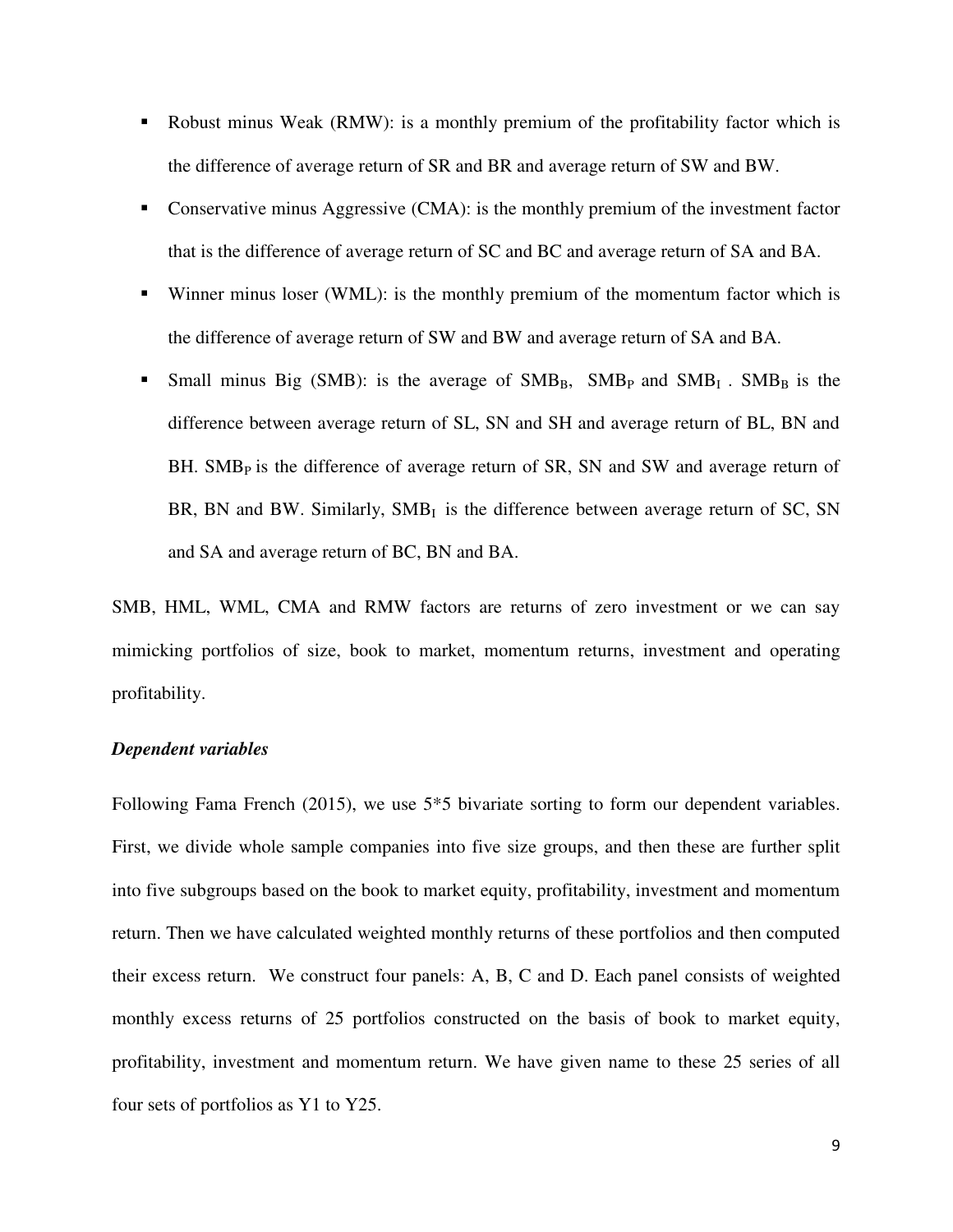### **Methodology**

The study used descriptive statistics to know the average excess return of all dependent series and average premium for explanatory factors. Correlation analysis has been used to know the association among the explanatory variables and finally, we employ multiple regression for examining the influence of different risk premiums on excess portfolios' return. We have checked stationarity of all the hundred dependent series as well as six independent series by using three tests: ADF- Augmented Dickey-Fuller test, PP- Phillips Perron test and KPSS-Kwiatkowski- Phillips-Schmidt-Shin test. All statistical tools were employed on MS Excel and Eviews using 5% level of significance. We analyse the following five models of asset pricing in the current study during the different time frames as well as for all four sets of portfolios (sizeb/m, size-profitability, size-investment and size-momentum):

 $CAPM: R<sup>e</sup><sub>t</sub> = \lambda 0 + \lambda 1 (RM<sub>t</sub> - RF<sub>t</sub>) + \varepsilon<sub>t</sub>$ 

Where:  $R_t^e = R_t - R F_t$ 

Three-factor model:  $R^e_t = \lambda 0 + \lambda 1 (RM_t - RF_t) + \lambda 2 SMB_t + \lambda 3 HML_t + \varepsilon_t$ Four-factor model:  $R^e_t = \lambda 0 + \lambda 1$  (RM<sub>t</sub> - RF<sub>t</sub>) +  $\lambda$ 2 SMB<sub>t</sub> +  $\lambda$ 3 HML<sub>t</sub> +  $\lambda$ 4 WML<sub>t</sub> +  $\epsilon_t$ Five-factor model:  $R^e_t = \lambda 0 + \lambda 1(RM_t - RF_t) + \lambda 2$   $SMB_t + \lambda 3$   $HML_t + \lambda 4$   $RMW_t + \lambda 5$   $CMA_t + \varepsilon_t$ Six-factor model:  $R^e_t = \lambda 0 + \lambda 1(RM_t - RF_t) + \lambda 2$  SMB<sub>t</sub> +  $\lambda$ 3 HML<sub>t</sub> +  $\lambda$ 4 RMW<sub>t</sub> +  $\lambda$ 5 CMA<sub>t</sub> +  $\lambda$ 6  $WML_t + \varepsilon_t$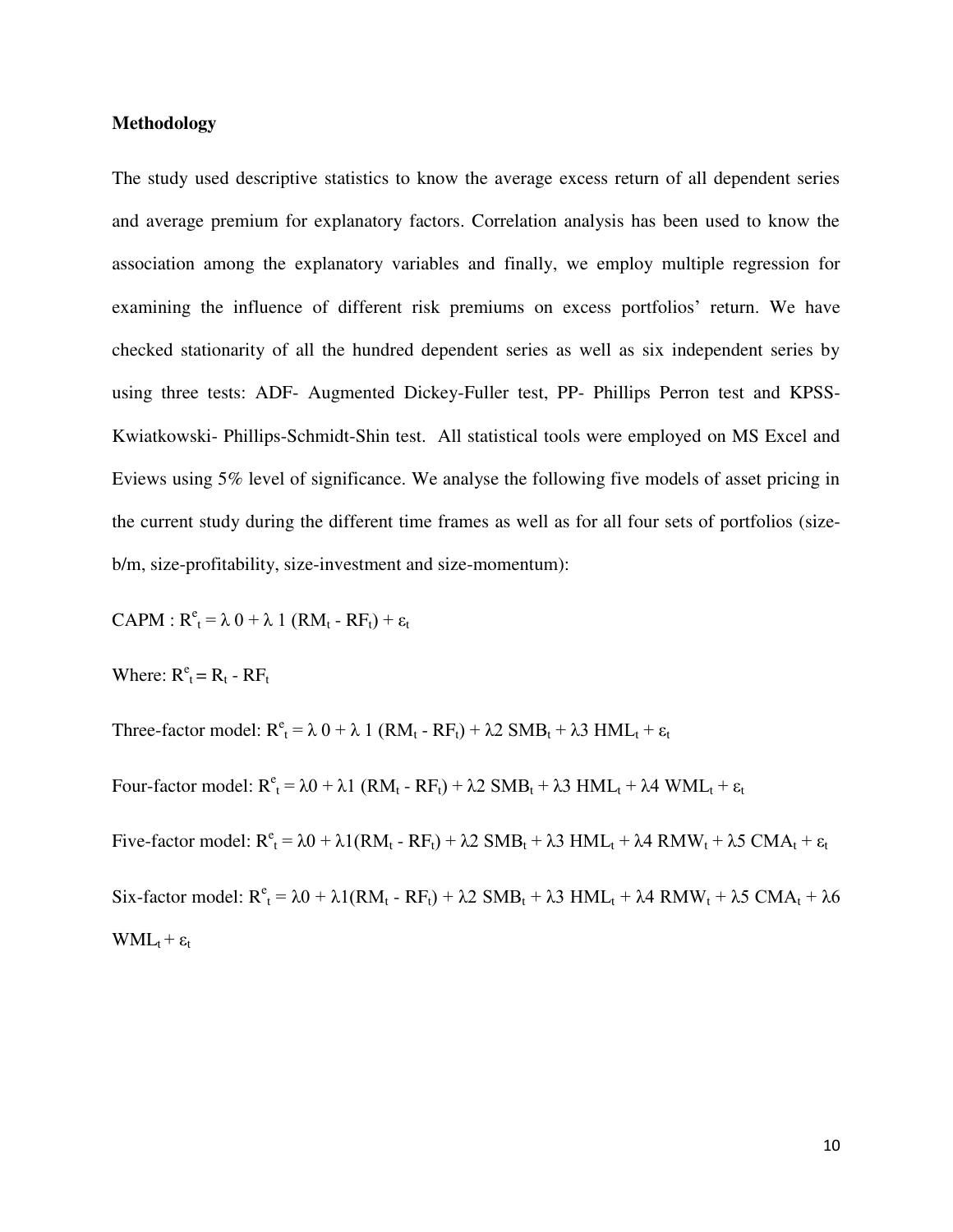#### **4. ANALYSIS AND FINDINGS**

### **4.1 Stationarity checking**

We have checked stationarity of all 100 dependent series and 6 independent variables with the help of three tests as mentioned above. We found that all series are stationary at 5% significance level.

# **4.2 Average excess return**

Average excess return of sorted portfolios based on size-b/m, size-investment, size-momentum and size-profitability for the overall time period is depicted in part 1 of Table 1. Size-b/m sorted portfolios generate an extensive range of average return. A strong size effect can be discerned as in each BM column, small security is yielding more return than big security. Also, the average excess return is decreasing monotonically from small to big stocks. Further portfolios' returns tell a different story about value effect. No value effect is found as growth stocks always perform better than value stock, or we can say that reverse value effect is present in each size quintile. Size and return are negatively related for Size investment sorted portfolios. In all BM quintile showing the presence of size effect. We figure out weak investment effect in first, third and fourth size quintile as conservative stocks perform better than aggressive stocks while rest of size quintile shows reverse investment effect. Size effect is present in size-profitability sorted portfolios as returns are decreasing from small to big portfolio. Excess return of robust profitability portfolios always higher than weak profitability portfolios indicating profitability effect. In size-momentum portfolios size effect is present, and momentum effect is also observed here as winners are always performing better than losers. Momentum effect is strong in two small size rows.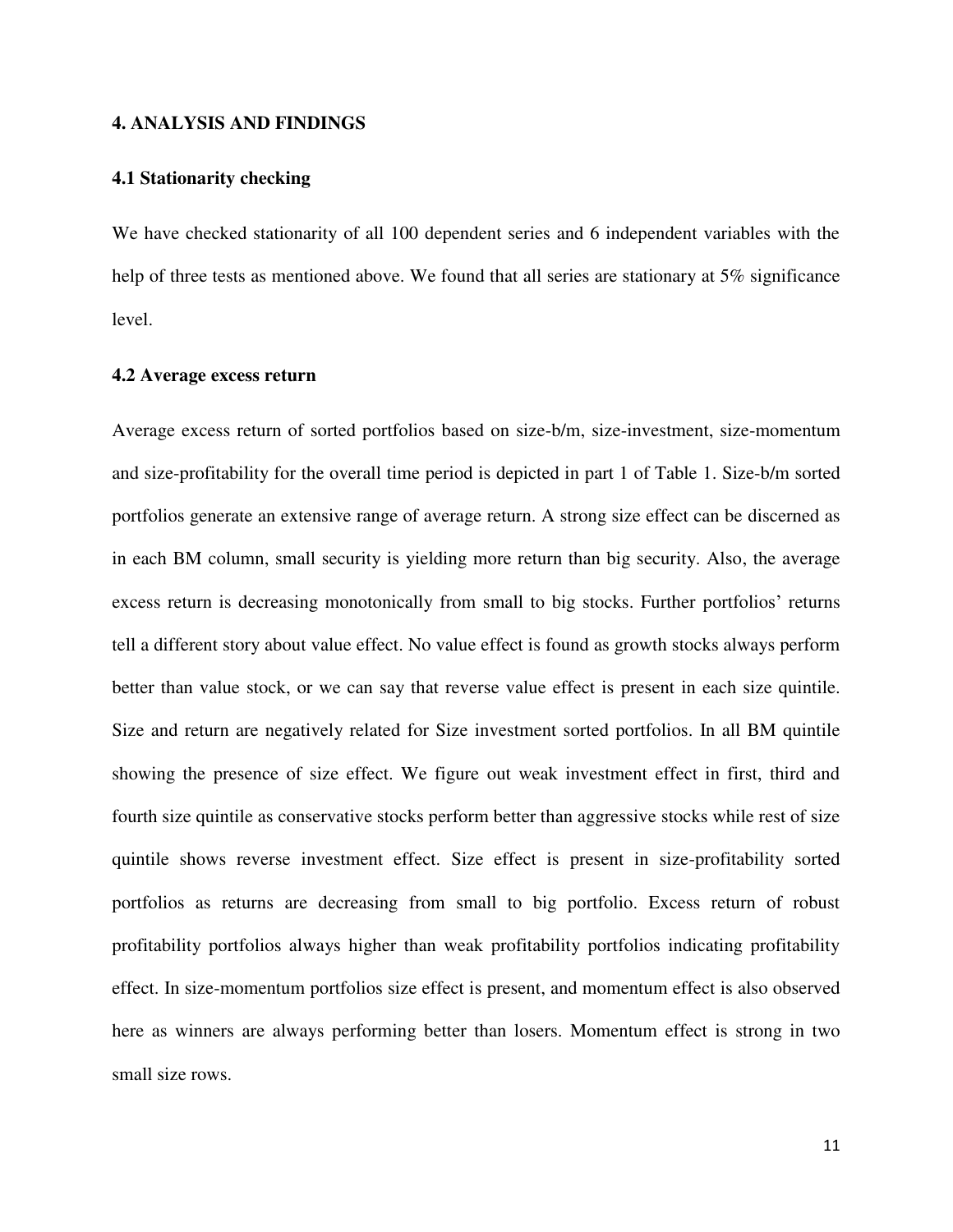*Based on average excess returns, we can say that the size effect is present in all sets of portfolios during the different time frames but not the value effect. We find mix results for Investment effect, but profitability effect is depicted in 2005-17 and 2009-17 time period, which is not very strong. Momentum effect is also present here. In the recession, all portfolios have a negative excess return except only one or three (results unreported for 2005-07, 2007-09 and 2009-17).* 

#### **4.3 Standard deviation**

We measure the consistency with which returns are generated with help of standard deviation that quantifies the amount of variations in the returns. Results of standard deviation are shown in part 2 of Table 1. We found very high volatility in the stock returns in all four sets of portfolios during 2005-17. The standard deviation for size and BM sorted portfolios is very high that ranges from 6.7 to 16 percent. Here minimum value is 6.7 percent, which is in itself a very large value. Similarly, very high volatility can be observed in all kinds of portfolios, for size and investment sorted portfolios standard deviation ranges from 7.3 to 10.4 percent, for size momentum portfolios it is 7.1 to 10.71 percent and for size-profitability sorted portfolios it is from 6.6 to 12.4 percent. Thus we have found very high volatility in the stock returns in all four sets of portfolios and especially in the recession period in India.

### **4.4 Explanatory variables returns**

The premium for risk factors in portfolios return is the mean value of explanatory variables. The mean value of Rm-Rf is 2.29 percent per month during 2005-07 or 27.48 percent per year, which is very high from an investment point of view (Table 2). This is nothing but equity premium for one unit of market beta. It turns to being negative in the recession period. It is 0.31 percent in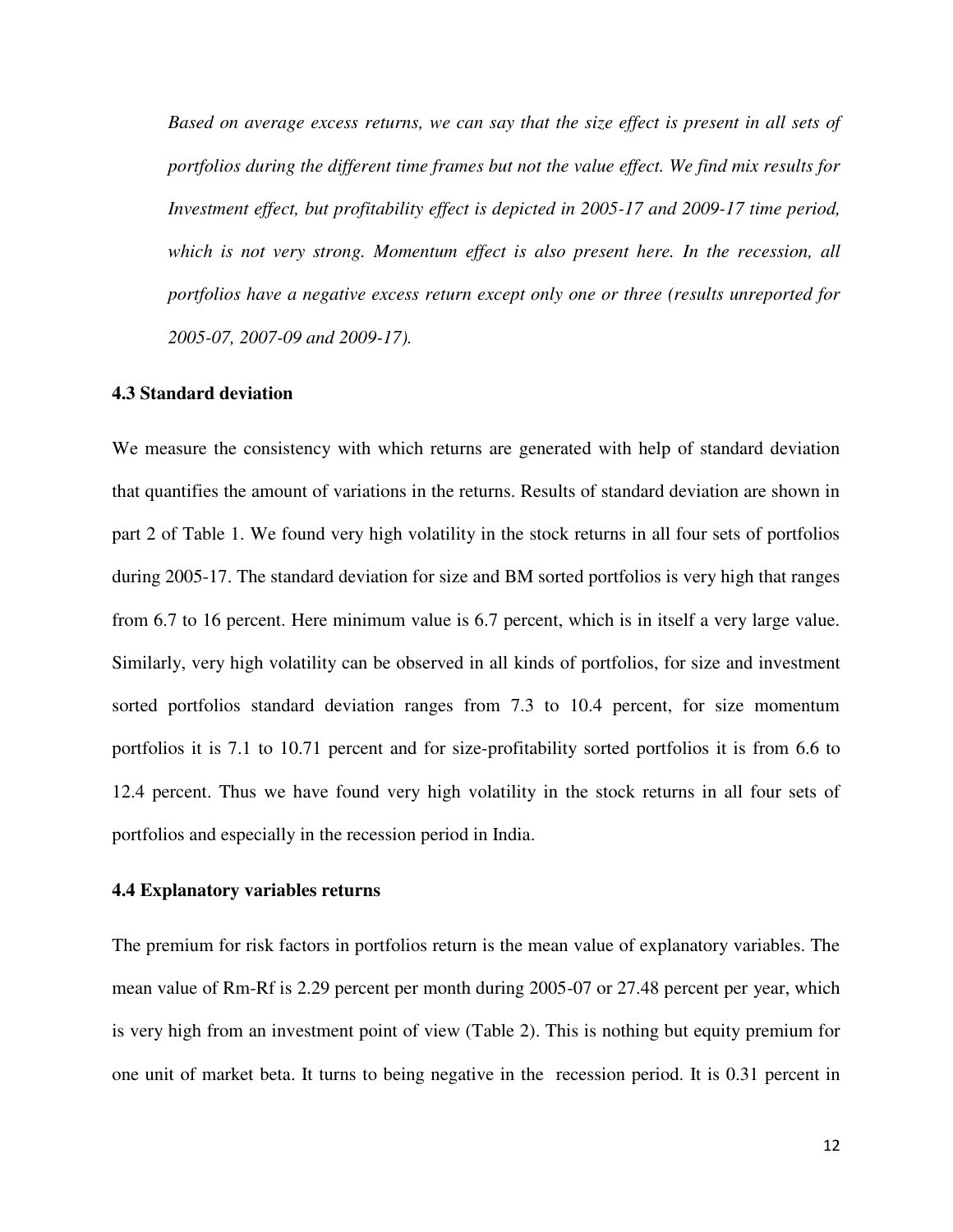2009-17, which is a very low and 0.46 percent during 2005-2017. A strong average value (1.21 percent per month or 14.52 percent per year) of size premium (SMB) can be observed for the post-recession period in the Indian equity market. This is the average premium for the factor related to size. During 2005-07 size premium is 0.12 percent and in the recession, it is negative (- 1.22 percent per month), but in the overall study period, it is 0.64 percent per month. A very strong momentum premium (WML) of 1.31 percent per month can be seen during 2005-07. It turns negative in 2007-09 and increased to 0.94 percent in post-recession that is also a large number. For the overall time period, it is 0.77 percent per month.

RMW produced average premium of 1.02 percent per month such a big value during 2009-17 but negative in 2005-07 and 2007-09 and for the overall period it is 0.63 percent. The average premium for book to market equity factor is 0.32 percent per month during the pre-recession period and became 0.86 percent in the recession period which is a large number. It is negative in post-recession but overall it producing a negative return of 0.10 percent. The average premium for investment factor is negative (-0.76 percent) in 2005-07 and become 1.06 percent, which is a large number in the recession period. For the post-recession, it is very weak, i.e. 0.07 percent and for the overall period, it is only 0.10 percent.

### **4.5 Correlation among independent variables**

There is very weak positive but significant relation  $(r=0.18)$  between SMB and Rm-Rf i.e. market premium as small stocks have higher market betas in comparison of big stocks (Table 3). SMB factor is weakly correlated with HML and very weakly related to RMW factors with a correlation coefficient of 0.02 and -0.17 respectively. HML and CMA have a weak positive correlation while HML and RMW have a strong negative correlation with the coefficient of 0.31 and -0.69 as high BM value firms tend to be a low investment and weak profitable firms.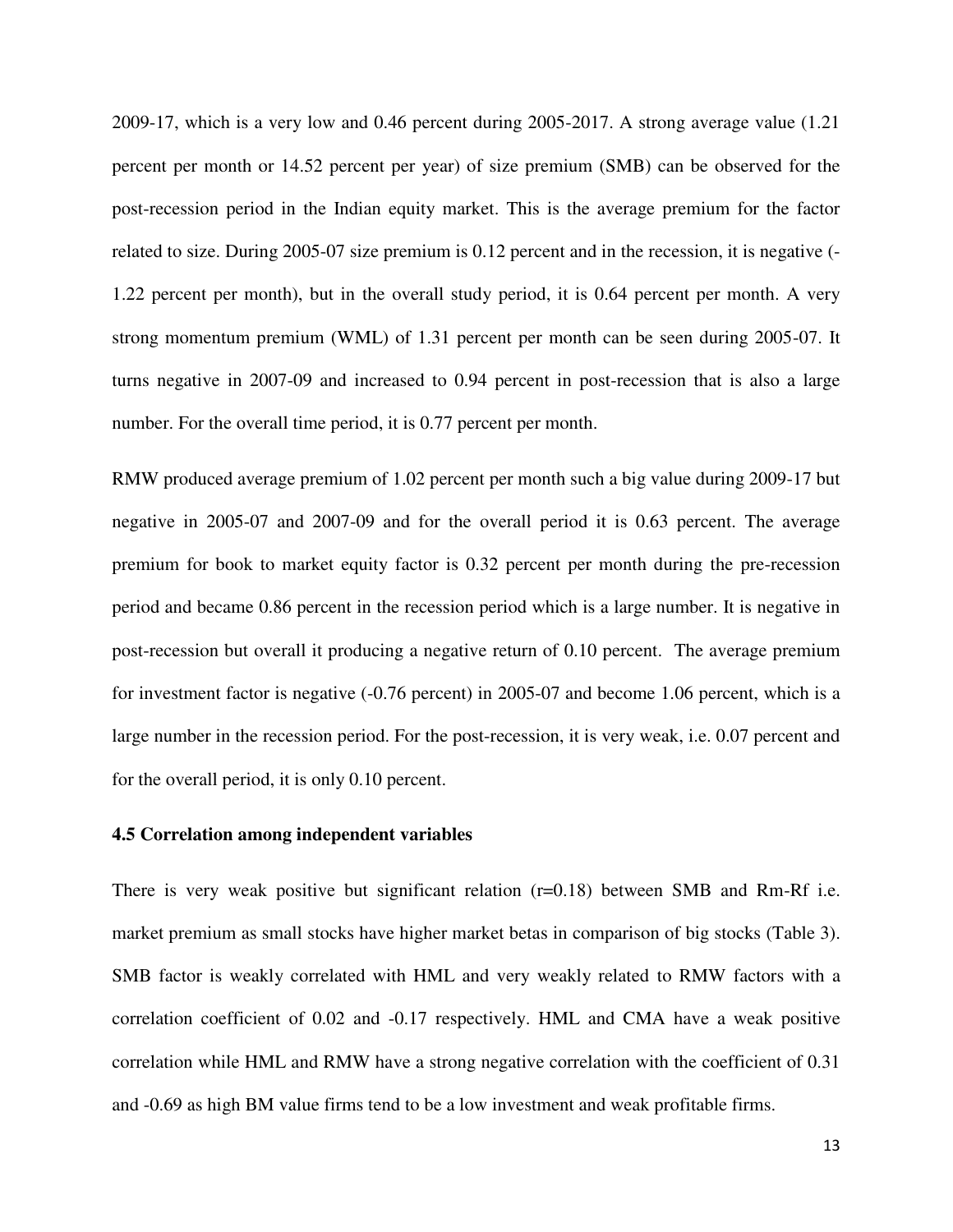WML factor is weakly but significantly correlated with CMA, HML and RMW with the coefficient of -0.23, -0.36 and 0.34 respectively. RMW factor is moderately negatively correlated with market factor  $(r = -0.56)$  and very weakly related to CMA  $(r = -0.19)$ . Market factor exhibits a moderate positive correlation with HML  $(r = 0.42)$  meaning that value firms demand more market premiums. A weak relation can be noticed between the market factor and CMA  $(r = -$ 0.21). After analysing the correlation matrix we may figure out that no factor is very strongly related to another factor which stats that there is no problem of multicollinearity exist among the independent variables of the study.

# **4.6 Regression results**

We investigate whether independent variables will improve the explanatory power of different models of asset pricing. We also check intercepts as well as the size of the coefficient of different variables and how these variables affect the excess returns of endogenous portfolios taken in the regression models. Regression results of CAPM, three-factor and six-factor models are given in Table 4, 5 and 6 respectively, where each table has four parts. Part 1, part 2, part 3 and part 4 show the results of time period 2005-17, 2005-2007, 2007-2009 and 2009-2017, respectively.

#### *Time period 2005-2017*

In CAPM market premium (Rm-Rf) is an only independent variable that alone captures much stock returns variation. All loadings of the market factors are significant, and their t statistics are more than 9 based on size b/m portfolios. Five out of 25 intercepts are significant and also express size effect, for small size portfolio intercept is more than those for big portfolios. Reverse value effect can also be read from the intercepts. Five intercept values out of 25 portfolios are significantly different from zero as their t statistic is more than 1.96. Adjusted  $R^2$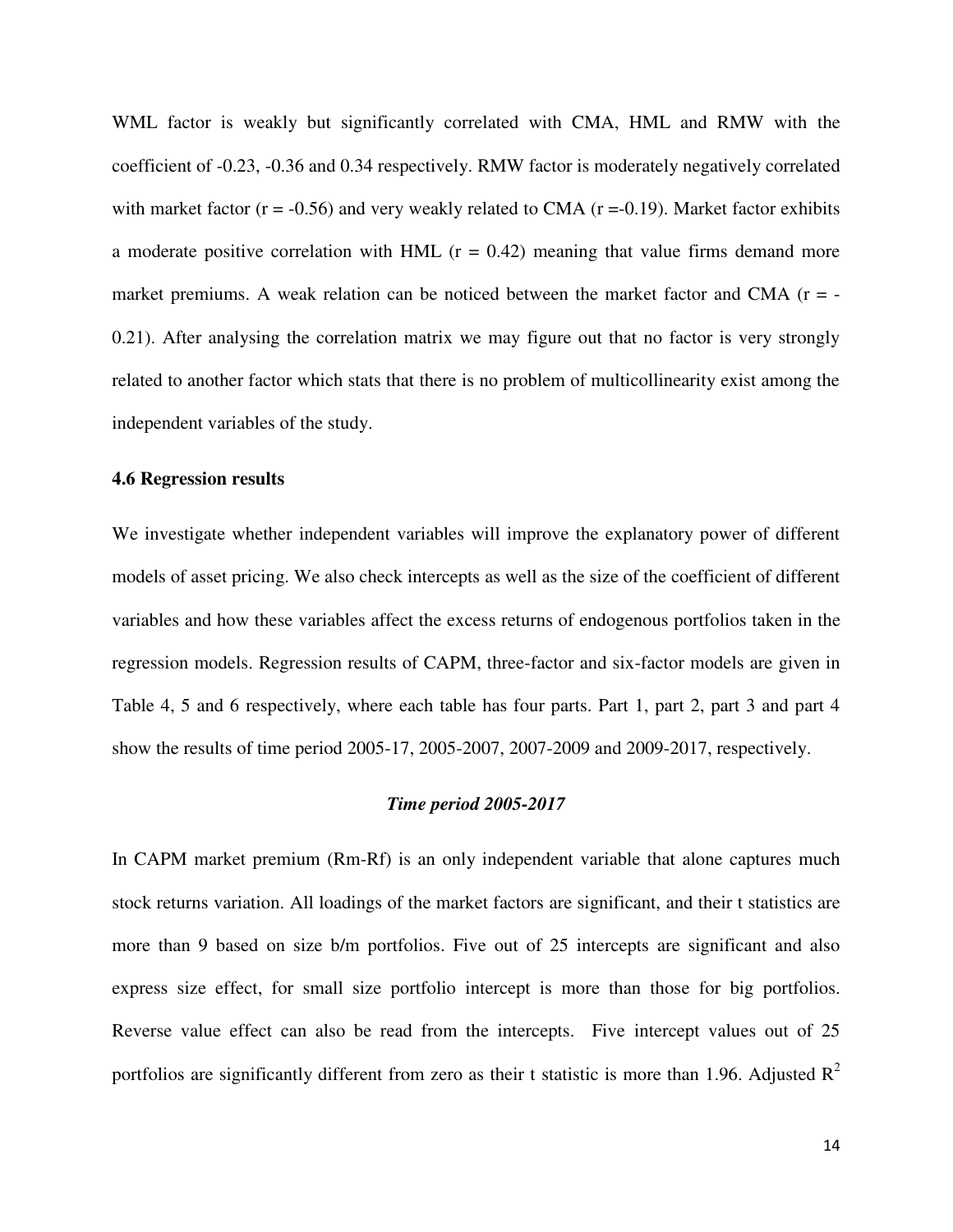ranges from 39 to 91 percent. It is very low for small size stocks but better for big stocks. But it also leaves the difference in returns, which may explain by other factors.

Eight of 25 intercepts of the three-factor model are significant and depict size effect in last two portfolios of the big size rows. The three-factor model that included SMB and HML factor push slopes of the market factors close to 1. Mimicking return to the size factor, i.e. SMB explained share variation in stock returns as all loadings of SMB except one is significantly different from 0. Slopes of SMB are related to size as small portfolios have strong positive loadings while big portfolios have negative loadings. Also, slopes of SMB are decreasing monotonically from small to big size portfolios in every BM quintiles. Most of the loadings of HML are also significant. Strong positive and significant loadings for two high BM quintiles can be seen, and two loadings in low BM quintile are significant and negative, which shows the value effect. A lot of improvements can be seen in adjusted  $R^2$  values for all the portfolios if compare with CAPM. In short, we can say that three-factor of the stock market absorbs strong variation in returns across stocks better than CAPM. Only three intercepts are significant in the six-factor model. Again, SMB and HML show the same pattern as in three, four and five-factor model (results unreported for four and five-factor model). Eight, six and nine loadings of RMW, CMA and WML are significant respectively but not showing any pattern. No further improvement can be seen in adjusted  $\mathbb{R}^2$ . Results of remaining sets of portfolios exhibit similar conclusion almost (not reported for the sake of brevity).

*CAPM is not effective, especially for small stocks as it is unable to explain even 60 percent variation in returns. A lot of improvements can be seen in adjusted R<sup>2</sup>values of the three-factor model if compare with CAPM in all sets of portfolios. In the four-factor model adjusted, R<sup>2</sup>has been improved much for loser portfolios as compare to the three-*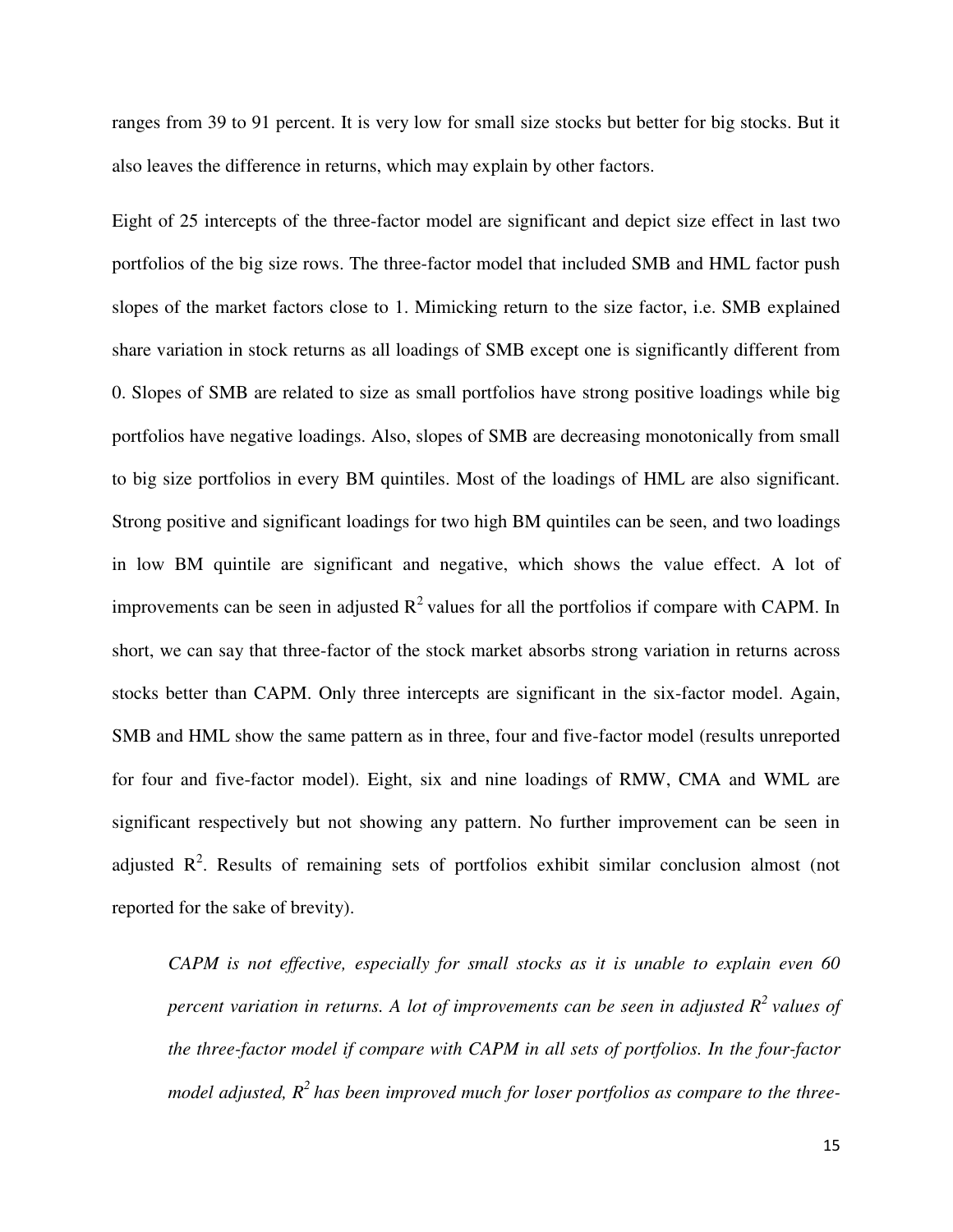*factor model in size-momentum sorted portfolios. For size-investment based portfolios market premium, SMB, HML and CMA are important factors. We may say here that during 2005-2017 for Size-BM sorted portfolios and size-profitability sorted portfolios only three-factor model is good, which include market premium, SMB and HML. RMW, CMA and WML are useless factors and not improving the explanatory power.* 

#### *2005-2007*

Time period 2005-2007 tell a different story about all models. Many slopes of Rm-Rf are not close to one. Some of them are very large (3.02 in the four-factor model), and some are very small (0.45 again in the four-factor model). 15-19 loadings of SMB are significant in three, four, five and six-factor model, which is less than what is depicted during 2005-2017. CAPM is a very bad model to explain the variation of two small size quintiles portfolios as their adjusted  $R^2$  is very low (29 to 56 percent). The three-factor model explains the return across stocks better than CAPM as adjusted  $R^2$  improved a lot. Improvement can be seen especially in adjusted  $R^2$  values of two small size portfolios quintiles. HML does not seem to be a good factor in explaining variation in returns as only three to four slope values are significant in all other factor models. In the six-factor model. Three, four one and five loadings of HML, RMW, CMA and WML respectively are significant. Some  $R^2$  values are decreasing, and some had been increasing with nominal change.

*It is not the right choice to include HML, RMW and CMA in the asset pricing model as their slopes have very low t statistics also they bring no enhancement in adjusted R<sup>2</sup> . Therefore, we can say that they are redundant factors. However, CMA brings an*  improvement in adjusted  $R^2$  only in four size-investment sorted portfolios. WML is also *not a good factor except in case of size-momentum sorted portfolio, where it helps in*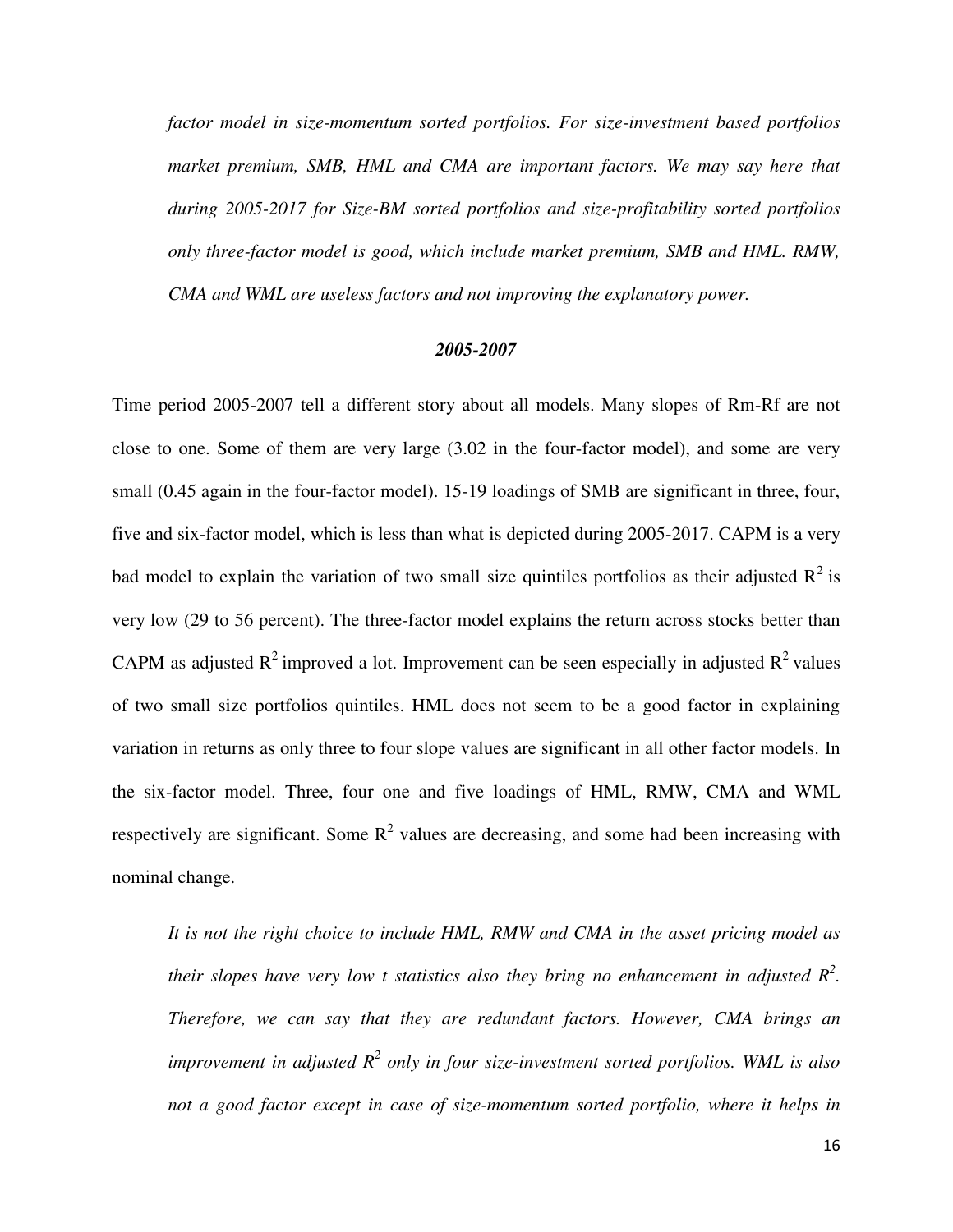*explaining stock return variation a little better than other portfolios. CAPM is not an effective model for many portfolios, especially for small stocks. Three-factor model is an effective model that brings a lot of improvements over CAPM. Four, five and six-factor models do not make any further improvement over the three-factor model. Overall, we find that only market premium and SMB factors are effective for all kinds of portfolios during the time period 2005-2007.* 

### *2007-2009*

Intercepts are indistinguishable from 0 in all models except only one in CAPM. CAPM gives a wonderful picture in this period as Rm-Rf alone explains 64 to 96 percent variation in stock returns. In the three-factor model again Rm-Rf and SMB both are good factors to explain stock return variation. However, HML is showing only two significant loadings.  $\mathbb{R}^2$  values have been increased in comparison to CAPM. Now 19 out of 25 values of adjusted  $R^2$  are more than 90%. In the six-factor model, SMB has 16, HML and RMW both have five significant coefficients respectively while seven and four coefficients of CMA and WML respectively are significant. Adjusted  $R^2$  ranges from 68 to 97 percent, out of which 21 values are more than 90 percent. However, not much improvement can be observed over the five-factor model.

*All asset pricing models perform beautifully in this period as compared to what they have shown in 2005-2017 and 2005-2007. The three-factor model brings a lot of enhancement in R<sup>2</sup> if compare with CAPM. Six-factor model does a little better than other models. However, still market premium and SMB factors are the most effective and strong factors throughout all sets of portfolios during the time period 2007-2009.*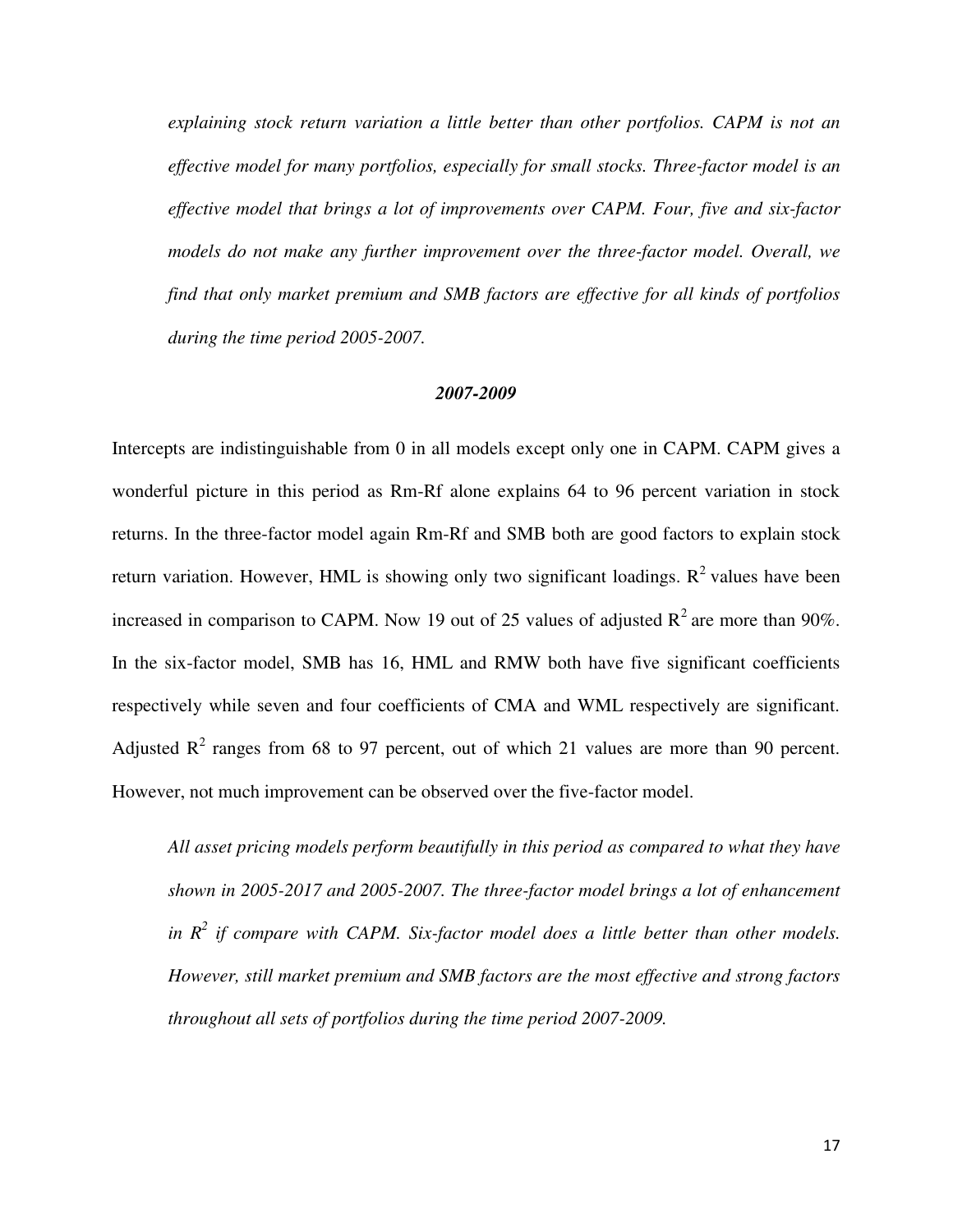#### *2009-2017*

CAPM has 10 significant intercepts especially for small stocks and showing abnormal returns. Adjusted  $R^2$  ranges between 38 to 90 percent, not a good model for many portfolios. SMB always a strong factor that absorbs common time series variation in return across stocks as 23 loadings are significant in three and six-factor model. HML performs better as 16 coefficients in the three-factor model. The three-factor model explains much variation in comparison of CAPM as all adjusted  $R^2$  values have been increased a lot. In the six-factor model, WML and RMW have five and CMA has three coefficients significant but does not show any improvement in adjusted  $R^2$  values over the three-factor model.

*CAPM is not a good model as in all four sets of portfolios as most of the intercepts are significantly different from zero. Rm-Rf and SMB capture much amount of variation in stock returns in all five models and also this time HML performs well in three and fourfactor model but not in five and six-factor model. Three-factor model is an effective model that brings a lot of improvement over CAPM for all kinds of portfolios. The fourfactor model does a little better than the three-factor model only for size, and momentum based portfolios. Five and six-factor model do not make any further improvement over the three-factor model.* 

#### **4.7 Behaviour of Portfolios' return during 2005-2017**

Graph 1 shows the return of the portfolios having high and low BM ratio. Stocks which have high BM ratio are generally called value stock and portfolios with low BM ratio are called a growth stock. So many up and downs of returns we can see here. From 2005 to January 2007 sometime growth has outperformed and sometimes value stock outperforms. From April 2007 till April 2010, value stock outperformed but in the year 2008 when there was a recession period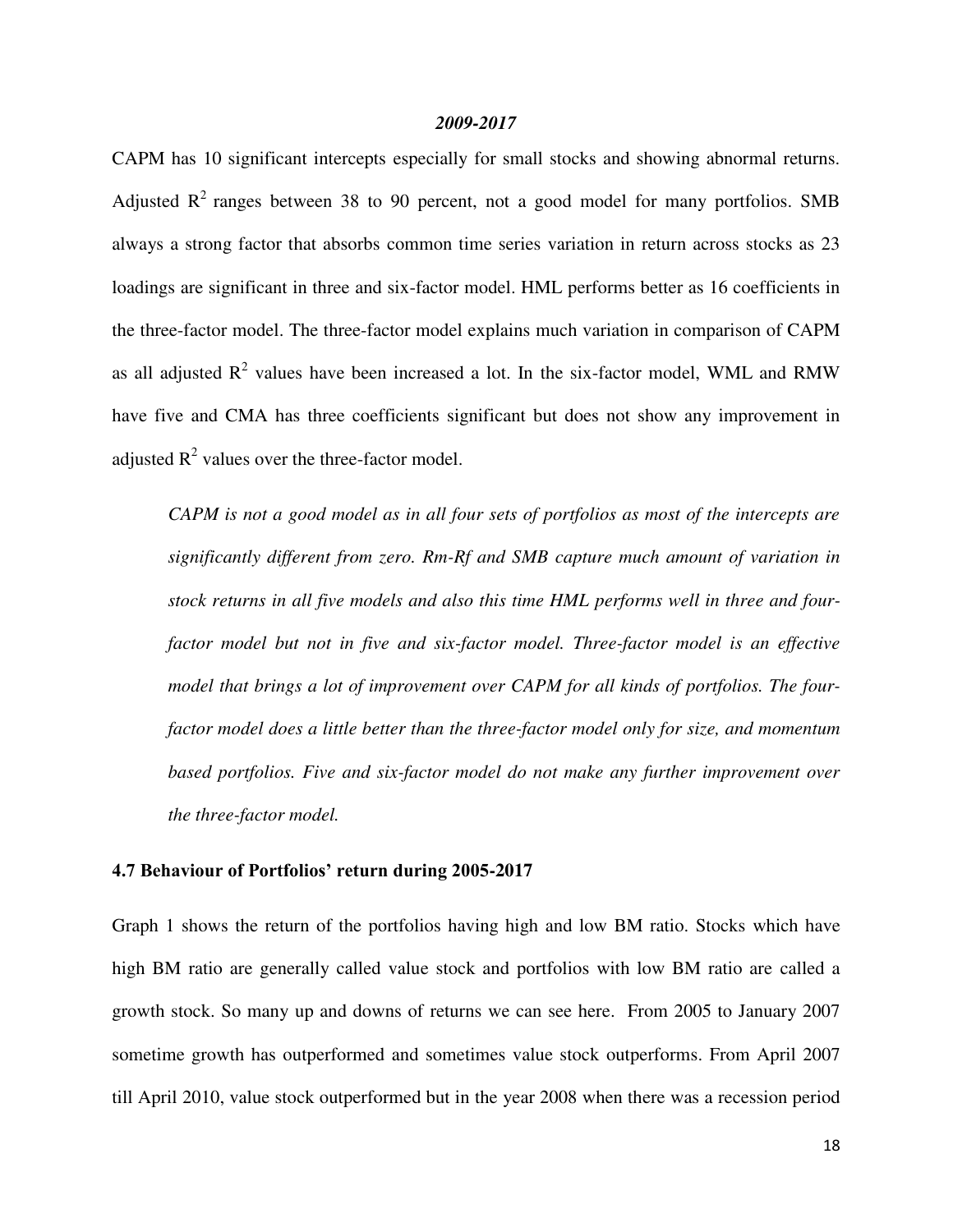in the market both stocks fall substantially, and it is value stocks which suffered more loss than growth. When the market recovered in 2009, value stocks outperform growth stocks till April 2010. During the entire period, it is value stock whose returns go down more than a growth stock. Growth stocks outperform during the economic expansion from June 2010 to December 2011. January 2012 onwards, value stocks outperform except in the year 2015. Hence, history shows that most of the times value stocks give more return than growth stocks but there is a time when growth outperform value stocks. Therefore, either investing style cannot outperform others on the consistent basis. Hence neither growth nor value investing comes with a guarantee of good returns. Investors may be better off in a blended portfolio which includes both growth and value stocks to get consistent results as this mitigates the chance of loss during the bad time from any stock. Thus we conclude that value and growth investing are not static concepts.

Return of portfolios having weak and robust profitability shown in Graph 2. It is clearly depicted that during the entire study period weak profitability portfolios always outperform the robust profitability portfolio except for some point of times. The returns of portfolios having conservative and aggressive investment exhibits in Graph 3. From March 2010 to April 2017, aggressive portfolio outperformed and from April 2007 to February 2008 it is conservative portfolios that outperform. Again from April 2008 to April 2010, aggressive portfolios perform better than conservative. In October 2008 when the economy was in recession, aggressive investment portfolios suffer more loss. From June 2010 onwards conservative portfolios perform better than aggressive. So here most of the times conservative portfolios perform well. An investment strategy based on momentum says that buy those portfolios which performed well in past and sell those performed badly in the past, in the hope that momentum will also continue in the near future. But this not always true as shown in Graph 4. Till April 2008, sometime winners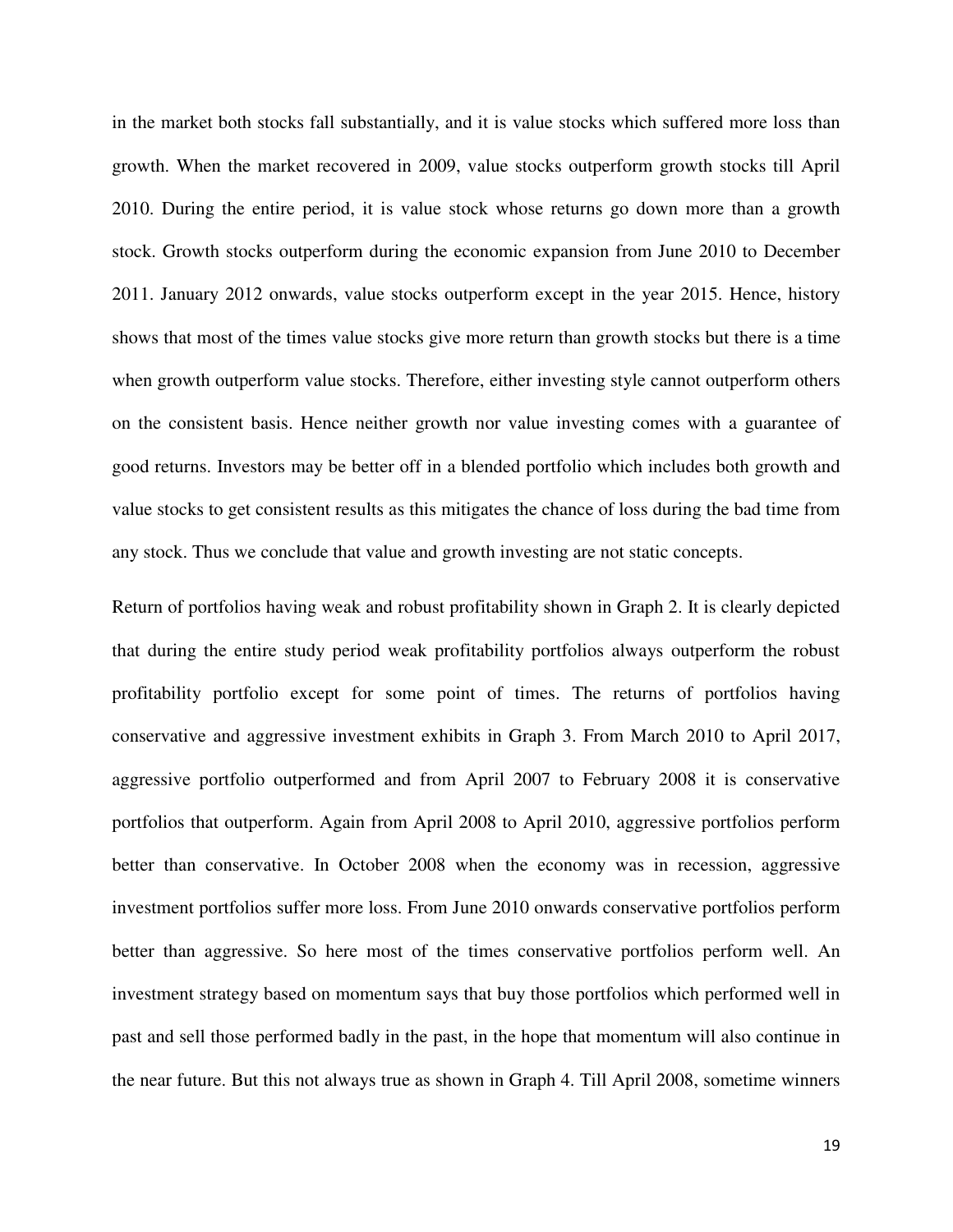perform well while sometimes losers perform well. In October 2008 when the market in recession losers suffer more loss and at the time of recovery in 2009 winners outperformed. From December 2009 onwards most of the times, losers portfolios outperformed winners portfolios.

#### **4.8 Return behaviour of S&P BSE SmallCap index and S&P BSE LargeCap index**

Graph 5 shows return behaviour of S&P BSE SmallCap index and S&P BSE LargeCap index throughout the study period. We can see that most of the time SmallCap index outperformed the LargeCap index, and we find the same results in our study where most of the times small stock portfolios gave a higher return than big stock portfolios. Hence clearly 'size effect' was found present in the Indian equity market during the study period.

# **5. CONCLUSION**

The study concludes that CAPM is not a good model, especially for small stocks for all time frames except during 2007-09. The three-factor model is an effective model that brings a lot of improvements over CAPM. Market premium and SMB factors are the most effective and strong factors explaining the variation in returns throughout all phases of the time period, but the performance of HML is satisfactory only during the period 2005-17 and 2009-17. For few sizemomentum portfolios, the four-factor model does a little better than three-factor during 2009-17 and 2005-17. Five and six-factor model do not make any further improvement over the threefactor model asset pricing model. Many times, asset pricing models are unable to explain the return of small portfolios. During the recession period, the average return of all four sets of portfolios fell substantially to a negative level and also volatility was very high. This recession leads to an increase in market risk (hence beta) and thus increased the adjusted  $R^2$  values. It is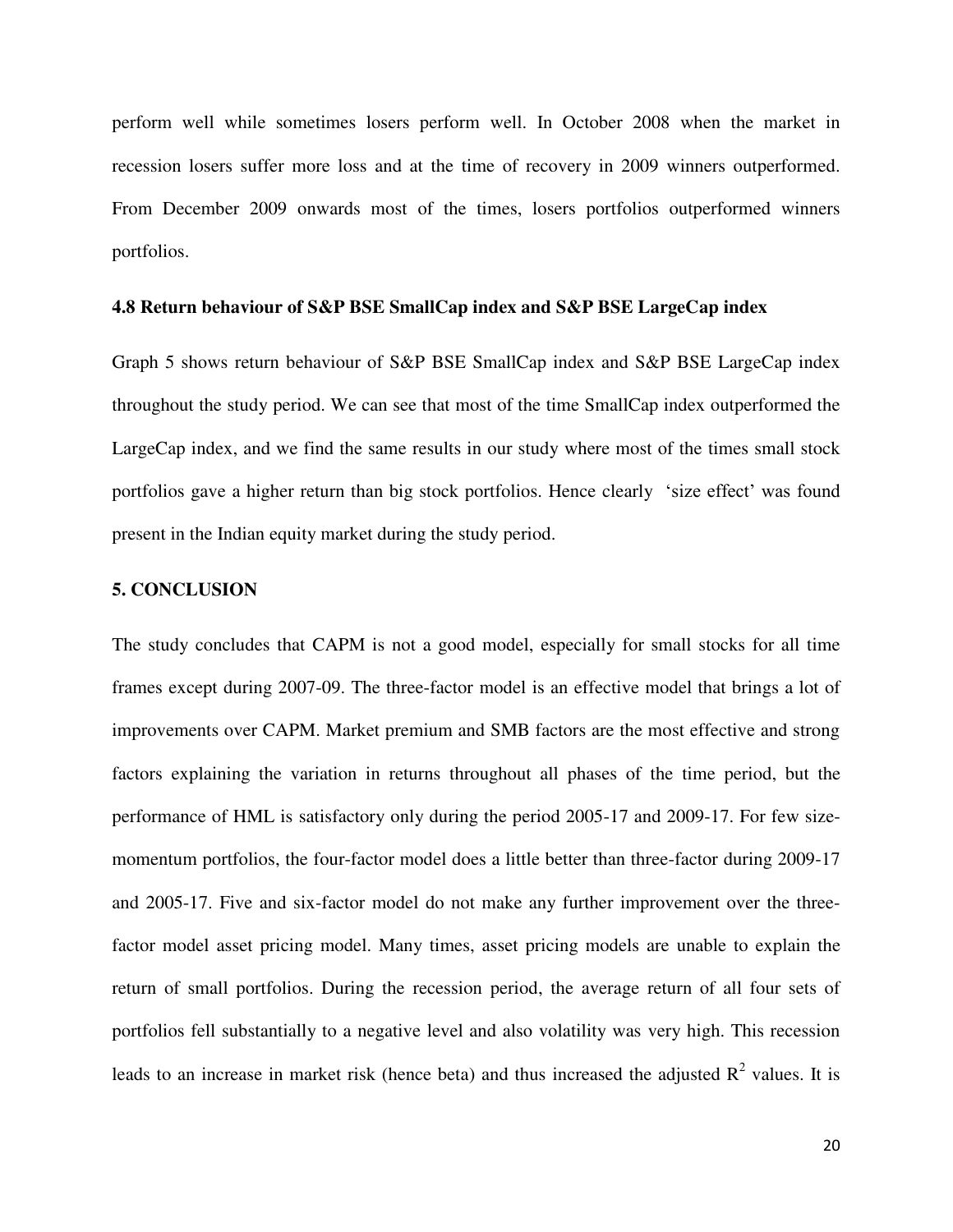clear from average returns, regression results and history of returns, which are shown in the graph that portfolios based on the book to market ratio, investment, profitability and momentum may not perform effectively all the time in the Indian equity market as it does in the United States. Thus in the Indian equity market, only size effect is present. Value effect, profitability effect, investment effect and momentum effect did not exist throughout the study period. Hence, we can not make investment strategies on the basis of these factors except size, as no investing style outperformed others on a consistent basis.

Thus, the study finds that only the three-factor model may reject the second null hypothesis which states that this model does not have better explanatory power over standard CAPM. Further on the basis of overall results, we do not reject the first null hypothesis for RMW, CMA and WML that these factors do not affect the excess returns. Our results are in line with Fama French (1993) and Jiao and Lilti (2017) but contrary with Aharoni, Grundy and Zeng (2013), Novy Marx (2013), Fama French (2015) and Yadav (2015). Hence it is proved that out of all asset pricing models, the three-factor model has an enormous improvement over standard CAPM. But still left room for some better asset pricing models that include some other company's fundamentals or macroeconomic variables, which can be developed further in the future as the stock market does not tie only with the operations of a company. The results of study especially for the three-factor model can be used by investment analysts, investors and fund managers in different applications to estimate the return of stocks and portfolios. This includes portfolio selection, estimation of the cost of capital, evaluation of portfolios' performance. Investors are suggested to make investment strategy on the basis of size factor but keep in mind their risk preferences first as small stocks give more return but risky as well.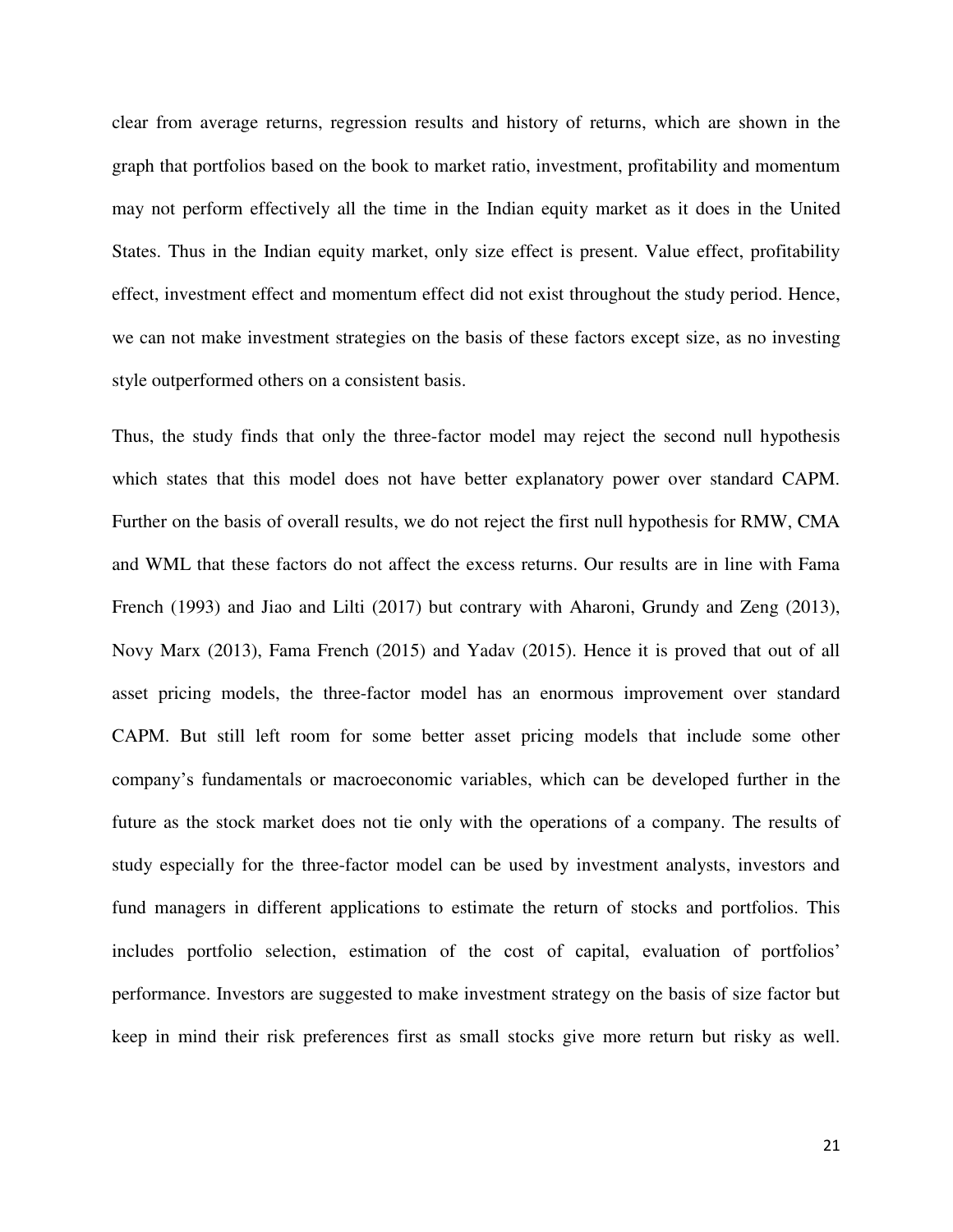Intercepts of time series regression can be used to judge the ability of a fund manager meaning whether he beats the market or not.

# **References**

# *Books*

- Keith Redhead. (2008). Personal finance and investment: A behavioural finance perspective. Routledge.
- Reilly Frank K. and Brown Keith C. (2012). Analysis of investment and management of portfolio. Cengage Learning India Pvt. Ltd.,  $10<sup>th</sup>$  edition, pp. 196.
- William F. Sharpe, Gordon J. Alexander and Jeffery V. Bailey. (2007). Investments. Prentice Hall of India private ltd.,  $6<sup>th</sup>$  edition.

# *Journals*

- Balakrishnan, A. (2014). Multifactor explanations of CAPM anomalies: An evidence for Indian stock market. *Asian Journal of Finance & Accounting*, *6*(1), 337-366.
- Banz, R. W. (1981). The relationship between return and market value of common stocks. *Journal of financial economics*, *9*(1), 3-18.
- Basu, S. (1977). Investment performance of common stocks in relation to their price-earnings ratios: A test of the efficient market hypothesis. *The Journal of Finance*, *32*(3), 663-682.
- Bhandari, L. C. (1988). Debt/equity ratio and expected common stock returns: Empirical evidence. *The journal of finance*, *43*(2), 507-528.
- Carhart, M. M. (1997). On persistence in mutual fund performance. *The Journal of finance*, *52*(1), 57-82.
- Chan, K. C., & Chen, N. F. (1991). Structural and return characteristics of small and large firms. *The Journal of Finance*, *46*(4), 1467-1484.
- Chui, A. C., & Wei, K. J. (1998). Book-to-market, firm size, and the turn-of-the-year effect: Evidence from Pacific-Basin emerging markets. *Pacific-Basin finance journal*, *6*(3-4), 275-293.
- Fama, E. F., & French, K. R. (1992). The cross‐section of expected stock returns. *The Journal of Finance*, *47*(2), 427-465.
- Fama, E. F., & French, K. R. (1993). Common risk factors in the returns on stocks and bonds. *Journal of financial economics*, *33*(1), 3-56.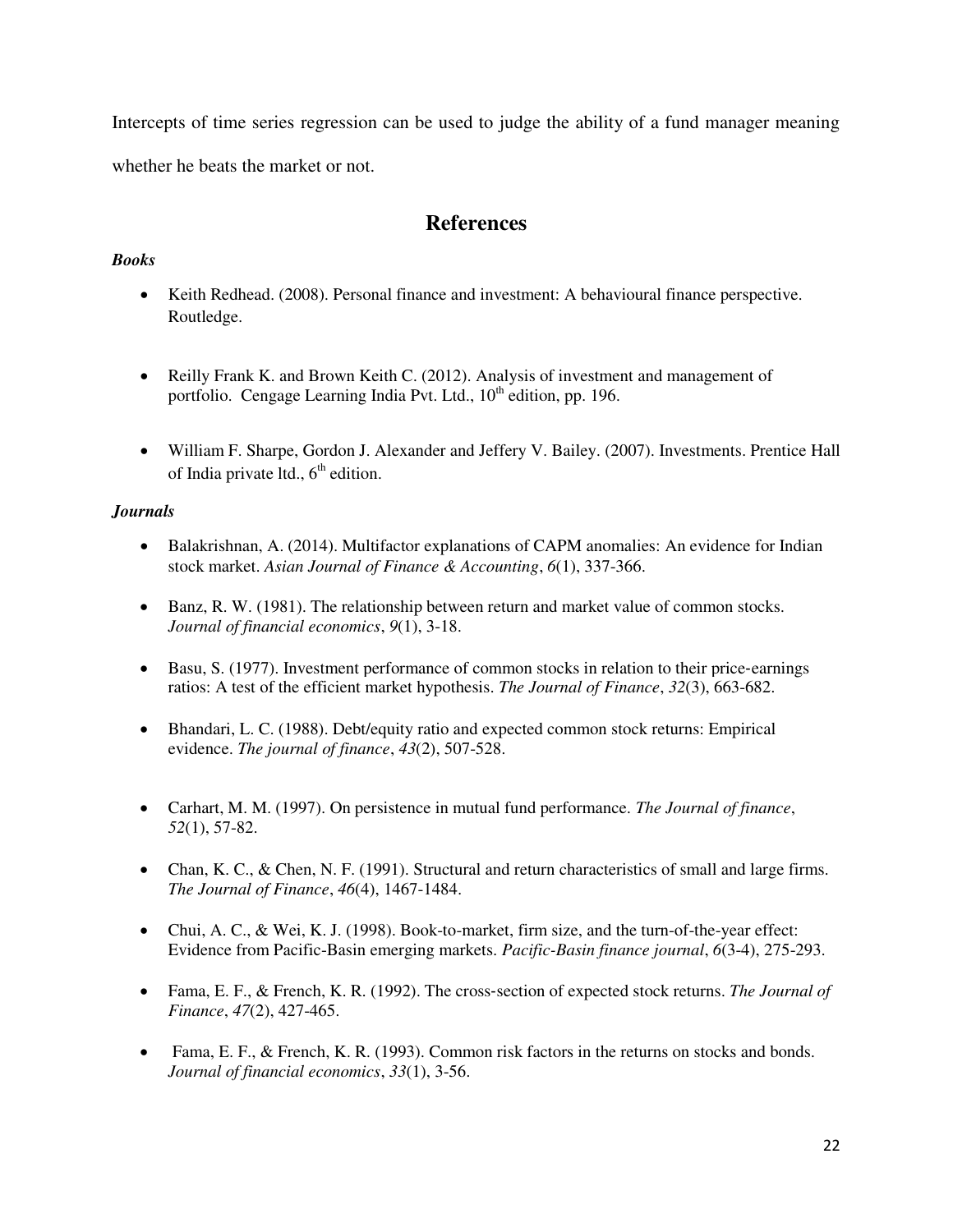- Fama, E. F., & French, K. R. (1996). Multifactor explanations of asset pricing anomalies. *The journal of finance*, *51*(1), 55-84.
- Fama, E. F., & French, K. R. (2008). Dissecting anomalies. *The Journal of Finance*, *63*(4), 1653- 1678.
- Fama, Eugene F., & French, Kenneth R., (2015). A five factors asset pricing model. *Journal of Financial Economics, 116,* 1-22.
- Fama, E. F., & MacBeth, J. D. (1973). Risk, return, and equilibrium: Empirical tests. *Journal of political economy*, *81*(3), 607-636.
- Hou, K., Xue, C., & Zhang, L. (2015). Digesting anomalies: An investment approach. *The Review of Financial Studies*, *28*(3), 650-705.
- Jegadeesh, N., & Titman, S. (1993). Returns to buying winners and selling losers: Implications for stock market efficiency. *The Journal of finance*, *48*(1), 65-91.
- $\bullet$  Jiao, W., & Lilti, J. J. (2017). Whether profitability and investment factors have additional explanatory power comparing with Fama-French Three-Factor Model: empirical evidence on Chinese A-share stock market. *China Finance and Economic Review*, *5*(1), 7.
- Keim, D. B. (1983). Size-related anomalies and stock return seasonality: Further empirical evidence. *Journal of financial economics*, *12*(1), 13-32.
- Lakonishok, J., Shleifer, A., & Vishny, R. W. (1994). Contrarian investment, extrapolation, and risk. *The journal of finance*, *49*(5), 1541-1578.
- Lintner, J. (1965). The valuation of risk assets and the selection of risky investments in stock portfolios and capital budgets. *The Review of Economics statistics,* 47(1), 13-37.
- Lintner, J. (1965). Security prices, risk, and maximal gains from diversification. *The journal of finance*, *20*(4), 587-615.
- Markowitz, H. M. (1952). Portfolio Selection. *Journal of Finance,* 7(1), 77-91.
- Markowitz, H. M. (1959). Portfolio Selection: Efficient Diversification of Instruments, New York, J.
- Mossin, J. (1966). Equilibrium in a capital asset market. *Econometrica: Journal of the econometric society*, 768-783.
- Novy-Marx, R. (2013). The other side of value: The gross profitability premium. *Journal of Financial Economics*, *108*(1), 1-28.
- Ross, S. A. (1976). The arbitrage theory of capital asset pricing. *Journal of economic theory*, *13*(3), 341-360.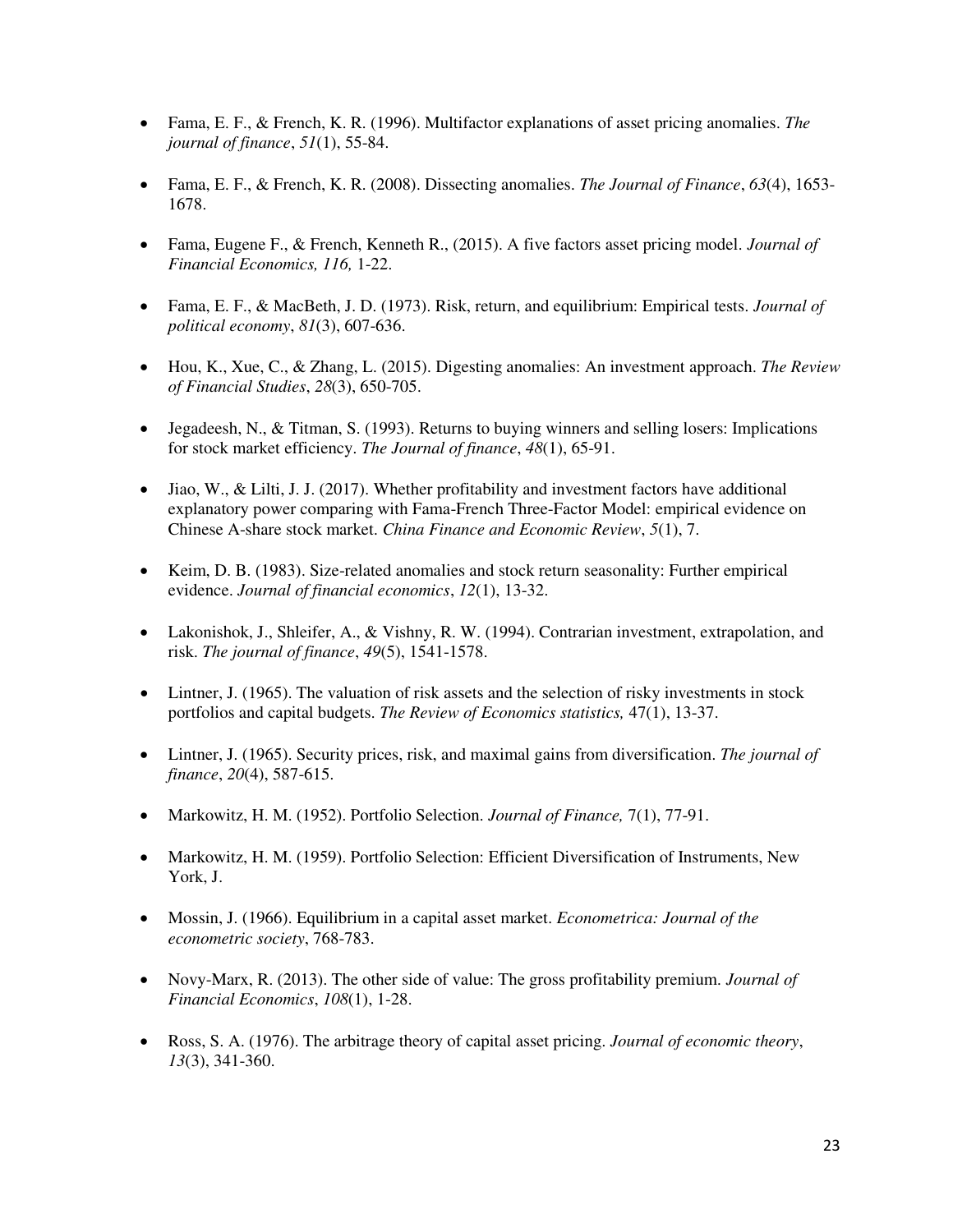- Sehgal, S., & Balakrishnan, A. (2013). Robustness of fama-french three factor model: further evidence for Indian stock market. *Vision*, *17*(2), 119-127.
- Sharpe W.F. (1964). A theory of market equilibrium under conditions of risk. *Journal of Finance.* 19 (3), 425-442.
- Singh, S., & Yadav, S. S. (2015). Indian stock market and the asset pricing models. *Procedia Economics and Finance*, *30*, 294-304.
- Stattman, D. (1980). Book values and stock returns. *The Chicago MBA: A Journal of selected papers*, *4*(1), 25-45.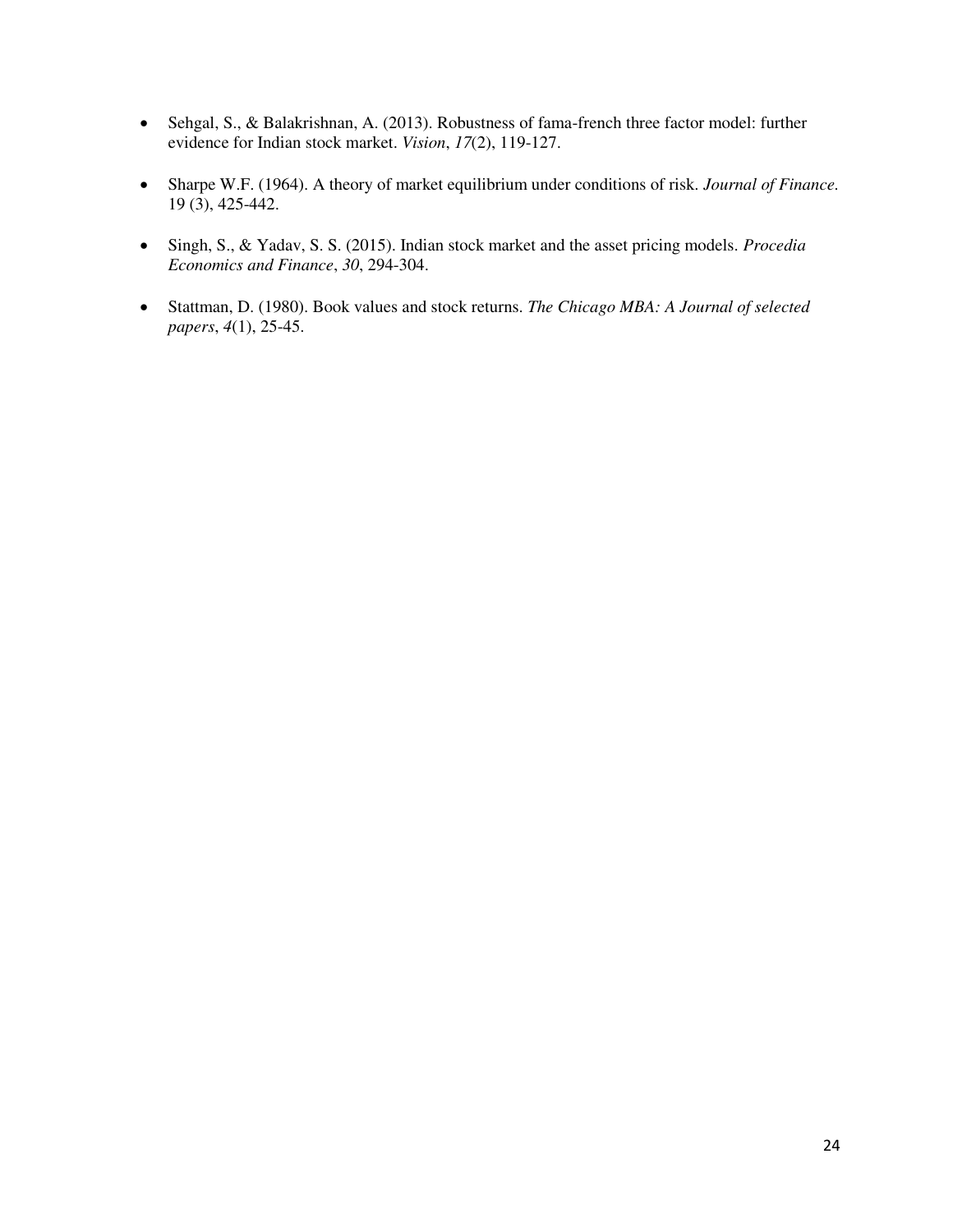#### **Table1: Part 1 - Average Returns different portfolios**

| Part 1 |       |       | Size and BM sorted portfolios |          |          |          |          |         |       | Size and investment sorted portfolios |          |       | Size and momentum sorted portfolios |       |        |          |          | Size and profitability<br>sorted portfolios |       |        |
|--------|-------|-------|-------------------------------|----------|----------|----------|----------|---------|-------|---------------------------------------|----------|-------|-------------------------------------|-------|--------|----------|----------|---------------------------------------------|-------|--------|
|        |       |       | 2005-17                       |          |          |          |          | 2005-17 |       |                                       |          |       | 2005-17                             |       |        |          |          | 2005-17                                     |       |        |
|        | Low   |       |                               |          | High     | Conser   |          |         |       | Agg                                   | $L$ oser |       |                                     |       | Winner | Weak     |          |                                             |       | Robust |
| Small  | 0.029 | 0.01  | 0.015                         | 0.013    | 0.015    | 0.017    | 0.016    | 0.011   | 0.01  | 0.011                                 | 0.007    | 0.009 | 0.015                               | 0.018 | 0.02   | 0.011    | 0.008    | 0.013                                       | 0.01  | 0.019  |
|        | 0.005 | 0.008 | 0.009                         | 0.005    | 0.003    | 0.006    | 0.01     | 0.005   | 0.004 | 0.008                                 | 0.001    | 0.003 | 0.007                               | 0.009 | 0.012  | 0.001    | 0.006    | 0.009                                       | 0.01  | 0.01   |
|        | 0.006 | 0.002 | $-0.003$                      | 0.004    | 0.001    | 0.005    | $-0.001$ | 0.002   | 0.007 | $-0.001$                              | $-0.003$ | 0.001 | 0.005                               | 0.006 | 0.01   |          | 0.001    | 0.008                                       | 0.006 | 0.006  |
|        | 0.005 | 0.003 | 0.002                         | 0.003    | 0.001    | 0.001    | 0.005    | 0.006   | 0.004 | $-0.001$                              | 0.001    | 0.002 | 0.003                               | 0.004 | 0.009  | $-0.005$ | $-0.002$ | 0.001                                       | 0.004 | 0.01   |
| Big    | 0.002 | 0.002 | $\Omega$                      | $-0.002$ | $-0.005$ | $-0.004$ |          | 0.003   | 0.001 | $\theta$                              | 0.001    |       | 0.001                               | 0.003 | 0.004  | $-0.007$ | $-0.004$ | 0.005                                       | 0.002 | 0.001  |

#### **Part 2: Standard Deviation**

| Small | 0.160 | 0.099 | 0.100 | 0.097 | 0.101 | 0.095 | 0.104 | 0.103 | 0.100 | 0.100 | 0.104 | 0.098 | 0.096 | 0.093 | 0.107 | 0.113 | 0.102 | 0.099 | 0.098 | 0.110 |
|-------|-------|-------|-------|-------|-------|-------|-------|-------|-------|-------|-------|-------|-------|-------|-------|-------|-------|-------|-------|-------|
|       | 0.103 | 0.090 | 0.092 | 0.091 | 0.100 | 0.092 | 0.086 | 0.091 | 0.088 | 0.102 | 0.097 | 0.096 | 0.085 | 0.085 | 0.098 | 0.109 | 0.095 | 0.084 | 0.087 | 0.095 |
|       | 0.083 | 0.095 | 0.090 | 0.096 | 0.091 | 0.089 | 0.090 | 0.086 | 0.088 | 0.103 | 0.101 | 0.088 | 0.081 | 0.081 | 0.094 | 0.111 | 0.100 | 0.082 | 0.082 | 0.085 |
|       | 0.073 | 0.088 | 0.096 | 0.092 | 0.091 | 0.080 | 0.079 | 0.084 | 0.082 | 0.096 | 0.104 | 0.081 | 0.084 | 0.078 | 0.092 | 0.113 | 0.092 | 0.078 | 0.080 | 0.068 |
| Big   | 0.067 | 0.075 | 0.080 | 0.098 | 0.112 | 0.089 | 0.073 | 0.077 | 0.073 | 0.093 | 0.094 | 0.092 | 0.071 | 0.073 | 0.092 | 0.124 | 0.081 | 0.081 | 0.066 | 0.078 |

|         | Table 2: Descriptive statistics of explanatory variables |            |           |            |            |            |           |             | Table 3: Correlation between independent variables |          |             |            |            |
|---------|----------------------------------------------------------|------------|-----------|------------|------------|------------|-----------|-------------|----------------------------------------------------|----------|-------------|------------|------------|
|         |                                                          | <b>SMB</b> | WML       | <b>RMW</b> | <b>HML</b> | <b>CMA</b> | RM-RF     | Probability | <b>CMA</b>                                         | HML      | RM-RF       | <b>RMW</b> | <b>SMB</b> |
| 2005-07 | Average                                                  | 0.0012     | 0.013     | $-0.003$   | 0.0032     | $-0.0076$  | 0.0229    | <b>CMA</b>  | 1.000                                              |          |             |            |            |
|         | <b>SD</b>                                                | 0.0477     | 0.0311    | 0.0276     | 0.0342     | 0.0259     | 0.067     | <b>HML</b>  | 0.306                                              | 1.000    |             |            |            |
| 2007-09 | Average                                                  | $-0.0122$  | $-0.0045$ | $-0.0002$  | 0.0086     | 0.0106     | $-0.0076$ |             | 0.000                                              | -----    |             |            |            |
|         | <b>SD</b>                                                | 0.042      | 0.0334    | 0.0529     | 0.043      | 0.0467     | 0.1392    | RM RF       | $-0.206$                                           | 0.417    | 1.000       |            |            |
| 2009-17 | Average                                                  | 0.0121     | 0.0094    | 0.0102     | $-0.0043$  | 0.0007     | 0.0031    |             | 0.012                                              | 0.000    | $- - - - -$ |            |            |
|         | <b>SD</b>                                                | 0.0285     | 0.0364    | 0.0375     | 0.035      | 0.0212     | 0.0467    | <b>RMW</b>  | $-0.185$                                           | $-0.685$ | $-0.563$    | 1.000      |            |
| 2005-17 | Average                                                  | 0.0064     | 0.0077    | 0.0063     | $-0.001$   | 0.001      | 0.0046    |             | 0.025                                              | 0.000    | 0.000       | -----      |            |
|         | <b>SD</b>                                                | 0.0356     | 0.0353    | 0.0392     | 0.0363     | 0.0279     | 0.0728    | <b>SMB</b>  | 0.022                                              | 0.202    | 0.176       | $-0.167$   | 1.000      |

| <b>SMB</b> | WML       | <b>RMW</b> | HML       | <b>CMA</b> | RM-RF     | Probability | <b>CMA</b> | HML         | RM-RF    | <b>RMW</b> | <b>SMB</b> | WML   |
|------------|-----------|------------|-----------|------------|-----------|-------------|------------|-------------|----------|------------|------------|-------|
| .0012      | 0.013     | $-0.003$   | 0.0032    | $-0.0076$  | 0.0229    | <b>CMA</b>  | 1.000      |             |          |            |            |       |
| .0477      | 0.0311    | 0.0276     | 0.0342    | 0.0259     | 0.067     | <b>HML</b>  | 0.306      | 1.000       |          |            |            |       |
| 0122       | $-0.0045$ | $-0.0002$  | 0.0086    | 0.0106     | $-0.0076$ |             | 0.000      | $- - - - -$ |          |            |            |       |
| 0.042      | 0.0334    | 0.0529     | 0.043     | 0.0467     | 0.1392    | RM RF       | $-0.206$   | 0.417       | 1.000    |            |            |       |
| .0121      | 0.0094    | 0.0102     | $-0.0043$ | 0.0007     | 0.0031    |             | 0.012      | 0.000       | -----    |            |            |       |
| .0285      | 0.0364    | 0.0375     | 0.035     | 0.0212     | 0.0467    | <b>RMW</b>  | $-0.185$   | $-0.685$    | $-0.563$ | 1.000      |            |       |
| .0064      | 0.0077    | 0.0063     | $-0.001$  | 0.001      | 0.0046    |             | 0.025      | 0.000       | 0.000    | -----      |            |       |
| .0356      | 0.0353    | 0.0392     | 0.0363    | 0.0279     | 0.0728    | <b>SMB</b>  | 0.022      | 0.202       | 0.176    | $-0.167$   | 1.000      |       |
|            |           |            |           |            |           |             | 0.795      | 0.014       | 0.033    | 0.043      | -----      |       |
|            |           |            |           |            |           | WML         | $-0.230$   | $-0.355$    | $-0.093$ | 0.339      | $-0.074$   | 1.000 |
|            |           |            |           |            |           |             | 0.005      | 0.000       | 0.264    | 0.000      | 0.372      | ----- |

 **Note: Bold coefficients are statistically significant at 5% significance level**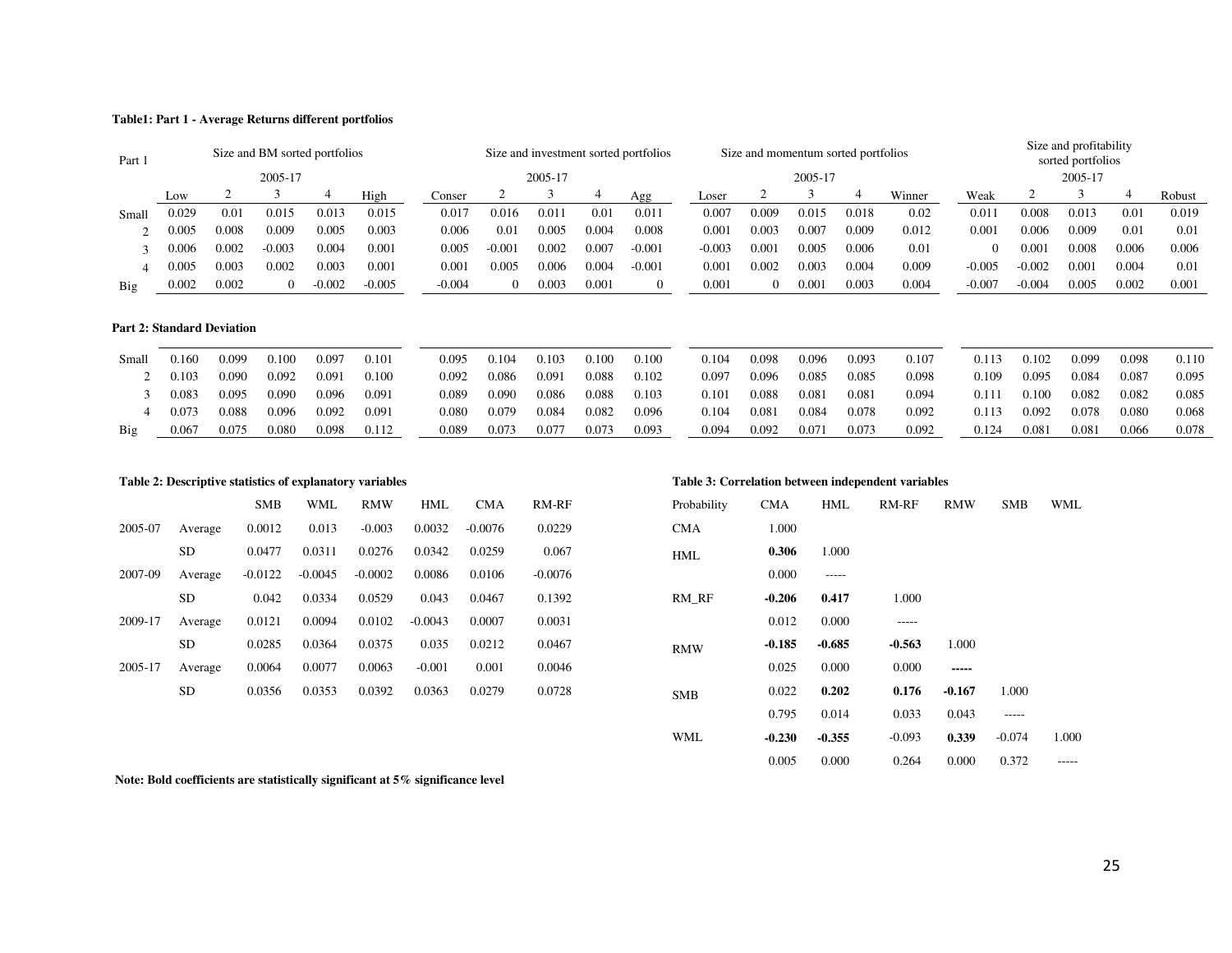#### **Table 4: Regression results of CAPM**

| Part 1: Period 2005-2017<br>CAPM : $Rt-RFt = \lambda 0 + \lambda 1$ (RMt-RFt) + $\epsilon t$ |         |           |                       |                |         |         |                |                              |                |         | Part 2: 2005-2007 |                       |                   |                |         |         |                 |                              |                |         |
|----------------------------------------------------------------------------------------------|---------|-----------|-----------------------|----------------|---------|---------|----------------|------------------------------|----------------|---------|-------------------|-----------------------|-------------------|----------------|---------|---------|-----------------|------------------------------|----------------|---------|
|                                                                                              |         |           |                       |                |         |         |                |                              |                |         |                   |                       |                   |                |         |         |                 |                              |                |         |
| BM                                                                                           | Low     | 2         | 3                     | $\overline{4}$ | High    | Low     | 2              | 3                            | $\overline{4}$ | High    | Low               | $\overline{2}$        | 3                 | $\overline{4}$ | High    | Low     | $\overline{c}$  | 3                            | $\overline{4}$ | High    |
| Size                                                                                         |         | Intercept |                       |                |         |         | $t(\lambda 0)$ |                              |                |         |                   | Intercept             |                   |                |         |         | t $(\lambda 0)$ |                              |                |         |
| Small                                                                                        | 0.02    | 0.01      | 0.01                  | 0.01           | 0.01    | 2.14    | 1.05           | 2.16                         | 1.73           | 1.95    | $-0$              | $-0.01$               | $-0.02$           | $-0.01$        | 0.01    | $-0.27$ | $-0.81$         | $-1.15$                      | $-0.48$        | 0.34    |
| 2                                                                                            | 0.00    | 0.00      | 0.00                  | 0.00           | 0.00    | $-0.24$ | 0.82           | 0.98                         | 0.08           | $-0.73$ | -0                | 0.00                  | 0.01              | $-0.01$        | $-0.01$ | $-0.24$ | $-0.30$         | 1.38                         | $-0.39$        | $-1.16$ |
| 3                                                                                            | 0.00    | 0.00      | $-0.01$               | 0.00           | 0.00    | 0.36    | $-1.05$        | $-2.70$                      | $-0.57$        | $-0.86$ | $\mathbf{0}$      | 0.00                  | $-0.02$           | $-0.02$        | $-0.01$ | 0.42    | $-0.36$         | $-3.43$                      | $-1.82$        | $-0.34$ |
| $\overline{4}$                                                                               | 0.00    | 0.00      | 0.00                  | 0.00           | 0.00    | 0.14    | $-0.79$        | $-1.16$                      | $-0.43$        | $-1.11$ | $-0$              | $-0.01$               | 0.00              | 0.00           | $-0.01$ | $-1.43$ | $-1.33$         | $-0.23$                      | $-0.26$        | $-0.82$ |
| <b>Big</b>                                                                                   | 0.00    | 0.00      | 0.00                  | $-0.01$        | $-0.01$ | $-0.88$ | $-1.27$        | $-1.56$                      | $-2.35$        | $-2.42$ | $\overline{0}$    | 0.00                  | $-0.01$           | $-0.01$        | 0.01    | 0.60    | $-0.32$         | $-1.21$                      | $-1.08$        | 1.17    |
|                                                                                              |         |           | Coefficients of Rm-Rf |                |         |         | $t(\lambda 1)$ |                              |                |         |                   | Coefficients of Rm-Rf |                   |                |         |         | $t(\lambda 1)$  |                              |                |         |
| Small                                                                                        | 1.38    | 1.04      | 1.12                  | 1.12           | 1.15    | 9.70    | 14.28          | 17.21                        | 18.79          | 17.73   | 2.48              | 0.93                  | 1.16              | 0.93           | 1.09    | 3.25    | 4.25            | 5.53                         | 5.05           | 4.62    |
| 2                                                                                            | 1.22    | 1.07      | 1.11                  | 1.08           | 1.19    | 20.88   | 21.28          | 22.06                        | 20.57          | 21.25   | 1.15              | 1.00                  | 0.99              | 1.06           | 1.07    | 5.33    | 5.68            | 8.36                         | 4.65           | 5.87    |
| 3                                                                                            | 1.01    | 1.20      | 1.14                  | 1.19           | 1.02    | 23.16   | 27.94          | 27.61                        | 26.21          | 17.22   | 1.23              | 1.12                  | 1.20              | 1.13           | 0.73    | 9.81    | 9.59            | 11.57                        | 7.05           | 3.25    |
| $\overline{4}$                                                                               | 0.92    | 1.11      | 1.21                  | 1.09           | 1.10    | 26.31   | 27.82          | 27.11                        | 20.30          | 22.46   | 0.78              | 1.20                  | 1.11              | 0.96           | 0.90    | 6.63    | 16.37           | 9.42                         | 4.06           | 8.28    |
| Big                                                                                          | 0.84    | 0.99      | 0.99                  | 1.23           | 1.33    | 26.91   | 37.57          | 24.83                        | 27.36          | 20.57   | 0.75              | 1.01                  | 0.96              | 0.99           | 0.98    | 8.85    | 9.57            | 7.91                         | 10.27          | 5.87    |
|                                                                                              |         |           | Adjusted R square     |                |         |         |                | Standard error of regression |                |         |                   |                       | Adjusted R square |                |         |         |                 | Standard error of regression |                |         |
| Small                                                                                        | 0.39    | 0.58      | 0.67                  | 0.71           | 0.68    | 0.13    | 0.06           | 0.06                         | 0.05           | 0.06    | 0.29              | 0.43                  | 0.56              | 0.52           | 0.47    | 0.24    | 0.07            | 0.07                         | 0.06           | 0.08    |
| 2                                                                                            | 0.75    | 0.76      | 0.77                  | 0.74           | 0.76    | 0.05    | 0.04           | 0.04                         | 0.05           | 0.05    | 0.54              | 0.58                  | 0.75              | 0.47           | 0.59    | 0.07    | 0.06            | 0.04                         | 0.07           | 0.06    |
| 3                                                                                            | 0.79    | 0.84      | 0.84                  | 0.82           | 0.67    | 0.04    | 0.04           | 0.04                         | 0.04           | 0.05    | 0.81              | 0.80                  | 0.85              | 0.68           | 0.29    | 0.04    | 0.04            | 0.03                         | 0.05           | 0.07    |
| $\overline{4}$                                                                               | 0.83    | 0.84      | 0.83                  | 0.74           | 0.78    | 0.03    | 0.04           | 0.04                         | 0.05           | 0.04    | 0.65              | 0.92                  | 0.79              | 0.40           | 0.75    | 0.04    | 0.02            | 0.04                         | 0.08           | 0.03    |
| Big                                                                                          | 0.83    | 0.91      | 0.81                  | 0.84           | 0.74    | 0.03    | 0.02           | 0.03                         | 0.04           | 0.06    | 0.77              | 0.80                  | 0.73              | 0.82           | 0.59    | 0.03    | 0.03            | 0.04                         | 0.03           | 0.05    |
| Part 3: 2007-2009                                                                            |         |           |                       |                |         |         |                |                              |                |         |                   | Part 4: 2009-2017     |                   |                |         |         |                 |                              |                |         |
|                                                                                              |         | Intercept |                       |                |         |         | $t(\lambda 0)$ |                              |                |         |                   | Intercept             |                   |                |         |         | t $(\lambda 0)$ |                              |                |         |
| Small                                                                                        | 0.02    | 0.00      | $-0.01$               | $-0.01$        | 0.00    | 0.81    | $-0.29$        | $-0.78$                      | $-0.40$        | $-0.20$ | 0.03              | 0.01                  | 0.02              | 0.01           | 0.01    | 3.71    | 2.09            | 4.56                         | 3.28           | 2.52    |
| 2                                                                                            | $-0.02$ | $-0.02$   | $-0.02$               | $-0.01$        | 0.00    | $-1.46$ | $-1.48$        | $-1.39$                      | $-0.95$        | 0.01    | 0.00              | 0.01                  | 0.01              | 0.00           | 0.00    | 1.31    | 2.97            | 2.16                         | 1.33           | $-0.21$ |
| 3                                                                                            | $-0.01$ | $-0.02$   | $-0.01$               | 0.00           | 0.01    | $-0.71$ | $-1.99$        | $-1.21$                      | $-0.02$        | 0.47    | 0.00              | 0.00                  | 0.00              | 0.00           | $-0.01$ | 0.47    | 0.39            | $-1.06$                      | 0.63           | $-1.39$ |
| $\overline{4}$                                                                               | 0.00    | $-0.01$   | $-0.01$               | 0.00           | 0.01    | $-0.37$ | $-0.76$        | $-0.44$                      | $-0.33$        | 1.00    | 0.00              | 0.00                  | 0.00              | 0.00           | $-0.01$ | 1.69    | $-0.17$         | $-0.97$                      | 0.04           | $-1.71$ |
| Big                                                                                          | 0.00    | $-0.01$   | 0.01                  | 0.00           | 0.00    | $-0.16$ | $-0.92$        | 1.00                         | 0.29           | 0.04    | 0.00              | 0.00                  | $-0.01$           | $-0.01$        | $-0.02$ | $-0.99$ | $-0.94$         | $-2.39$                      | $-2.69$        | $-3.48$ |

 $C$ oefficients of Rm-Rf t ( $\lambda$ 1) t ( $\lambda$ 1)  $C$ oefficients of Rm-Rf t ( $\lambda$ 1)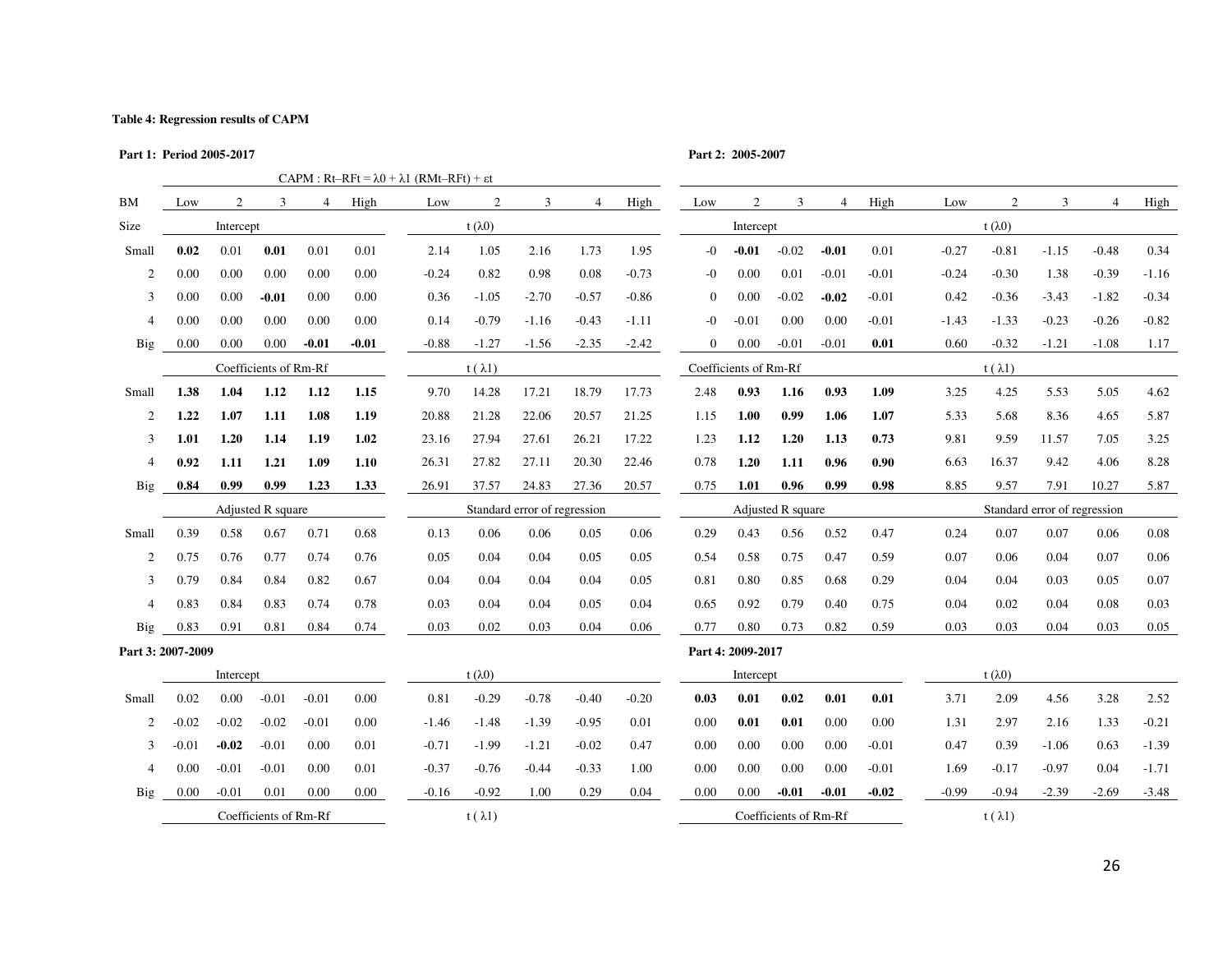| Small      | 1.24 | 0.96 | 1.04                     | 1.13 | 1.04 | 6.54  | 8.22  | 9.41                         | 10.79 | 10.73 | 1.17     | 1.28 | 1.31              | 1.24 | 1.41 | 7.86  | 10.40                        | 13.11 | 12.86 | 13.41 |
|------------|------|------|--------------------------|------|------|-------|-------|------------------------------|-------|-------|----------|------|-------------------|------|------|-------|------------------------------|-------|-------|-------|
|            | 1.20 | 1.10 | 1.09                     | 1.00 | 1.14 | 10.63 | 12.18 | 10.34                        | 1.21  | 13.45 | 1.29     | 1.04 | 1.18              | 1.23 | 1.40 | 15.86 | 13.93                        | 15.08 | 18.07 | 14.57 |
| 3          | 0.96 | 1.25 | 1.12                     | 1.19 | 0.92 | 11.54 | 17.42 | 13.98                        | 17.27 | 9.92  | $1.00\,$ | 1.13 | 1.17              | 1.28 | 1.41 | 14.18 | 15.15                        | 17.43 | 17.27 | 16.77 |
| 4          | 0.97 | 1.07 | 1.24                     | 1.10 | 1.03 | 23.29 | 14.40 | 12.72                        |       | 13.06 | 0.89     | 1.15 | 1.18              | 1.15 | 1.36 | 14.73 | 15.77                        | 17.33 | 15.93 | 15.94 |
| Big        | 0.94 | 0.99 | 0.90                     | 1.29 | 1.31 | 16.59 | 18.04 | 13.95                        | 13.92 | 14.10 | 0.69     | 0.95 | 1.21              | 1.23 | 1.53 | 13.68 | 29.75                        | 19.10 | 16.98 | 13.01 |
|            |      |      | <b>Adjusted R square</b> |      |      |       |       | Standard error of regression |       |       |          |      | Adjusted R square |      |      |       | Standard error of regression |       |       |       |
| Small      | 0.64 | 0.74 | 0.79                     | 0.83 | 0.83 | 0.13  | 0.08  | 0.07                         | 0.07  | 0.06  | 0.38     | 0.52 | 0.64              | 0.63 | 0.65 | 0.07  | 0.06                         | 0.05  | 0.04  | 0.05  |
|            | 0.83 | 0.87 | 0.82                     | 0.84 | 0.89 | 0.08  | 0.06  | 0.07                         | 0.06  | 0.06  | 0.72     | 0.66 | 0.70              | 0.77 | 0.68 | 0.04  | 0.03                         | 0.04  | 0.03  | 0.04  |
|            | 0.85 | 0.93 | 0.89                     | 0.93 | 0.81 | 0.06  | 0.05  | 0.05                         | 0.05  | 0.06  | 0.67     | 0.70 | 0.76              | 0.75 | 0.74 | 0.03  | 0.03                         | 0.03  | 0.03  | 0.04  |
|            | 0.96 | 0.90 | 0.87                     | 0.86 | 0.88 | 0.03  | 0.05  | 0.07                         | 0.06  | 0.05  | 0.69     | 0.72 | 0.75              | 0.72 | 0.72 | 0.03  | 0.03                         | 0.03  | 0.03  | 0.04  |
| <b>Big</b> | 0.92 | 0.93 | 0.89                     | 0.89 | 0.90 | 0.04  | 0.04  | 0.04                         | 0.06  | 0.06  | 0.66     | 0.90 | 0.79              | 0.75 | 0.63 | 0.02  | 0.01                         | 0.03  | 0.03  | 0.05  |

#### **Table 5: Regression results of Three-factor model**

#### **Part 1: Period 2005-2017 Part 2: 2005-2007**

Three-factor model : Rit - RFt =  $\lambda$ 0 +  $\lambda$ 1 (RMt - RFt) +  $\lambda$ 2 SMBt +  $\lambda$ 3 HMLt + εt

| BM             | Low     | 2         | $\mathcal{R}$         |         | High    | Low     |                 | 3       | 4       | High    | Low     |           | 3                   |         | High    | Low     |                 | 3       | $\overline{4}$ | High    |
|----------------|---------|-----------|-----------------------|---------|---------|---------|-----------------|---------|---------|---------|---------|-----------|---------------------|---------|---------|---------|-----------------|---------|----------------|---------|
| Size           |         | Intercept |                       |         |         |         | t $(\lambda 0)$ |         |         |         |         | Intercept |                     |         |         |         | t $(\lambda 0)$ |         |                |         |
| Small          | 0.02    | 0.00      | 0.00                  | 0.00    | 0.00    | 1.51    | $-0.37$         | 1.05    | 0.45    | 0.82    | $-0.01$ | $-0.01$   | $-0.02$             | 0.00    | 0.01    | $-0.25$ | $-1.16$         | $-1.51$ | $-0.56$        | 0.73    |
| 2              | $-0.01$ | 0.00      | 0.00                  | $-0.01$ | $-0.01$ | $-2.39$ | $-1.18$         | $-0.70$ | $-2.42$ | $-2.31$ | 0.00    | 0.00      | 0.01                | 0.00    | $-0.01$ | $-0.16$ | $-0.24$         | 2.14    | $-0.48$        | $-1.36$ |
| 3              | 0.00    | $-0.01$   | $-0.01$               | $-0.01$ | $-0.01$ | $-0.88$ | $-2.97$         | $-4.21$ | $-1.84$ | $-2.06$ | 0.00    | 0.00      | $-0.02$             | $-0.02$ | 0.00    | 0.50    | $-0.30$         | $-3.63$ | $-2.17$        | $-0.43$ |
| 4              | 0.00    | 0.00      | $-0.01$               | 0.00    | 0.00    | $-0.32$ | $-1.45$         | $-2.03$ | $-0.70$ | $-1.30$ | $-0.01$ | $-0.01$   | 0.00                | 0.00    | $-0.01$ | $-1.37$ | $-1.42$         | $-0.15$ | $-0.28$        | $-0.82$ |
| Big            | 0.00    | 0.00      | 0.00                  | $-0.01$ | $-0.01$ | $-1.20$ | $-0.83$         | $-0.87$ | $-2.34$ | $-2.14$ | 0.00    | 0.00      | $-0.01$             | $-0.01$ | 0.01    | 0.97    | $-0.41$         | $-1.38$ | $-1.03$        | 1.41    |
|                |         |           | Coefficients of Rm-Rf |         |         |         | $t(\lambda 1)$  |         |         |         |         |           | Slope of Rm-Rf      |         |         |         | t $(\lambda 1)$ |         |                |         |
| Small          | 1.26    | 0.93      | 0.98                  | 0.99    | 0.98    | 8.47    | 15.19           | 20.83   | 22.70   | 24.18   | 2.11    | 0.76      | 1.01                | 0.80    | 0.93    | 2.91    | 5.55            | 6.55    | 6.22           | 6.21    |
| $\overline{c}$ | 1.16    | 1.02      | 1.02                  | 0.95    | 1.00    | 24.88   | 27.27           | 26.87   | 27.93   | 23.76   | 1.05    | 0.91      | 0.91                | 0.91    | 0.97    | 7.19    | 6.68            | 10.82   | 7.06           | 6.56    |
| 3              | 1.00    | 1.18      | 1.07                  | 1.11    | 0.83    | 23.80   | 31.09           | 27.43   | 26.43   | 16.87   | 1.24    | 1.08      | 1.16                | 1.03    | 0.54    | 9.79    | 10.25           | 11.61   | 7.71           | 3.29    |
| 4              | 0.88    | 1.03      | 1.16                  | 0.96    | 0.94    | 23.62   | 25.78           | 25.38   | 17.86   | 20.91   | 0.76    | 1.17      | 1.08                | 0.88    | 0.85    | 6.04    | 16.02           | 10.16   | 3.63           | 7.92    |
| Big            | 0.96    | 1.01      | 0.96                  | 1.13    | 1.12    | 36.99   | 35.64           | 22.97   | 24.56   | 19.97   | 0.82    | 1.05      | 1.01                | 1.00    | 0.89    | 14.50   | 10.13           | 8.90    | 10.20          | 6.96    |
|                |         |           | Coefficients of SMB   |         |         |         | t $(\lambda 2)$ |         |         |         |         |           | Coefficients of SMB |         |         |         | t $(\lambda 2)$ |         |                |         |
| Small          | 1.22    | 1.18      | 1.21                  | 1.09    | 1.27    | 4.32    | 10.10           | 13.44   | 13.16   | 16.60   | 2.29    | 1.16      | 0.98                | 0.92    | 1.27    | 2.30    | 6.09            | 4.60    | 5.16           | 6.15    |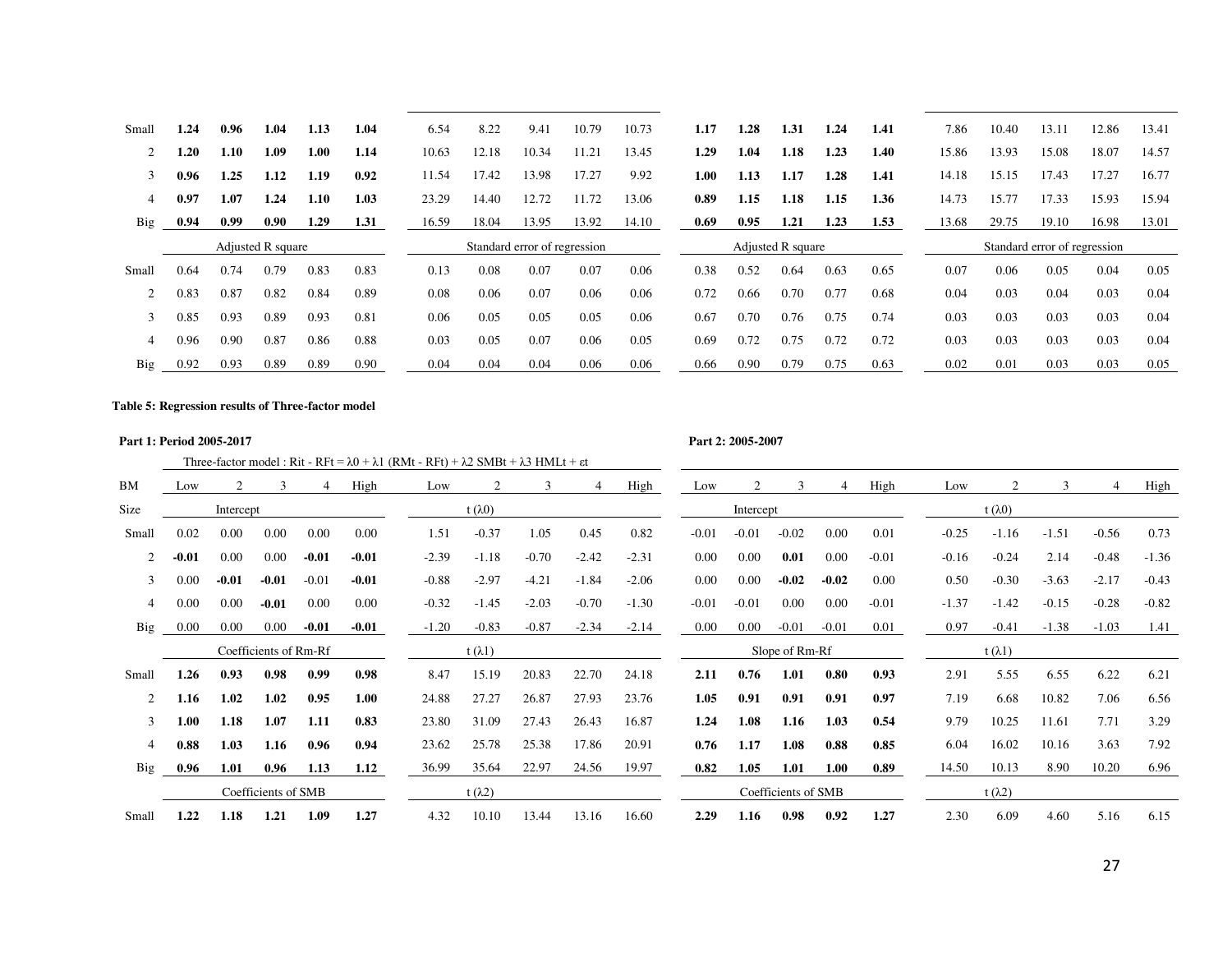| 2              | 1.03              | 0.95      | 0.92                | 1.03    | 0.79    | 11.67   | 13.29           | 12.76                        | 15.85   | 9.86    | 1.11    | 0.81              | 0.59                | 1.30    | 0.80    | 5.54    | 4.28            | 5.05                         | 7.31    | 3.96    |
|----------------|-------------------|-----------|---------------------|---------|---------|---------|-----------------|------------------------------|---------|---------|---------|-------------------|---------------------|---------|---------|---------|-----------------|------------------------------|---------|---------|
| 3              | 0.55              | 0.66      | 0.52                | 0.60    | 0.71    | 6.85    | 9.09            | 7.01                         | 7.55    | 7.67    | 0.15    | 0.43              | 0.31                | 0.64    | 0.88    | 0.87    | 2.93            | 2.24                         | 3.50    | 3.88    |
| 4              | 0.22              | 0.34      | 0.43                | 0.30    | 0.21    | 3.15    | 4.51            | 4.92                         | 2.89    | 2.44    | 0.11    | 0.03              | 0.43                | 0.13    | 0.26    | 0.63    | 0.34            | 2.90                         | 0.38    | 1.73    |
| Big            | $-0.15$           | $-0.16$   | $-0.27$             | 0.07    | $-0.21$ | $-3.04$ | $-2.91$         | $-3.42$                      | 0.76    | $-1.98$ | $-0.21$ | $-0.31$           | $-0.38$             | 0.08    | $-0.14$ | $-2.65$ | $-2.15$         | $-2.42$                      | 0.58    | $-0.77$ |
|                |                   |           | Coefficients of HML |         |         |         | t $(\lambda 3)$ |                              |         |         |         |                   | Coefficients of HML |         |         |         | t $(\lambda 3)$ |                              |         |         |
| Small          | 0.07              | 0.00      | 0.16                | 0.18    | 0.32    | 0.25    | 0.04            | 1.66                         | 2.03    | 3.92    | 1.05    | 0.29              | 0.38                | 0.19    | 0.15    | 0.75    | 1.08            | 1.27                         | 0.76    | 0.51    |
| 2              | $-0.13$           | $-0.16$   | 0.07                | 0.16    | 0.62    | $-1.42$ | $-2.10$         | 0.89                         | 2.38    | 7.28    | $-0.29$ | $-0.13$           | 0.13                | $-0.01$ | 0.11    | $-1.04$ | $-0.50$         | 0.82                         | $-0.03$ | 0.39    |
| 3              | $-0.18$           | $-0.18$   | 0.12                | 0.17    | 0.63    | $-2.09$ | $-2.34$         | 1.50                         | 1.99    | 6.36    | $-0.35$ | $-0.11$           | 0.12                | 0.28    | 0.86    | $-1.42$ | $-0.52$         | 0.63                         | 1.10    | 2.72    |
| $\overline{4}$ | 0.10              | 0.24      | 0.06                | 0.49    | 0.66    | 1.28    | 2.98            | 0.70                         | 4.49    | 7.32    | 0.11    | 0.26              | $-0.17$             | 0.59    | 0.17    | 0.46    | 1.82            | $-0.83$                      | 1.25    | 0.82    |
| Big            | $-0.51$           | $-0.04$   | 0.23                | 0.46    | 1.08    | $-9.72$ | $-0.72$         | 2.78                         | 4.96    | 9.55    | $-0.53$ | 0.05              | $-0.13$             | $-0.27$ | 1.08    | $-4.86$ | 0.26            | $-0.60$                      | $-1.42$ | 4.38    |
|                |                   |           | Adjusted R square   |         |         |         |                 | Standard error of regression |         |         |         |                   | Adjusted R square   |         |         |         |                 | Standard error of regression |         |         |
| Small          | 0.45              | 0.75      | 0.86                | 0.87    | 0.90    | 0.12    | 0.05            | 0.04                         | 0.03    | 0.03    | 0.40    | 0.79              | 0.78                | 0.78    | 0.80    | 0.23    | 0.04            | 0.05                         | 0.04    | 0.05    |
| 2              | 0.87              | 0.89      | 0.89                | 0.91    | 0.89    | 0.04    | 0.03            | 0.03                         | 0.03    | 0.03    | 0.80    | 0.76              | 0.88                | 0.84    | 0.75    | 0.05    | 0.04            | 0.03                         | 0.04    | 0.05    |
| 3              | 0.84              | 0.90      | 0.88                | 0.88    | 0.81    | 0.03    | 0.03            | 0.03                         | 0.03    | 0.04    | 0.81    | 0.85              | 0.87                | 0.79    | 0.64    | 0.04    | 0.03            | 0.03                         | 0.04    | 0.05    |
| $\overline{4}$ | 0.84              | 0.87      | 0.86                | 0.78    | 0.84    | 0.03    | 0.03            | 0.04                         | 0.04    | 0.04    | 0.63    | 0.93              | 0.84                | 0.40    | 0.77    | 0.04    | 0.02            | 0.03                         | 0.08    | 0.03    |
| <b>Big</b>     | 0.91              | 0.91      | 0.83                | 0.86    | 0.84    | 0.02    | 0.02            | 0.03                         | 0.04    | 0.04    | 0.90    | 0.82              | 0.77                | 0.82    | 0.77    | 0.02    | 0.03            | 0.04                         | 0.03    | 0.04    |
|                | Part 3: 2007-2009 |           |                     |         |         |         |                 |                              |         |         |         | Part 4: 2009-2017 |                     |         |         |         |                 |                              |         |         |
|                |                   | Intercept |                     |         |         |         | $t(\lambda 0)$  |                              |         |         |         | Intercept         |                     |         |         |         | t $(\lambda 0)$ |                              |         |         |
| Small          | 0.03              | 0.01      | 0.00                | 0.00    | 0.01    | 1.10    | 0.75            | 0.34                         | 0.49    | 1.11    | 0.02    | 0.00              | 0.01                | 0.00    | 0.00    | 2.26    | $-0.85$         | 2.22                         | 0.35    | $-0.60$ |
| 2              | 0.00              | 0.00      | 0.00                | 0.00    | 0.01    | $-0.32$ | $-0.05$         | 0.07                         | 0.47    | 0.90    | 0.00    | 0.00              | 0.00                | 0.00    | $-0.01$ | $-1.28$ | $-0.47$         | $-0.57$                      | $-1.56$ | $-1.62$ |
| 3              | 0.01              | $-0.01$   | 0.00                | 0.01    | 0.02    | 0.59    | $-0.92$         | $-0.31$                      | 0.82    | 1.47    | $-0.01$ | $-0.01$           | $-0.01$             | 0.00    | $-0.01$ | $-2.49$ | $-2.83$         | $-2.90$                      | $-1.55$ | $-2.64$ |
| $\overline{4}$ | 0.00              | 0.00      | 0.01                | $-0.01$ | 0.01    | $-0.63$ | 0.27            | 0.46                         | $-0.40$ | 0.84    | 0.00    | 0.00              | $-0.01$             | 0.00    | 0.00    | 0.02    | $-1.31$         | $-2.27$                      | $-0.53$ | $-1.24$ |
| <b>Big</b>     | 0.01              | $-0.01$   | 0.01                | 0.01    | $-0.01$ | 1.04    | $-1.49$         | 0.60                         | 0.88    | $-0.46$ | 0.00    | 0.00              | 0.00                | 0.00    | $-0.01$ | $-1.57$ | $-0.66$         | $-0.96$                      | $-0.90$ | $-1.77$ |
|                |                   |           | Slope of Rm-Rf      |         |         |         | $t(\lambda 1)$  |                              |         |         |         |                   | Slope of Rm-Rf      |         |         |         | t $(\lambda 1)$ |                              |         |         |
| Small          | 1.19              | 1.03      | 1.00                | 1.05    | 0.98    | 5.51    | 8.47            | 12.76                        | 13.81   | 15.18   | 1.00    | 0.98              | 1.00                | 0.95    | 0.98    | 5.82    | 8.75            | 11.91                        | 12.19   | 13.95   |
| 2              | 1.22              | 1.15      | 1.13                | 1.02    | 1.07    | 13.68   | 17.45           | 16.49                        | 15.54   | 16.47   | 1.12    | 0.84              | 0.90                | 0.92    | 0.91    | 13.98   | 14.42           | 14.17                        | 19.80   | 12.91   |
| 3              | 1.00              | 1.28      | 1.13                | 1.22    | 0.89    | 13.17   | 21.26           | 14.07                        | 16.25   | 10.46   | 0.88    | 1.01              | 0.97                | 1.02    | 1.06    | 12.85   | 14.28           | 14.41                        | 15.07   | 13.86   |
| $\overline{4}$ | 0.95              | 1.14      | 1.32                | 1.01    | 0.95    | 19.08   | 14.45           | 12.37                        | 9.99    | 11.06   | 0.75    | 0.84              | 0.93                | 0.89    | 1.03    | 11.70   | 12.92           | 14.10                        | 12.33   | 12.66   |
| Big            | 1.04              | 0.94      | 0.93                | 1.28    | 1.20    | 21.20   | 15.06           | 13.64                        | 12.68   | 11.81   | 0.90    | 1.05              | 1.11                | 0.94    | 1.14    | 19.16   | 30.37           | 15.62                        | 16.17   | 10.56   |
|                |                   |           | Coefficients of SMB |         |         |         | t $(\lambda 2)$ |                              |         |         |         |                   | Coefficients of SMB |         |         |         | t $(\lambda 2)$ |                              |         |         |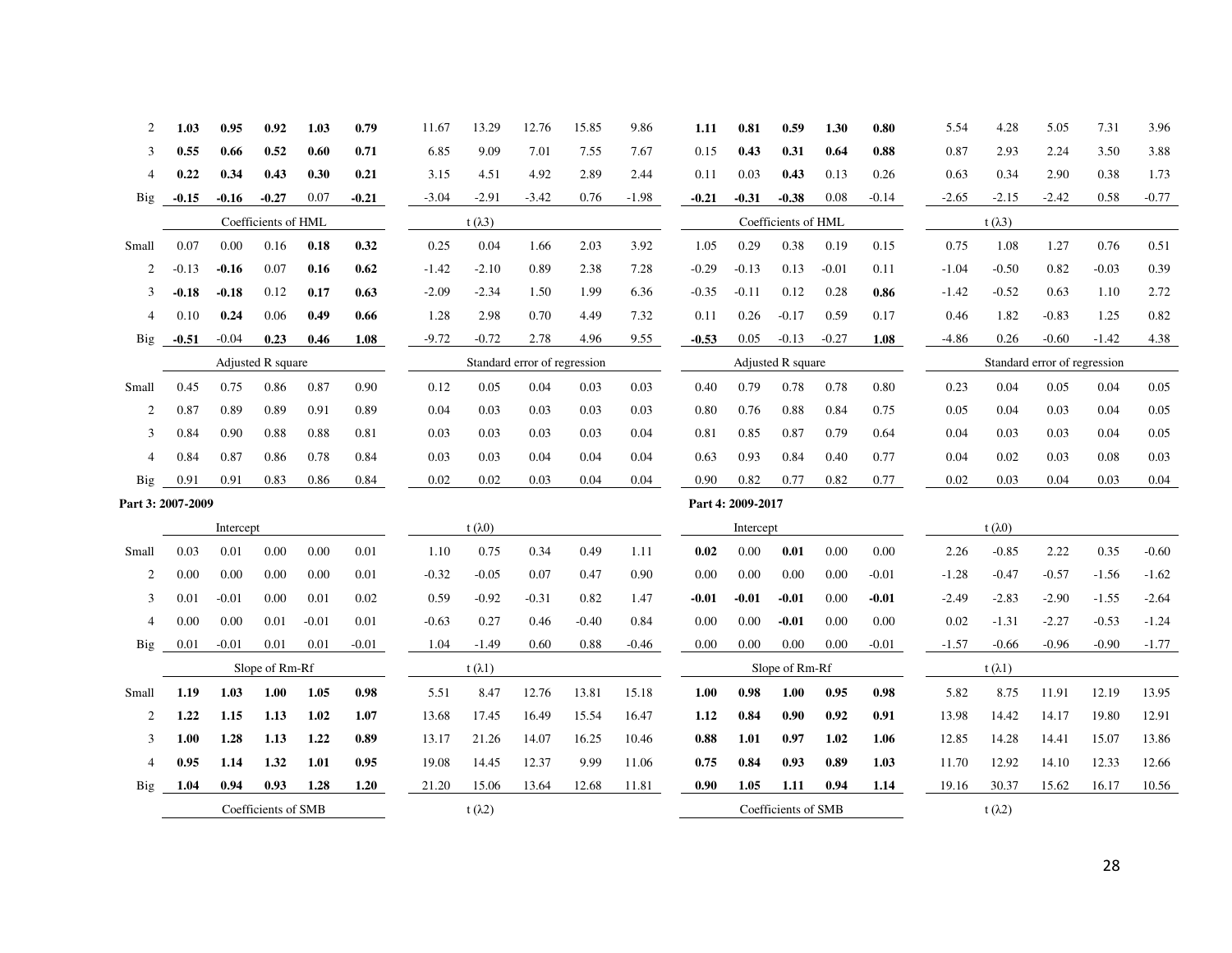| Small          | 1.00    | 0.92    | 1.37                | 1.18    | 1.19 | 1.58    | 2.59            | 5.96                         | 5.32    | 6.28 | 0.77    | 1.41    | 1.19                | 1.22    | 1.39    | 3.01    | 8.42            | 9.52                         | 10.55   | 13.17   |
|----------------|---------|---------|---------------------|---------|------|---------|-----------------|------------------------------|---------|------|---------|---------|---------------------|---------|---------|---------|-----------------|------------------------------|---------|---------|
| 2              | 1.36    | 1.14    | 1.42                | 1.14    | 0.91 | 5.23    | 5.94            | 7.10                         | 5.93    | 4.76 | 0.82    | 0.99    | 0.92                | 0.81    | 0.75    | 6.79    | 11.45           | 9.76                         | 11.65   | 7.12    |
| 3              | 0.87    | 0.83    | 0.72                | 0.45    | 0.92 | 3.90    | 4.71            | 3.06                         | 2.04    | 3.69 | 0.73    | 0.81    | 0.56                | 0.72    | 0.58    | 7.15    | 7.65            | 5.58                         | 7.12    | 5.03    |
| 4              | $-0.05$ | 0.46    | 0.54                | 0.37    | 0.26 | $-0.34$ | 1.97            | 1.74                         | 1.27    | 1.05 | 0.46    | 0.52    | 0.48                | 0.38    | 0.16    | 4.80    | 5.34            | 4.90                         | 3.50    | 1.31    |
| <b>Big</b>     | 0.08    | $-0.15$ | $-0.44$             | 0.64    | 0.03 | 0.54    | $-0.82$         | $-2.17$                      | 2.15    | 0.11 | $-0.14$ | $-0.12$ | $-0.19$             | $-0.18$ | $-0.36$ | $-2.03$ | $-2.33$         | $-1.74$                      | $-2.11$ | $-2.21$ |
|                |         |         | Coefficients of HML |         |      |         | t $(\lambda 3)$ |                              |         |      |         |         | Coefficients of HML |         |         |         | t $(\lambda 3)$ |                              |         |         |
| Small          | 0.26    | $-0.53$ | 0.13                | 0.38    | 0.25 | 0.37    | $-1.31$         | 0.51                         | 1.53    | 1.18 | 0.02    | 0.00    | 0.13                | 0.09    | 0.32    | 0.07    | 0.01            | 1.12                         | 0.84    | 3.41    |
| $\overline{c}$ | $-0.24$ | $-0.41$ | $-0.35$             | $-0.19$ | 0.36 | $-0.83$ | $-1.88$         | $-1.57$                      | $-0.86$ | 1.68 | $-0.02$ | $-0.02$ | 0.21                | 0.35    | 0.83    | $-0.18$ | $-0.31$         | 2.49                         | 5.60    | 8.73    |
| 3              | $-0.33$ | $-0.24$ | $-0.13$             | $-0.28$ | 0.09 | $-1.32$ | $-1.21$         | $-0.50$                      | $-1.11$ | 0.34 | $-0.11$ | $-0.15$ | 0.22                | 0.27    | 0.58    | $-1.18$ | $-1.56$         | 2.50                         | 2.97    | 5.68    |
| $\overline{4}$ | 0.14    | $-0.50$ | $-0.57$             | 0.56    | 0.47 | 0.83    | $-1.90$         | $-1.61$                      | 1.69    | 1.65 | 0.10    | 0.51    | 0.37                | 0.46    | 0.77    | 1.20    | 5.91            | 4.21                         | 4.77    | 7.08    |
| Big            | $-0.70$ | 0.33    | $-0.17$             | 0.00    | 0.70 | $-4.32$ | 1.61            | $-0.77$                      | $-0.01$ | 2.09 | $-0.46$ | $-0.18$ | 0.35                | 0.85    | 1.19    | $-7.31$ | $-3.84$         | 3.73                         | 10.99   | 8.27    |
|                |         |         | Adjusted R square   |         |      |         |                 | Standard error of regression |         |      |         |         | Adjusted R square   |         |         |         |                 | Standard error of regression |         |         |
| Small          | 0.66    | 0.79    | 0.92                | 0.93    | 0.94 | 0.12    | 0.07            | 0.05                         | 0.04    | 0.04 | 0.43    | 0.73    | 0.82                | 0.83    | 0.89    | 0.07    | 0.04            | 0.03                         | 0.03    | 0.03    |
| $\overline{2}$ | 0.92    | 0.95    | 0.94                | 0.94    | 0.95 | 0.05    | 0.04            | 0.04                         | 0.04    | 0.04 | 0.81    | 0.86    | 0.86                | 0.92    | 0.88    | 0.03    | 0.02            | 0.02                         | 0.02    | 0.03    |
| 3              | 0.91    | 0.96    | 0.92                | 0.94    | 0.88 | 0.04    | 0.03            | 0.05                         | 0.04    | 0.05 | 0.78    | 0.81    | 0.83                | 0.86    | 0.85    | 0.03    | 0.03            | 0.03                         | 0.03    | 0.03    |
| 4              | 0.96    | 0.92    | 0.89                | 0.88    | 0.89 | 0.03    | 0.05            | 0.06                         | 0.06    | 0.05 | 0.75    | 0.84    | 0.84                | 0.80    | 0.82    | 0.02    | 0.03            | 0.03                         | 0.03    | 0.03    |
| Big            | 0.96    | 0.94    | 0.91                | 0.91    | 0.91 | 0.03    | 0.04            | 0.04                         | 0.06    | 0.06 | 0.79    | 0.92    | 0.81                | 0.89    | 0.78    | 0.02    | 0.01            | 0.03                         | 0.02    | 0.04    |

#### **Table 6: Regression results of Six-factor model**

#### **Part 1: Period 2005-2017 Part 2: 2005-2007**

Six-factor model : Rt - RFt =  $\lambda$ 0 +  $\lambda$ 1 (RMt - RFt) +  $\lambda$ 2 SMBt +  $\lambda$ 3 HMLt +  $\lambda$ 4 RMWt +  $\lambda$ 5 CMAt +  $\lambda$ 6

|             |                               |                                 |                       |      | WMLt+ εt |         |                 |         |         |         |         |           |                       |         |         |         |                  |         |         |         |
|-------------|-------------------------------|---------------------------------|-----------------------|------|----------|---------|-----------------|---------|---------|---------|---------|-----------|-----------------------|---------|---------|---------|------------------|---------|---------|---------|
| <b>BM</b>   | Low                           |                                 |                       | 4    | High     | Low     |                 |         | 4       | High    | Low     |           |                       | 4       | High    | Low     |                  |         | 4       | High    |
| <b>Size</b> | t ( $\lambda$ 0)<br>Intercept |                                 |                       |      |          |         |                 |         |         |         |         | Intercept |                       |         |         |         | t ( $\lambda$ 0) |         |         |         |
| Small       | 0.02                          | 0.00                            | 0.00                  | 0.00 | 0.01     | 1.53    | 0.69            | .39     | 0.71    | 2.17    | 0.01    | $-0.02$   | $-0.01$               | 0.00    | 0.01    | 0.25    | $-1.90$          | $-1.06$ | $-0.05$ | 0.57    |
|             | 0.00                          | 0.00<br>0.00<br>0.00<br>$-0.01$ |                       |      |          | $-1.43$ | $-0.61$         | $-0.05$ | $-0.95$ | $-1.73$ | $-0.01$ | 0.00      | 0.01                  | 0.00    | $-0.01$ | $-0.77$ | $-0.15$          | 1.83    | 0.23    | $-0.46$ |
|             | 0.00                          | $-0.01$                         | $-0.01$               | 0.00 | 0.00     | $-0.71$ | $-3.15$         | $-3.26$ | $-1.19$ | $-1.24$ | 0.01    | 0.00      | $-0.03$               | $-0.02$ | $-0.01$ | 1.01    | $-0.06$          | $-3.50$ | $-2.76$ | $-1.14$ |
|             | 0.00                          | 0.00                            | 0.00                  | 0.00 | 0.00     | $-0.60$ | $-0.88$         | $-0.48$ | 0.18    | $-0.23$ | $-0.01$ | $-0.01$   | 0.00                  | 0.01    | 0.00    | $-0.54$ | $-1.48$          | $-0.56$ | 0.28    | $-0.03$ |
| Big         | $0.00\,$                      | 0.00                            | 0.00                  | 0.00 | $-0.01$  | $-0.12$ | $-1.13$         | $-0.62$ | $-1.29$ | $-1.45$ | 0.00    | 0.00      | $-0.01$               | 0.00    | 0.01    | 0.47    | $-0.37$          | $-1.01$ | $-0.44$ | 0.76    |
|             |                               |                                 | Coefficients of Rm-Rf |      |          |         | t $(\lambda 1)$ |         |         |         |         |           | Coefficients of Rm-Rf |         |         |         | t $(\lambda 1)$  |         |         |         |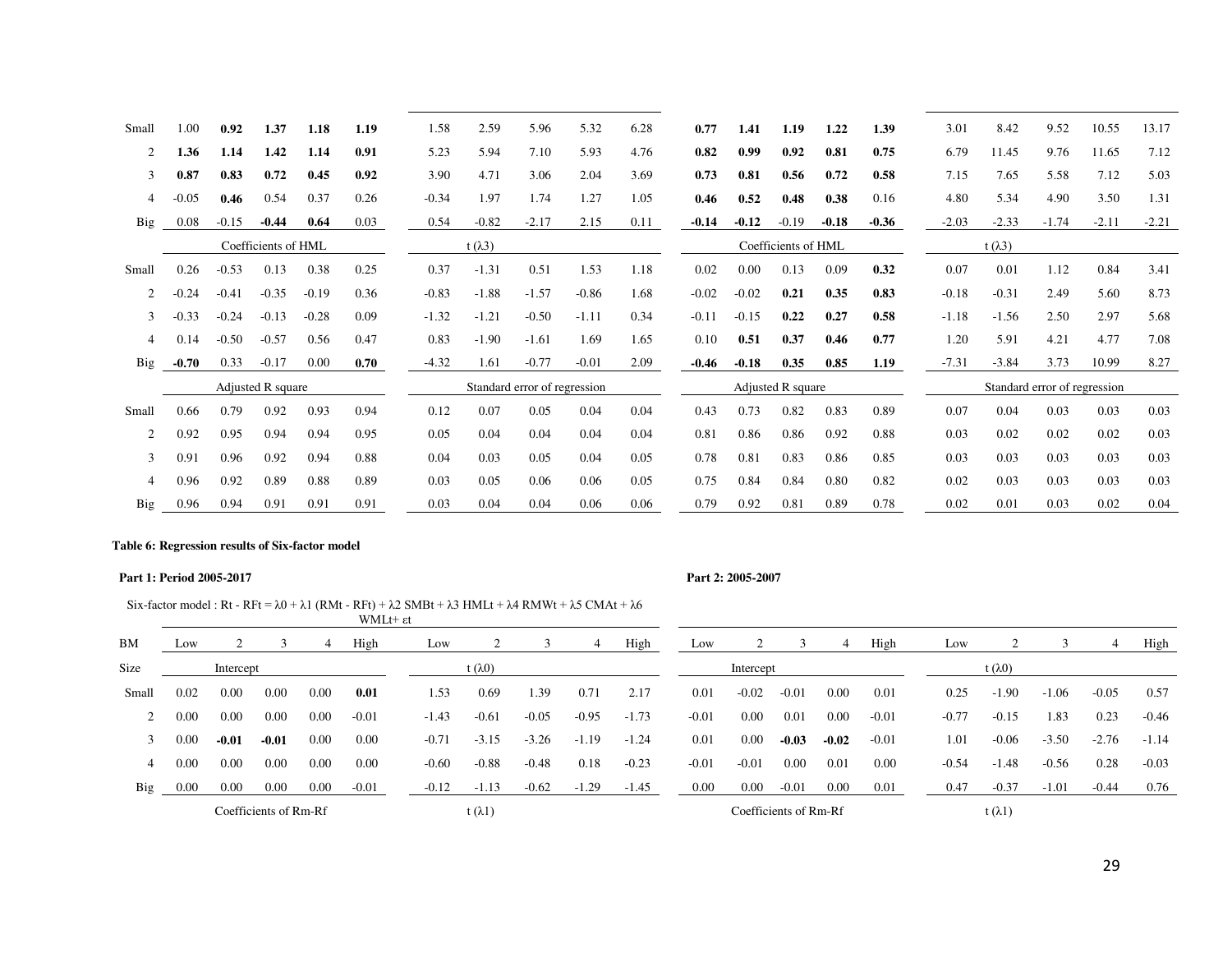| Small          | 1.20    | 0.88    | 0.96                | 1.00    | 0.90    | 6.64    | 12.27           | 16.78   | 19.22   | 19.36   | 3.40    | 0.71    | 1.01                | 0.97    | 1.07    | 4.35    | 4.14            | 4.75    | 6.32    | 6.24    |
|----------------|---------|---------|---------------------|---------|---------|---------|-----------------|---------|---------|---------|---------|---------|---------------------|---------|---------|---------|-----------------|---------|---------|---------|
| 2              | 1.07    | 0.99    | 0.99                | 0.89    | 0.99    | 19.42   | 21.70           | 22.22   | 22.99   | 19.71   | 1.01    | 0.94    | 0.99                | 1.00    | 0.91    | 6.07    | 4.97            | 9.17    | 6.16    | 4.89    |
| 3              | 0.99    | 1.18    | 0.99                | 1.05    | 0.80    | 19.21   | 25.78           | 21.52   | 20.86   | 13.63   | 1.19    | 1.16    | 1.10                | 0.80    | 0.47    | 9.18    | 8.21            | 8.45    | 5.76    | 2.25    |
| $\overline{4}$ | 0.91    | 1.00    | 0.98                | 0.87    | 0.89    | 20.32   | 20.66           | 20.13   | 13.58   | 16.94   | 0.71    | 1.10    | 1.01                | 0.87    | 0.96    | 4.47    | 11.65           | 7.77    | 2.77    | 7.48    |
| Big            | 0.92    | 1.03    | 1.01                | 1.08    | 1.08    | 31.98   | 30.10           | 21.05   | 20.02   | 16.10   | 0.84    | 0.99    | 1.17                | 0.89    | 0.94    | 11.48   | 7.39            | 8.62    | 7.37    | 5.69    |
|                |         |         | Coefficients of SMB |         |         |         | t $(\lambda 2)$ |         |         |         |         |         | Coefficients of SMB |         |         |         | t $(\lambda 2)$ |         |         |         |
| Small          | 1.22    | 1.17    | 1.21                | 1.09    | 1.27    | 4.30    | 10.47           | 13.37   | 13.34   | 17.44   | 2.79    | 1.05    | 1.00                | 1.10    | 1.22    | 2.95    | 5.07            | 3.89    | 5.90    | 5.85    |
| 2              | 1.03    | 0.95    | 0.92                | 1.03    | 0.79    | 11.99   | 13.28           | 13.10   | 16.90   | 10.00   | 1.11    | 0.81    | 0.64                | 1.39    | 0.90    | 5.54    | 3.56            | 4.90    | 7.03    | 4.01    |
| 3              | 0.55    | 0.66    | 0.52                | 0.60    | 0.71    | 6.81    | 9.16            | 7.18    | 7.59    | 7.74    | 0.28    | 0.48    | 0.28                | 0.59    | 0.74    | 1.80    | 2.80            | 1.76    | 3.46    | 2.87    |
| $\overline{4}$ | 0.22    | 0.34    | 0.43                | 0.30    | 0.21    | 3.15    | 4.50            | 5.58    | 2.94    | 2.50    | 0.20    | 0.01    | 0.30                | 0.18    | 0.33    | 1.01    | 0.08            | 1.90    | 0.47    | 2.13    |
| Big            | $-0.15$ | $-0.16$ | $-0.27$             | 0.07    | $-0.21$ | $-3.38$ | $-2.92$         | $-3.60$ | 0.77    | $-2.03$ | $-0.24$ | $-0.29$ | $-0.24$             | 0.07    | $-0.14$ | $-2.64$ | $-1.79$         | $-1.46$ | 0.50    | $-0.71$ |
|                |         |         | Coefficients of HML |         |         |         | t $(\lambda 3)$ |         |         |         |         |         | Coefficients of HML |         |         |         | t $(\lambda 3)$ |         |         |         |
| Small          | $-0.14$ | $-0.12$ | 0.09                | 0.25    | 0.15    | $-0.36$ | $-0.80$         | 0.71    | 2.18    | 1.45    | 0.79    | 0.40    | 0.35                | 0.26    | 0.10    | 0.64    | 1.49            | 1.04    | 1.08    | 0.35    |
| 2              | $-0.29$ | $-0.22$ | 0.11                | $-0.02$ | 0.43    | $-2.38$ | $-2.25$         | 1.18    | $-0.29$ | 3.90    | $-0.12$ | $-0.15$ | 0.19                | $-0.09$ | 0.02    | $-0.48$ | $-0.50$         | 1.14    | $-0.36$ | 0.06    |
| 3              | $-0.23$ | $-0.04$ | 0.07                | 0.08    | 0.50    | $-2.03$ | $-0.40$         | 0.67    | 0.74    | 3.89    | $-0.28$ | $-0.10$ | 0.17                | 0.35    | 0.96    | $-1.34$ | $-0.44$         | 0.84    | 1.57    | 2.88    |
| $\overline{4}$ | 0.09    | 0.23    | $-0.09$             | 0.33    | 0.46    | 0.86    | 2.14            | $-0.87$ | 2.34    | 3.94    | 0.05    | 0.28    | $-0.22$             | 0.39    | 0.09    | 0.21    | 1.86            | $-1.10$ | 0.78    | 0.43    |
| Big            | $-0.46$ | 0.02    | 0.01                | 0.22    | 1.10    | $-7.35$ | 0.31            | 0.07    | 1.88    | 7.51    | $-0.53$ | 0.08    | $-0.05$             | $-0.35$ | 1.19    | $-4.56$ | 0.40            | $-0.25$ | $-1.86$ | 4.55    |
|                |         |         | Coefficients of RMW |         |         |         | t $(\lambda 4)$ |         |         |         |         |         | Coefficients of RMW |         |         |         | t $(\lambda 4)$ |         |         |         |
| Small          | $-0.39$ | $-0.14$ | $-0.09$             | 0.14    | $-0.29$ | $-1.01$ | $-0.93$         | $-0.73$ | 1.28    | $-2.94$ | 0.65    | $-0.07$ | $-0.01$             | 0.95    | $-0.49$ | 0.32    | $-0.16$         | $-0.02$ | 2.39    | $-1.10$ |
| 2              | $-0.36$ | $-0.14$ | 0.03                | $-0.28$ | $-0.19$ | $-3.06$ | $-1.46$         | 0.34    | $-3.39$ | $-1.75$ | 0.57    | $-0.05$ | 0.40                | 0.06    | 0.16    | 1.33    | $-0.11$         | 1.43    | 0.14    | 0.34    |
| 3              | $-0.10$ | 0.11    | $-0.22$             | $-0.21$ | $-0.13$ | $-0.92$ | 1.12            | $-2.24$ | $-1.95$ | $-1.05$ | 0.87    | 0.22    | 0.07                | 0.08    | $-0.32$ | 2.60    | 0.62            | 0.20    | 0.21    | $-0.59$ |
| $\overline{4}$ | 0.08    | $-0.06$ | $-0.56$             | $-0.36$ | $-0.26$ | 0.80    | $-0.61$         | $-5.31$ | $-2.60$ | $-2.26$ | 0.24    | $-0.01$ | $-0.71$             | $-0.42$ | $-0.01$ | 0.58    | $-0.05$         | $-2.12$ | $-0.52$ | $-0.02$ |
| Big            | $-0.01$ | 0.12    | $-0.07$             | $-0.30$ | $-0.02$ | $-0.13$ | 1.65            | $-0.63$ | $-2.60$ | $-0.14$ | $-0.13$ | 0.22    | 0.80                | $-0.23$ | 0.27    | $-0.70$ | 0.64            | 2.28    | $-0.75$ | 0.64    |
|                |         |         | Coefficients of CMA |         |         |         | t $(\lambda 5)$ |         |         |         |         |         | Coefficients of CMA |         |         |         | t $(\lambda 5)$ |         |         |         |
| Small          | 0.13    | $-0.28$ | $-0.05$             | $-0.16$ | $-0.19$ | 0.31    | $-1.75$         | $-0.37$ | $-1.37$ | $-1.84$ | $-1.66$ | $-0.46$ | 0.14                | 0.33    | $-0.75$ | $-0.87$ | $-1.10$         | 0.27    | 0.88    | $-1.79$ |
| 2              | $-0.18$ | $-0.09$ | $-0.26$             | $-0.12$ | 0.14    | $-1.49$ | $-0.84$         | $-2.61$ | $-1.38$ | 1.25    | 0.01    | $-0.05$ | $-0.02$             | 0.19    | 0.80    | 0.03    | $-0.11$         | $-0.09$ | 0.49    | 1.77    |
| 3              | 0.02    | $-0.15$ | $-0.26$             | $-0.11$ | $-0.07$ | 0.17    | $-1.42$         | $-2.47$ | $-0.98$ | $-0.53$ | 0.82    | 0.00    | 0.00                | 0.42    | $-0.62$ | 2.61    | $-0.01$         | $-0.01$ | 1.23    | $-1.21$ |
| $\overline{4}$ | 0.15    | $-0.16$ | $-0.49$             | $-0.20$ | $-0.05$ | 1.47    | $-1.45$         | -4.48   | $-1.38$ | $-0.40$ | 0.67    | 0.09    | $-0.40$             | 0.45    | 0.08    | 1.73    | 0.38            | $-1.25$ | 0.59    | 0.26    |
| Big            | $-0.31$ | 0.00    | 0.38                | 0.00    | $-0.32$ | $-4.77$ | 0.04            | 3.46    | 0.00    | $-2.09$ | $-0.25$ | 0.28    | 0.14                | 0.42    | $-0.31$ | $-1.37$ | 0.86            | 0.43    | 1.41    | $-0.76$ |
|                |         |         | Coefficients of WML |         |         |         | t $(\lambda 6)$ |         |         |         |         |         | Coefficients of WML |         |         |         | t $(\lambda 6)$ |         |         |         |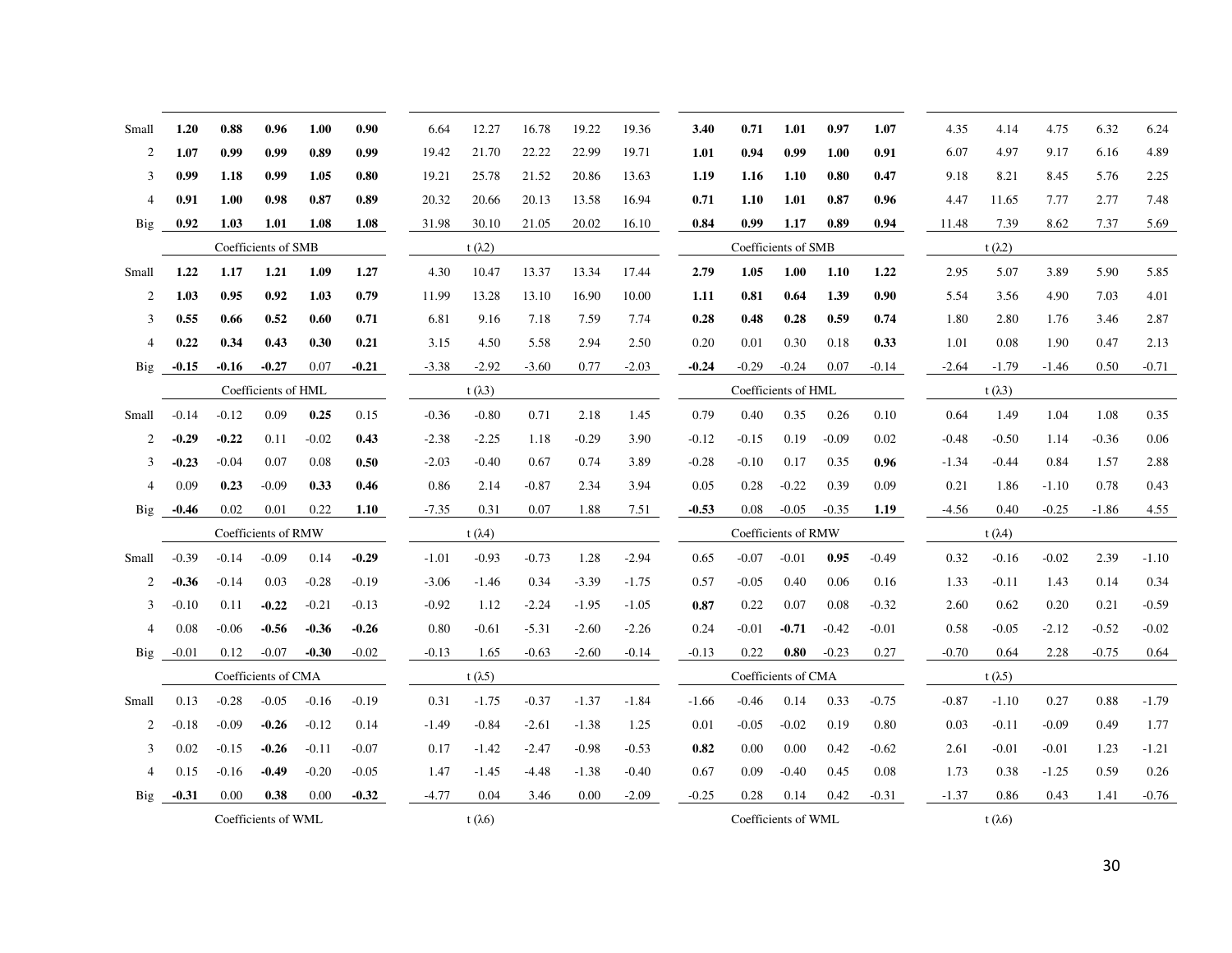| Small             | 0.16    | $-0.40$   | $-0.09$               | $-0.20$ | $-0.18$ | 0.53    | $-3.30$         | $-0.93$                      | $-2.28$ | $-2.33$ | -4.91   | 0.47              | $-0.07$               | $-0.26$ | $-0.68$ | $-3.21$ | 1.41            | $-0.18$                      | $-0.85$ | $-2.02$ |
|-------------------|---------|-----------|-----------------------|---------|---------|---------|-----------------|------------------------------|---------|---------|---------|-------------------|-----------------------|---------|---------|---------|-----------------|------------------------------|---------|---------|
| 2                 | $-0.02$ | $-0.03$   | $-0.18$               | $-0.18$ | $-0.07$ | $-0.20$ | $-0.43$         | $-2.42$                      | $-2.71$ | $-0.79$ | 0.63    | $-0.13$           | $-0.06$               | $-0.52$ | $-0.02$ | 1.96    | $-0.34$         | $-0.29$                      | $-1.64$ | $-0.07$ |
| 3                 | 0.04    | 0.06      | $-0.03$               | $-0.01$ | $-0.21$ | 0.47    | 0.74            | $-0.44$                      | $-0.09$ | $-2.08$ | 0.46    | $-0.23$           | 0.33                  | 0.92    | 0.42    | 1.81    | $-0.83$         | 1.30                         | 3.37    | 1.01    |
| $\overline{4}$    | 0.00    | $-0.09$   | $-0.02$               | $-0.06$ | $-0.20$ | $-0.06$ | $-1.12$         | $-0.28$                      | $-0.56$ | $-2.24$ | 0.04    | 0.28              | 0.00                  | $-0.53$ | $-0.57$ | 0.12    | 1.50            | 0.01                         | $-0.86$ | $-2.27$ |
| Big               | $-0.17$ | $-0.02$   | $-0.14$               | $-0.16$ | $-0.23$ | $-3.43$ | $-0.29$         | $-1.72$                      | $-1.75$ | $-1.99$ | $-0.09$ | 0.32              | $-0.23$               | 0.13    | 0.12    | $-0.61$ | 1.22            | $-0.85$                      | 0.53    | 0.38    |
|                   |         |           | Adjusted R square     |         |         |         |                 | Standard error of regression |         |         |         |                   | Adjusted R square     |         |         |         |                 | Standard error of regression |         |         |
| Small             | 0.45    | 0.77      | 0.86                  | 0.88    | 0.91    | 0.12    | 0.05            | 0.04                         | 0.03    | 0.03    | 0.57    | 0.80              | 0.74                  | 0.80    | 0.84    | 0.19    | 0.04            | 0.05                         | 0.04    | 0.04    |
| 2                 | 0.88    | 0.89      | 0.90                  | 0.92    | 0.89    | 0.04    | 0.03            | 0.03                         | 0.03    | 0.03    | 0.84    | 0.72              | 0.88                  | 0.84    | 0.76    | 0.04    | 0.05            | 0.03                         | 0.04    | 0.05    |
| 3                 | 0.84    | 0.90      | 0.89                  | 0.88    | 0.82    | 0.03    | 0.03            | 0.03                         | 0.03    | 0.04    | 0.88    | 0.83              | 0.87                  | 0.86    | 0.64    | 0.03    | 0.03            | 0.03                         | 0.03    | 0.05    |
| $\overline{4}$    | 0.84    | 0.87      | 0.89                  | 0.79    | 0.85    | 0.03    | 0.03            | 0.03                         | 0.04    | 0.03    | 0.63    | 0.92              | 0.85                  | 0.38    | 0.79    | 0.04    | 0.02            | 0.03                         | 0.08    | 0.03    |
| Big               | 0.92    | 0.91      | 0.84                  | 0.87    | 0.85    | 0.02    | 0.02            | 0.03                         | 0.04    | 0.04    | 0.90    | 0.81              | 0.80                  | 0.83    | 0.77    | 0.02    | 0.03            | 0.03                         | 0.03    | 0.04    |
| Part 3: 2007-2009 |         |           |                       |         |         |         |                 |                              |         |         |         | Part 4: 2009-2017 |                       |         |         |         |                 |                              |         |         |
|                   |         | Intercept |                       |         |         |         | t $(\lambda 0)$ |                              |         |         |         | Intercept         |                       |         |         |         | t $(\lambda 0)$ |                              |         |         |
| Small             | 0.04    | 0.01      | 0.00                  | 0.00    | 0.01    | 1.35    | 0.57            | 0.24                         | 0.25    | 0.90    | 0.01    | 0.00              | 0.01                  | 0.00    | 0.00    | 1.86    | $-0.15$         | 2.41                         | 0.86    | 0.34    |
| 2                 | 0.00    | 0.00      | 0.00                  | 0.00    | 0.01    | $-0.43$ | $-0.21$         | $-0.05$                      | 0.37    | 0.86    | 0.00    | 0.00              | 0.00                  | 0.00    | 0.00    | $-0.20$ | $-0.50$         | $-0.24$                      | $-0.36$ | $-1.40$ |
| 3                 | 0.00    | $-0.01$   | 0.00                  | 0.01    | 0.02    | 0.43    | $-0.65$         | $-0.36$                      | 0.64    | 1.42    | $-0.01$ | $-0.01$           | $-0.01$               | 0.00    | $-0.01$ | $-1.83$ | $-3.25$         | $-1.74$                      | $-1.00$ | $-2.19$ |
| $\overline{4}$    | 0.00    | 0.00      | 0.01                  | 0.00    | 0.01    | $-0.54$ | 0.06            | 0.86                         | $-0.21$ | 1.04    | 0.00    | 0.00              | 0.00                  | 0.00    | 0.00    | $-0.50$ | $-1.31$         | $-1.38$                      | 0.48    | $-0.71$ |
| <b>Big</b>        | 0.00    | $-0.02$   | 0.01                  | 0.00    | $-0.01$ | 0.92    | $-1.95$         | 0.77                         | 0.50    | $-0.67$ | 0.00    | 0.00              | 0.00                  | 0.00    | $-0.01$ | $-1.40$ | $-0.03$         | $-0.49$                      | $-1.03$ | $-1.24$ |
|                   |         |           | Coefficients of Rm-Rf |         |         |         | t $(\lambda 1)$ |                              |         |         |         |                   | Coefficients of Rm-Rf |         |         |         | t $(\lambda 1)$ |                              |         |         |
| Small             | 1.04    | 0.70      | 0.78                  | 0.95    | 0.87    | 3.08    | 3.94            | 6.73                         | 7.64    | 9.02    | 1.03    | 0.89              | 0.96                  | 0.90    | 0.91    | 5.57    | 7.82            | 10.56                        | 10.88   | 12.20   |
| 2                 | 1.12    | 1.04      | 1.02                  | 0.94    | 1.03    | 10.78   | 10.02           | 9.11                         | 10.06   | 9.18    | 1.03    | 0.83              | 0.88                  | 0.87    | 0.89    | 12.21   | 13.57           | 12.94                        | 17.81   | 11.87   |
| 3                 | 0.86    | 1.21      | 0.88                  | 1.01    | 0.88    | 7.06    | 12.87           | 7.64                         | 9.43    | 6.07    | 0.84    | 1.06              | 0.89                  | 0.98    | 1.02    | 11.41   | 13.81           | 12.68                        | 13.55   | 12.68   |
| $\overline{4}$    | 0.95    | 0.92      | 0.99                  | 0.85    | 0.95    | 11.17   | 8.16            | 6.89                         | 5.60    | 7.13    | 0.78    | 0.84              | 0.88                  | 0.83    | 1.00    | 11.49   | 11.90           | 12.37                        | 10.89   | 11.31   |
| Big               | 0.88    | 0.85      | 1.17                  | 1.18    | 1.05    | 14.34   | 9.15            | 13.08                        | 9.93    | 6.49    | 0.90    | 1.02              | 1.07                  | 0.95    | 1.09    | 18.24   | 27.55           | 14.36                        | 15.21   | 9.31    |
|                   |         |           | Coefficients of SMB   |         |         |         | t $(\lambda 2)$ |                              |         |         |         |                   | Coefficients of SMB   |         |         |         | t $(\lambda 2)$ |                              |         |         |
| Small             | 1.28    | 0.72      | 1.26                  | 1.08    | 1.14    | 1.96    | 2.10            | 5.66                         | 4.50    | 6.13    | 0.76    | 1.42              | 1.20                  | 1.23    | 1.39    | 2.99    | 9.06            | 9.51                         | 10.74   | 13.45   |
| 2                 | 1.45    | 1.10      | 1.37                  | 1.15    | 0.90    | 7.19    | 5.49            | 6.31                         | 6.34    | 4.17    | 0.82    | 0.99              | 0.93                  | 0.82    | 0.75    | 7.03    | 11.72           | 9.90                         | 12.14   | 7.24    |
| 3                 | 0.80    | 0.82      | 0.64                  | 0.33    | 0.97    | 3.41    | 4.54            | 2.86                         | 1.58    | 3.46    | 0.73    | 0.81              | 0.57                  | 0.72    | 0.58    | 7.20    | 7.61            | 5.80                         | 7.23    | 5.20    |
| $\overline{4}$    | $-0.06$ | 0.30      | 0.58                  | 0.46    | 0.39    | $-0.35$ | 1.39            | 2.07                         | 1.57    | 1.51    | 0.46    | 0.52              | 0.49                  | 0.39    | 0.17    | 4.89    | 5.31            | 4.98                         | 3.70    | 1.36    |
| Big               | $-0.02$ | $-0.29$   | $-0.32$               | 0.54    | $-0.13$ | $-0.19$ | $-1.62$         | $-1.84$                      | 2.33    | $-0.43$ | $-0.14$ | $-0.12$           | $-0.18$               | $-0.19$ | $-0.35$ | $-2.04$ | $-2.27$         | $-1.78$                      | $-2.17$ | $-2.16$ |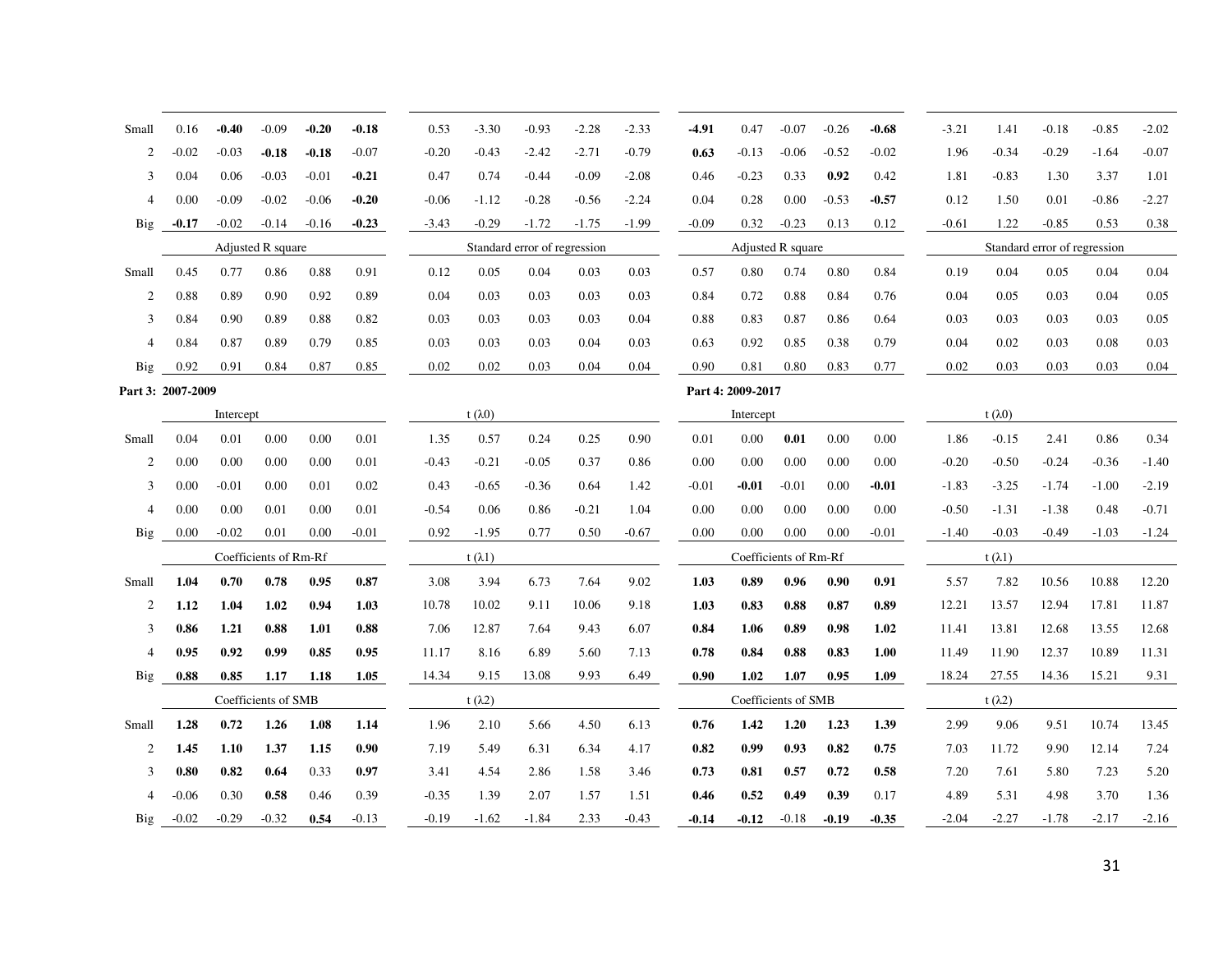|                |                     | Coefficients of HML |         |         | t $(\lambda 3)$ |         |                              |      |         |         | Coefficients of HML |                     |                     |         |         | t $(\lambda 3)$ |                 |                              |         |         |         |  |
|----------------|---------------------|---------------------|---------|---------|-----------------|---------|------------------------------|------|---------|---------|---------------------|---------------------|---------------------|---------|---------|-----------------|-----------------|------------------------------|---------|---------|---------|--|
| Small          | $-0.63$             | 0.13                | 0.50    | 0.70    | 0.28            | $-0.63$ | 0.24                         |      | 1.47    | 1.91    | 0.97                | $-0.11$             | $-0.32$             | $-0.04$ | 0.00    | 0.13            | $-0.33$         | $-1.61$                      | $-0.28$ | $-0.02$ | 0.97    |  |
| 2              | $-0.83$             | $-0.37$             | $-0.23$ | $-0.41$ | 0.44            | $-2.66$ | $-1.19$                      |      | $-0.69$ | $-1.47$ | 1.31                | $-0.27$             | $-0.16$             | 0.17    | 0.22    | 0.65            | $-1.85$         | $-1.46$                      | 1.48    | 2.56    | 4.96    |  |
| 3              | $-0.16$             | 0.00                | 0.21    | 0.09    | $-0.09$         | $-0.43$ | 0.01                         |      | 0.63    | 0.28    | $-0.21$             | $-0.26$             | $-0.05$             | 0.03    | 0.08    | 0.40            | $-2.02$         | $-0.39$                      | 0.27    | 0.60    | 2.84    |  |
| $\overline{4}$ | 0.22                | 0.06                | $-0.45$ | 0.27    | $-0.02$         | 0.86    | 0.18                         |      | $-1.05$ | 0.60    | $-0.06$             | 0.10                | 0.46                | 0.22    | 0.37    | 0.74            | 0.82            | 3.71                         | 1.82    | 2.79    | 4.84    |  |
| <b>Big</b>     | $-0.41$             | 0.78                | $-0.72$ | $-0.22$ | 1.27            | $-2.24$ |                              | 2.82 | $-2.71$ | $-0.62$ | 2.64                | $-0.39$             | $-0.23$             | 0.10    | 0.78    | 1.01            | $-4.57$         | $-3.53$                      | 0.79    | 7.18    | 4.96    |  |
|                | Coefficients of RMW |                     |         |         |                 |         | t $(\lambda 4)$              |      |         |         |                     |                     | Coefficients of RMW |         |         |                 |                 | t $(\lambda 4)$              |         |         |         |  |
| Small          | $-1.36$             | $-0.20$             | $-0.20$ | 0.05    | $-0.37$         | $-1.83$ | $-0.50$                      |      | $-0.78$ | 0.19    | $-1.73$             | $-0.19$             | $-0.01$             | $-0.16$ | 0.00    | $-0.31$         | $-0.57$         | $-0.05$                      | $-0.94$ | $-0.02$ | $-2.28$ |  |
| 2              | $-1.02$             | $-0.30$             | $-0.17$ | $-0.54$ | $-0.02$         | $-4.40$ | $-1.30$                      |      | $-0.70$ | $-2.61$ | $-0.07$             | $-0.37$             | $-0.09$             | 0.08    | $-0.19$ | $-0.12$         | $-2.38$         | $-0.78$                      | 0.61    | $-2.14$ | $-0.88$ |  |
| 3              | $-0.23$             | 0.18                | $-0.28$ | $-0.22$ | $-0.24$         | $-0.84$ | 0.85                         |      | $-1.11$ | $-0.93$ | $-0.74$             | $-0.26$             | 0.19                | $-0.34$ | $-0.25$ | $-0.02$         | $-1.95$         | 1.35                         | $-2.66$ | $-1.88$ | $-0.10$ |  |
| $\overline{4}$ | 0.12                | 0.01                | $-0.69$ | $-0.75$ | $-0.57$         | 0.61    | 0.05                         |      | $-2.16$ | $-2.24$ | $-1.92$             | 0.18                | 0.01                | $-0.24$ | $-0.23$ | $-0.04$         | 1.46            | 0.07                         | $-1.86$ | $-1.69$ | $-0.24$ |  |
| Big            | $-0.17$             | 0.21                | 0.00    | $-0.76$ | 0.21            | $-1.24$ | 1.01                         |      | 0.02    | $-2.90$ | 0.57                | 0.15                | $-0.05$             | $-0.27$ | $-0.09$ | $-0.10$         | 1.62            | $-0.72$                      | $-2.01$ | $-0.75$ | $-0.47$ |  |
|                | Coefficients of CMA |                     |         |         |                 |         | t $(\lambda 5)$              |      |         |         |                     | Coefficients of CMA |                     |         |         |                 | t $(\lambda 5)$ |                              |         |         |         |  |
| Small          | 0.35                | $-1.01$             | $-0.64$ | $-0.39$ | $-0.19$         | 0.40    | $-2.16$                      |      | $-2.14$ | $-1.20$ | $-0.74$             | 0.45                | 0.29                | 0.11    | $-0.06$ | $-0.17$         | 1.21            | 1.24                         | 0.58    | $-0.37$ | $-1.09$ |  |
| 2              | 0.30                | $-0.19$             | $-0.25$ | 0.06    | $-0.14$         | 1.11    | $-0.71$                      |      | $-0.86$ | 0.26    | $-0.48$             | $-0.17$             | 0.29                | 0.01    | $-0.16$ | 0.28            | $-1.00$         | 2.30                         | 0.07    | $-1.63$ | 1.83    |  |
| 3              | $-0.35$             | $-0.34$             | $-0.68$ | $-0.61$ | 0.12            | $-1.11$ | $-1.37$                      |      | $-2.28$ | $-2.19$ | 0.31                | $-0.04$             | 0.19                | $-0.22$ | 0.10    | 0.26            | $-0.25$         | 1.24                         | $-1.55$ | 0.65    | 1.58    |  |
| $\overline{4}$ | $-0.06$             | $-0.78$             | $-0.71$ | $-0.07$ | 0.35            | $-0.28$ | $-2.63$                      |      | $-1.88$ | $-0.18$ | 1.01                | 0.36                | 0.18                | $-0.14$ | $-0.41$ | $-0.22$         | 2.61            | 1.29                         | $-0.96$ | $-2.66$ | $-1.21$ |  |
| Big            | $-0.49$             | $-0.46$             | 0.82    | 0.10    | $-0.65$         | $-3.04$ | $-1.89$                      |      | 3.51    | 0.31    | $-1.54$             | $-0.09$             | $-0.05$             | 0.23    | 0.20    | 0.08            | $-0.93$         | $-0.59$                      | 1.54    | 1.57    | 0.33    |  |
|                | Coefficients of WML |                     |         |         |                 |         | t $(\lambda 6)$              |      |         |         |                     |                     | Coefficients of WML |         |         |                 |                 | t $(\lambda 6)$              |         |         |         |  |
| Small          | 0.28                | $-0.74$             | $-0.40$ | $-0.34$ | $-0.49$         | 0.33    | $-1.65$                      |      | $-1.39$ | $-1.09$ | $-2.02$             | 0.33                | $-0.50$             | $-0.06$ | $-0.23$ | $-0.04$         | 1.39            | $-3.48$                      | $-0.50$ | $-2.17$ | $-0.39$ |  |
| 2              | $-0.46$             | $-0.37$             | $-0.29$ | $-0.39$ | 0.01            | $-1.76$ | $-1.43$                      |      | $-1.03$ | $-1.68$ | 0.05                | $-0.08$             | 0.03                | $-0.19$ | $-0.09$ | $-0.01$         | $-0.77$         | 0.41                         | $-2.18$ | $-1.43$ | $-0.08$ |  |
| 3              | $-0.37$             | 0.26                | $-0.35$ | $-0.54$ | 0.03            | $-1.22$ | 1.09                         |      | $-1.20$ | $-2.03$ | 0.07                | 0.06                | 0.03                | $-0.02$ | 0.03    | $-0.20$         | 0.64            | 0.36                         | $-0.18$ | 0.32    | $-1.96$ |  |
| $\overline{4}$ | 0.07                | $-0.45$             | $-0.04$ | $-0.09$ | 0.07            | 0.34    | $-1.58$                      |      | $-0.12$ | $-0.23$ | 0.22                | $-0.07$             | $-0.02$             | $-0.03$ | $-0.09$ | $-0.13$         | $-0.80$         | $-0.20$                      | $-0.30$ | $-0.98$ | $-1.17$ |  |
| Big            | $-0.44$             | $-0.38$             | 0.26    | $-1.16$ | $-0.43$         | $-2.90$ | $-1.64$                      |      | 1.15    | $-3.90$ | $-1.05$             | $-0.15$             | $-0.07$             | 0.03    | 0.10    | $-0.18$         | $-2.36$         | $-1.39$                      | 0.30    | 1.24    | $-1.23$ |  |
|                | Adjusted R square   |                     |         |         |                 |         | Standard error of regression |      |         |         |                     |                     | Adjusted R square   |         |         |                 |                 | Standard error of regression |         |         |         |  |
| Small          | 0.68                | 0.82                | 0.93    | 0.93    | 0.95            | 0.12    | 0.06                         |      | 0.04    | 0.04    | 0.03                | 0.43                | 0.76                | 0.82    | 0.84    | 0.89            | 0.07            | 0.04                         | 0.03    | 0.03    | 0.03    |  |
| 2              | 0.96                | 0.95                | 0.94    | 0.95    | 0.94            | 0.04    | 0.04                         |      | 0.04    | 0.03    | 0.04                | 0.82                | 0.87                | 0.86    | 0.93    | 0.88            | 0.03            | 0.02                         | 0.02    | 0.02    | 0.03    |  |
| 3              | 0.91                | 0.96                | 0.94    | 0.95    | 0.86            | 0.04    | 0.03                         |      | 0.04    | 0.04    | 0.05                | 0.78                | 0.81                | 0.84    | 0.86    | 0.86            | 0.03            | 0.03                         | 0.03    | 0.03    | 0.03    |  |
| $\overline{4}$ | 0.95                | 0.93                | 0.92    | 0.89    | 0.90            | 0.03    | 0.04                         |      | 0.05    | 0.05    | 0.05                | 0.77                | 0.84                | 0.84    | 0.82    | 0.82            | 0.02            | 0.03                         | 0.03    | 0.03    | 0.03    |  |
| Big            | 0.97                | 0.95                | 0.94    | 0.95    | 0.91            | 0.02    | 0.03                         |      | 0.03    | 0.04    | 0.06                | 0.80                | 0.92                | 0.82    | 0.89    | 0.78            | 0.02            | 0.01                         | 0.03    | 0.02    | 0.04    |  |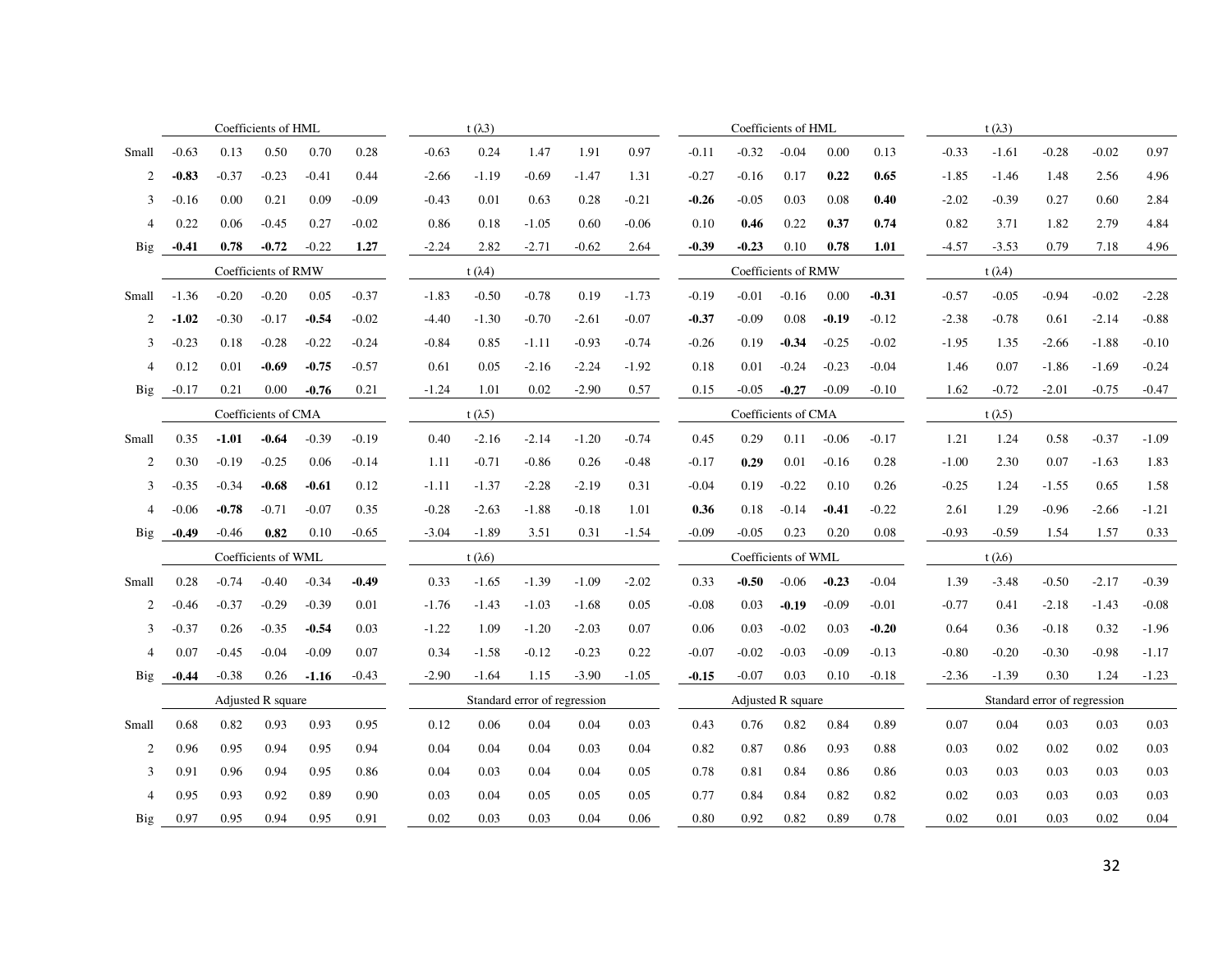